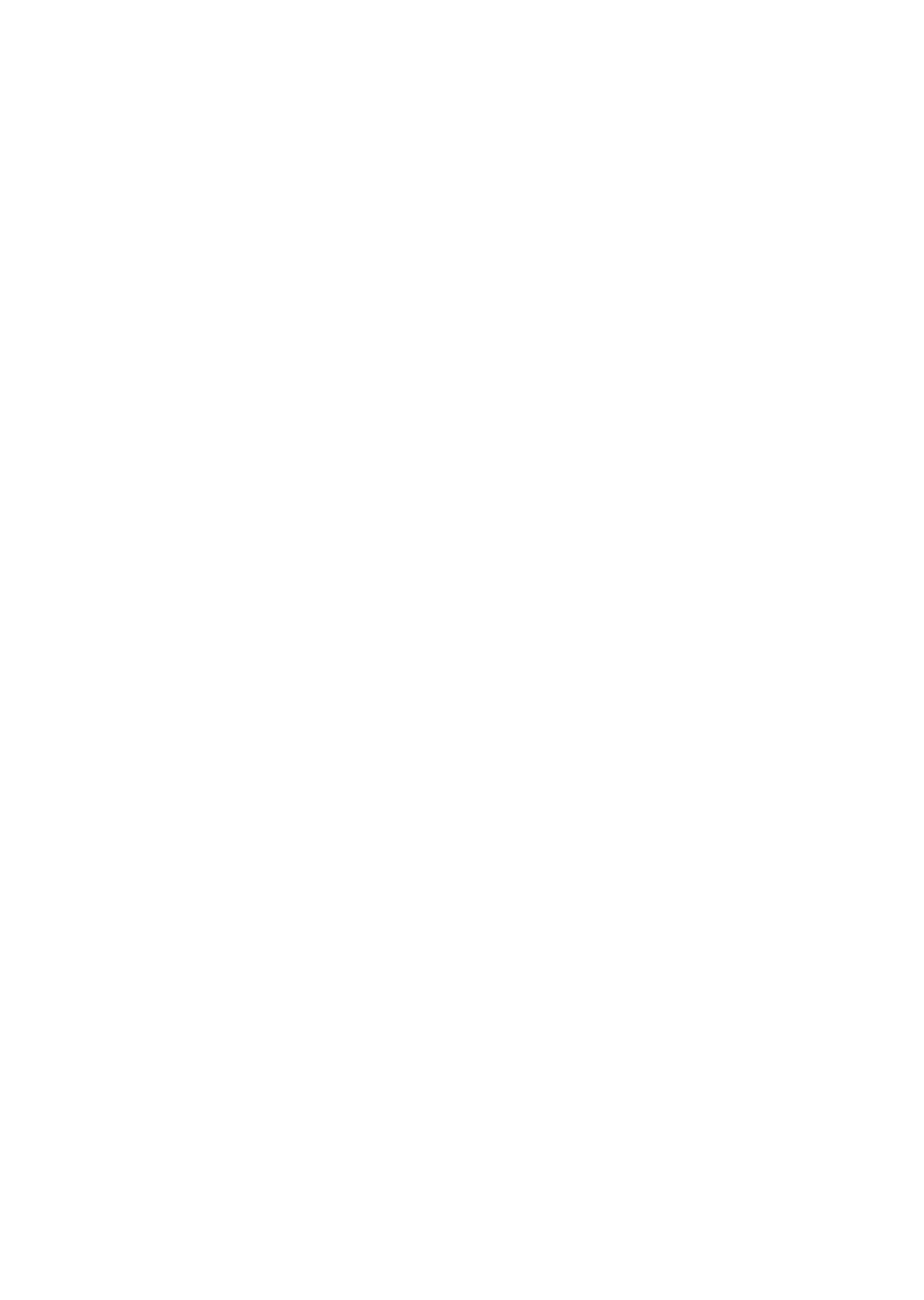# **IMPORTANT INFORMATION**



EN

FR

# IMPORTANT INFORMATION REGARDING YOUR INTERNET SUBSCRIPTION

#### **USERS WHO SUBSCRIBE TO LIMITED OR "PAY AS YOU USE" BROADBAND INTERNET ACCESS.**

In the WAN configuration settings, there is a parameter called Maximum idle timer. This parameter controls how many seconds of inactivity before dropping connection to the Internet. The default setting is "0" which disables this functionality and the Internet will be connected all the time. We suggest that you should change the Maximum idle timer to "300" (5 minutes) so that the device will drop the line after 5 minutes of inactivity and keep usage costs down.

#### **USERS WHO SUBSCRIBE TO UNLIMITED BROADBAND INTERNET ACCESS.**

You can just leave this parameter unchanged or enable Auto-reconnect to be always online.

#### **TECHNICAL NOTES:**

The Maximum idle timer is only relevant if your ISP is using PPPoE connection.

# INFORMATION IMPORTANTE CONCERNANT VOTRE ABONNEMENT INTERNET

#### **AUX UTILISATEURS QUI ONT SOUSCRIT UN ABONNEMENT LIMITÉ OU AVEC PAIEMENT UNIQUEMENT À L'UTILISATION .**

Au niveau du paramétrage de la configuration WAN, il y a un paramètre appelé Maximum idle timer. Ce paramètre contrôle le nombre de secondes d'inactivité avec la coupure de la connexion à Internet. Le paramètre par défaut est à "0", ce qui dévalide cette fonctionnalité et vous connecte à internet tout le temps. Nous vous conseillons de changer le Maximum idle timer à "300" (5 minutes) de sorte que la ligne soit coupée après 5 minutes d'inactivité pour limiter les coûts.

#### **AUX UTILISATEURS QUI ONT SOUSCRIT UN ABONNEMENT INTERNET ILLIMITÉ.**

Vous pouvez laisser ce paramètre à 0 ou valider l'Auto-reconnexion pour toujours être en ligne.

#### **NOTE TECHNIQUE :**

Le Maximum idle timer est utile uniquement si votre FAI utilise une connexion PPPoE.

# INFORMAZIONE IMPORTANTE RIGUARDANTE LA REGISTRAZIONE IN INTERNET



### **PER GLI UTENTI CHE SOTTOSCRIVONO UN ABBONAMENTO INTERNET BROADBAND LIMITATO O A "PAGAMENTO PER IL TRAFFICO DATI EFFETTUATO"**

Nelle impostazioni della configurazione WAN, c'è un parametro chiamato Maximum idle timer. Questo parametro controlla i secondi di inattività prima di chiudere la connessione ad Internet. L'impostazione di default è "0" che disabilita questa funzione cosicché la connessione ad Internet è sempre attiva in ogni momento. Suggeriamo di cambiare il parametro di Maximum idle timer a "300" (5 minuti) cosicché il dispositivo fermerà la connessione dopo 5 minuti di inattività. In questo modo il costo della telefonate sarà ridotto.

#### **PER GLI UTENTI CHE SOTTOSCRIVONO UN ABBONAMENTO INTERNET BROADBAND ILLIMITATO.**

E' possibile lasciare questo parametro invariato o abilitare la funzione di auto-connessione per rimanere sempre connessi

#### **NOTA TECNICA :**

Il parametro Maximum idle timer è rilevante solo se l'ISP utilizza una connessione PPPoE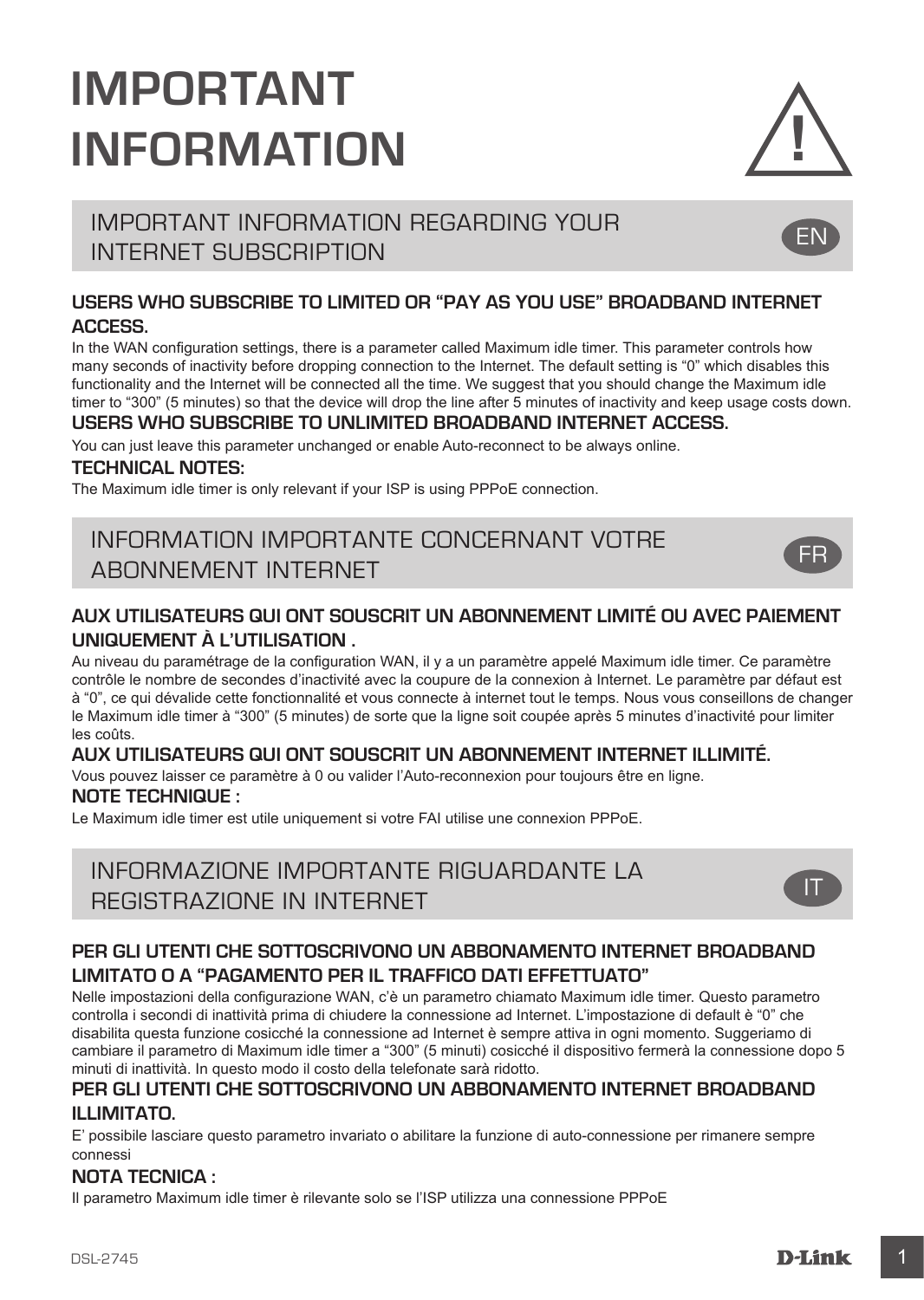# INFORMACIÓN IMPORTANTE ACERCA DE LA SUBSCRIPCIÓN A INTERNET

### **LOS USUARIOS SUSCRITOS, EN LOS PARÁMETROS DE CONFIGURACIÓN WAN, A UN ACCESO A INTERNET DE BANDA ANCHA LIMITADO O DE "PAGO POR USO".**

Encontrarán un parámetro llamado Maximum idle timer. Este parámetro controla cuántos segundos de inactividad se permiten antes de que se interrumpa la conexión a Internet. El valor por defecto es "0", y desactiva esta funcionalidad, con lo que se estará conectado ininterrumpidamente a Internet. Se recomienda que se modifique el valor de Maximum idle timer a "300" (5 minutos); así el dispositivo cortará la línea tras 5 minutos de inactividad y se reducirán los costes por uso.

# **LOS USUARIOS SUSCRITOS A UN ACCESO A INTERNET DE BANDA ANCHA ILIMITADO.**

Pueden dejar este parámetro como se encuentra o bien activar Auto-reconnect para estar siempre conectados. **NOTAS TÉCNICAS:**

Maximum idle timer sólo es relevante si el ISP usa una conexión PPPoE.

# WICHTIGE HINWEISE ZUR INTERNET-VERBINDUNG **DE**

Beachten Sie bitte, dass bei dem Einsatz eines Routers (oder Modem in Betriebsart "PPPoE") hohe Verbindungskosten entstehen können.

Sie müssen die Einstellungen des Routers Ihrem Tarif und Ihren Surfgewohnheiten anpassen, um zusätzliche Kosten zu vermeiden. Insbesondere dann, wenn sie einen Tarif nutzen, bei dem Ihnen die Kosten auf der Basis Ihrer Online-Zeit in Rechnung gestellt werden (zeitbasierend), müssen Sie Ihren Router durch korrekte Einstellung dazu veranlassen, die Verbindung bei Inaktivität zu trennen.

Bei Nutzung eines Tarifs der auf einem festgelegten Volumen (übertragene Datenmenge) beruht, sollten Sie entsprechende Einstellungen verwenden. Auch bei der Nutzung einer Flatrate (Volumen und Zeit unabhängiger Tarif) ist die richtige Wahl der Routereinstellung vorzunehmen.

Nach Durchführung der Einstellungen sollten Sie sich vergewissern, dass Ihre Einstellungen vom Gerät übernommen worden sind. Am besten können Sie dies prüfen, indem Sie das Gerät kurz von der Versorgungsspannung trennen und dann das Konfigurationsmenü erneut aufrufen.

Im Weiteren werden die Einstellungen erläutert, die Sie aktivieren müssen um das entsprechende Verhalten des Gerätes auszulösen.

"ALWAYS-ON" - "MANUAL" - "CONNECT-On-DEMAND" "IMMER AN "- "MANUELL" - "AUF ANFRAGE"

Diese Funktionen steuern das Online-Verhalten der Produkte:

DI (DIR)- Produkte: (siehe auch Hinweis —» Maximum Idle Time)

Always-On : Router bleibt ständig mit dem Internet verbunden

Manual: Sie müssen im Menu Status des Routers die Verbindung manuell aktivieren

Connect on Demand: Bei einer Verbindungsanfrage aus Ihrem LAN baut der Router die Verbindung zum Internet automatisch auf.

DSL - Produkte: (siehe auch Hinweis —> Maximum Idle Time)

Connect on Demand: Bei einer Verbindungsanfrage aus Ihrem LAN baut der Router die Verbindung zum Internet automatisch auf. Wird dieser Funktion nicht aktiviert, dann bleibt das Gerat ständig mit dem Internet verbunden. "MAXIMUM IDLE TIME" "Maximal untätige Zeit / Leerlaufzeit"

Nach dieser Zeitdauer wird der Router eine ungenutzte Internetverbindung trennen.

Wird hier die Ziffer "0" eingegeben, dann trennt der Router die Verbindung nicht und bleibt mit dem Internet verbunden. Dieses Verhalten ist unabhängig von den anderen Einstellungen des Routers.

Bewährt hat sich eine "MAXIMUM IDLE TIME" von 5 Minuten oder 300 Sekunden.

Zusätzlicher Hinweis:

In vielen Fällen werden unerwünschte Anwählen durch installierte Messenger Programme, Virenscanner oder Programme, die Online Updates suchen, verursacht.

Auch ein E-Mail Programm kann das Verbinden oder "Online bleiben" verursachen, genauso aber auch ein Trojaner oder Virus im System. Eine fehlende Verschlüsselung im Wireless Bereich oder einen von Ihnen zusätzlich installierten und über das Netzwerk mit Ihrem Router verbundenen Accesspoint kann externen Personen die Nutzung Ihres DSL Anschlusses erlauben. Überprüfen Sie Ihre Geräte in dieser Hinsicht.

Wir empfehlen Ihnen, www.dlink.de auf aktuelle Firmware zu überprüfen und die Produkte zu aktualisieren. Überprüfen Sie nach einem Firmware Update erneut das WAN Menü auf die korrekten Einstellungen und im Betrieb den Router auf das Online-Verhalten.

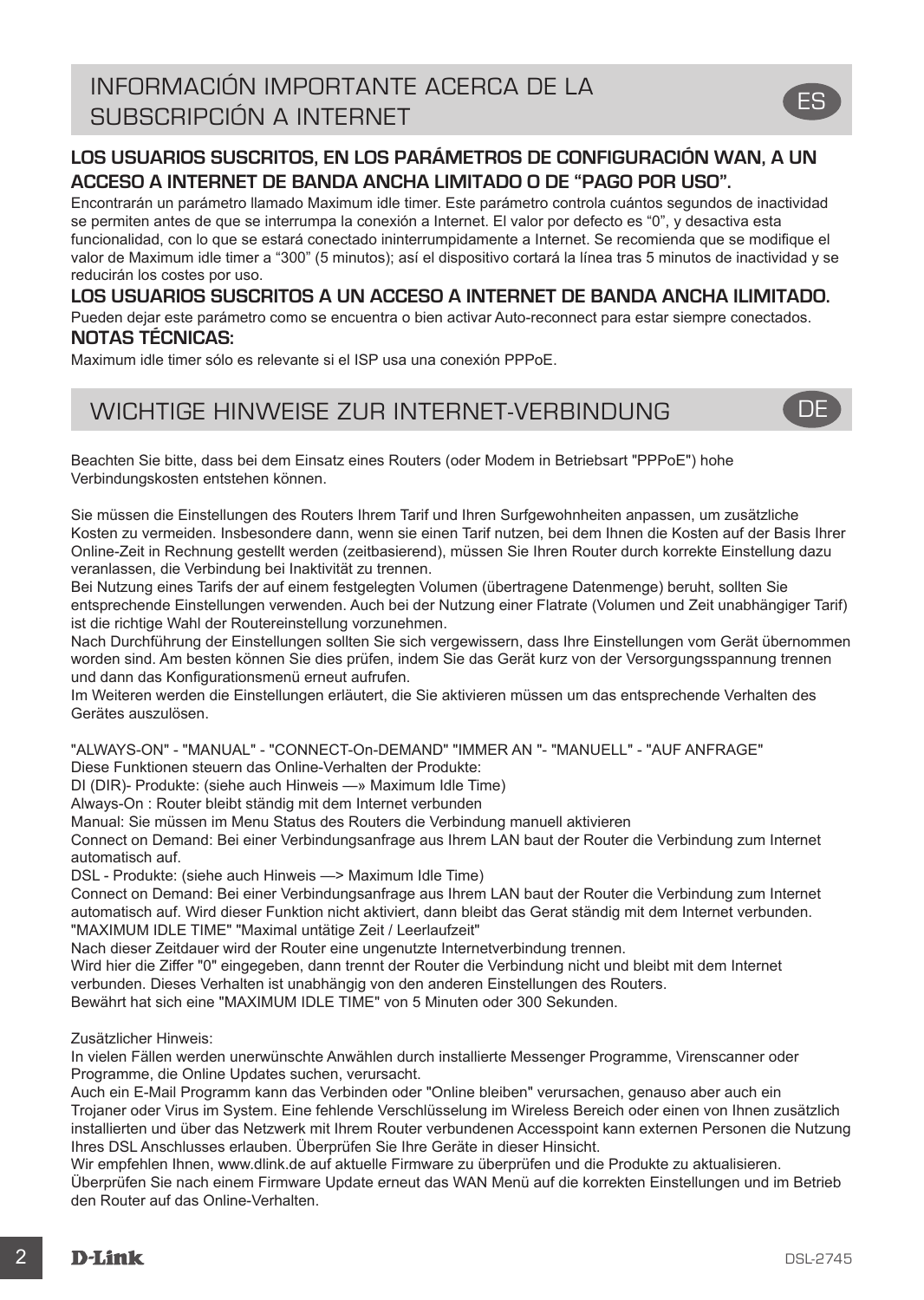# **CONTENTS OF PACKAGING**

# **CONTENTS**



**WIRELESS N300 ADSL2+ MODEM ROUTER** DSL-2745

**12V 0.5A POWER ADAPTER** ADAPTER

**ETHERNET CABLE (RJ-45 CABLE)** CONNECT THE ROUTER TO YOUR PC DURING SET-UP

# **RJ-11 PHONE CABLE**

If any of these items are missing from your packaging contact your reseller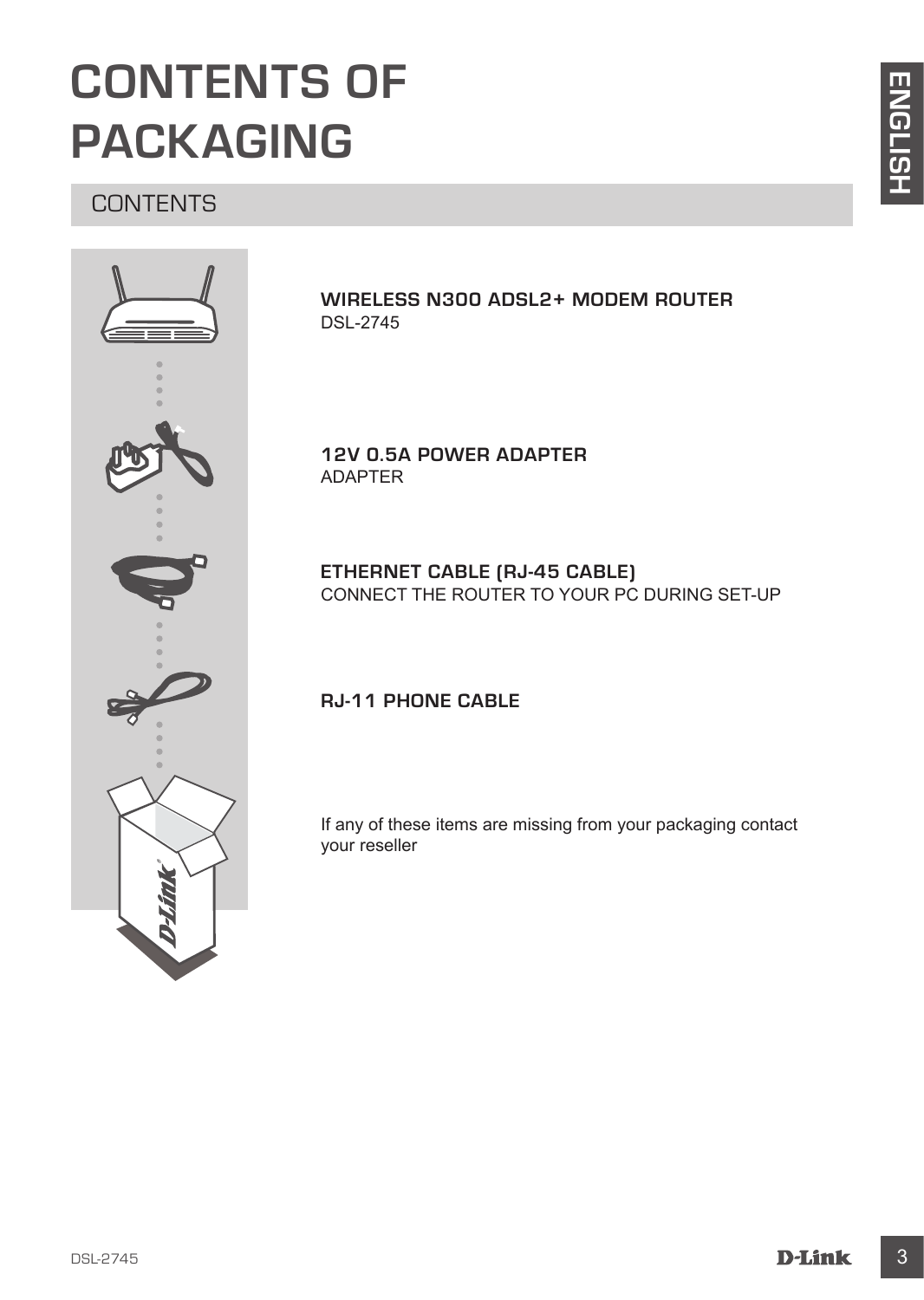# **PRODUCT SET-UP**

# DEFAULT SETTING





Router





### **Power Adapter Connection**

Plug the Power adapter Unit into the wall outlet and then connect the other end of it to the Power port of the router (12VDC IN). Switch on the plug point on.

#### **Step 2 LAN connection**

Connect the Ethernet LAN cable to any (Yellow) port on the router and connect the other end to the LAN port of the PC.

#### **Step 3 DSL Port Connection**

Connect the (DSL) port of the Router, using the (gray) telephone cable to the port marked ( DSL) on the splitter. Connect the short (Line) cable attached to the splitter to connect the telephone wall socket.



# **Step 4**

**PRODUCT SET-UP**<br>
DEFAULT SETTING<br>
Step 1<br>
This prior Master Connection<br>
This prior method on the change Unit who the eval dutiet and then connect<br>
the chief end of a to the Power port of the router (12YOC IN). Switch<br>
the From the computer you connected to the router, open a web browser and go to http://192.168.1.1. Enter admin as the User Name and Password, and you may use the Setup Wizard to configure your DSL-2745.

IP ADDRESS: http://192.168.1.1 USERNAME: admin PASSWORD: admin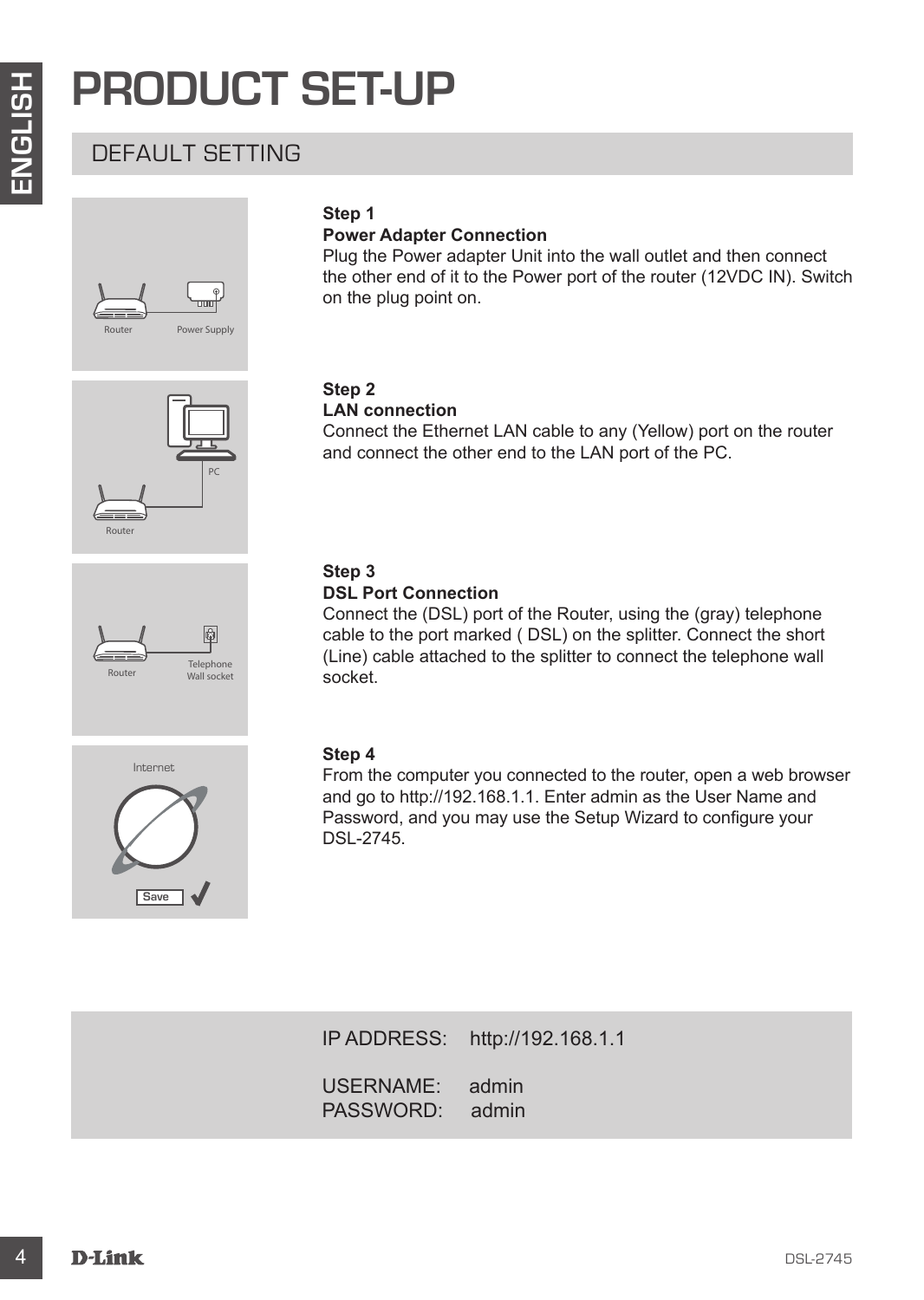# **TROUBLESHOOTING**

# SET-UP AND CONFIGURATION PROBLEMS

### **1. HOW DO I CONFIGURE MY DSL-2745 ROUTER, OR CHECK MY WIRELESS NETWORK NAME (SSID) AND WIRELESS ENCRYPTION KEY?**

- Connect your PC to the router using an Ethernet cable.
- Open a web browser and enter the address http://192.168.1.1
- The default username is admin. The default password is admin.
- If you have changed the password and can not remember it, you will need to reset the router to set the password back to admin.

# **2. HOW DO I RESET MY DSL-2745 ROUTER TO FACTORY DEFAULT SETTINGS?**

- Ensure the router is powered on.
- **IF AUUBLE SHUUTING**<br>
SET-UP AND CONFIGURATION PROBLEMS<br>
NAME (SGID) AND WIRELESS ENCRYPTION KEY?<br>
CONNECTIVE WAS ARROUGED AND WIRELESS FOR CHECK MY WIRELESS NETWORK<br>
CONNECTIVE ON THE CASE NOT CASE ROUTED TO FACTORY DEFAU - Press and hold the reset button on the rear of the device for 10 seconds. Note: Resetting the router to factory default will erase the current configuration settings. To reconfigure your settings, log into the router as outlined in question 1, then run the Setup Wizard.

# **3. HOW DO I ADD A NEW WIRELESS CLIENT OR PC IF I HAVE FORGOTTEN MY WIRELESS NETWORK NAME (SSID) OR WIRELESS ENCRYPTION KEY?**

- Every PC that needs to connect to the router wirelessly, you will need to ensure you use the correct Wireless Network Name (SSID) and encryption key.
- Use the web based user interface (as described in question 1 above) to check or choose your wireless settings.
- Make sure you write down these settings so that you can enter them into each wirelessly connected PC. You will find a dedicated area on the back of this document, this important information for future use.

### **4. WHY CAN I NOT GET AN INTERNET CONNECTION?**

For ADSL users please contact your ISP to make sure the service has been enabled/connected by your ISP and that your ISP username and password is correct.

TECHNICAL SUPPORT dlink.com/support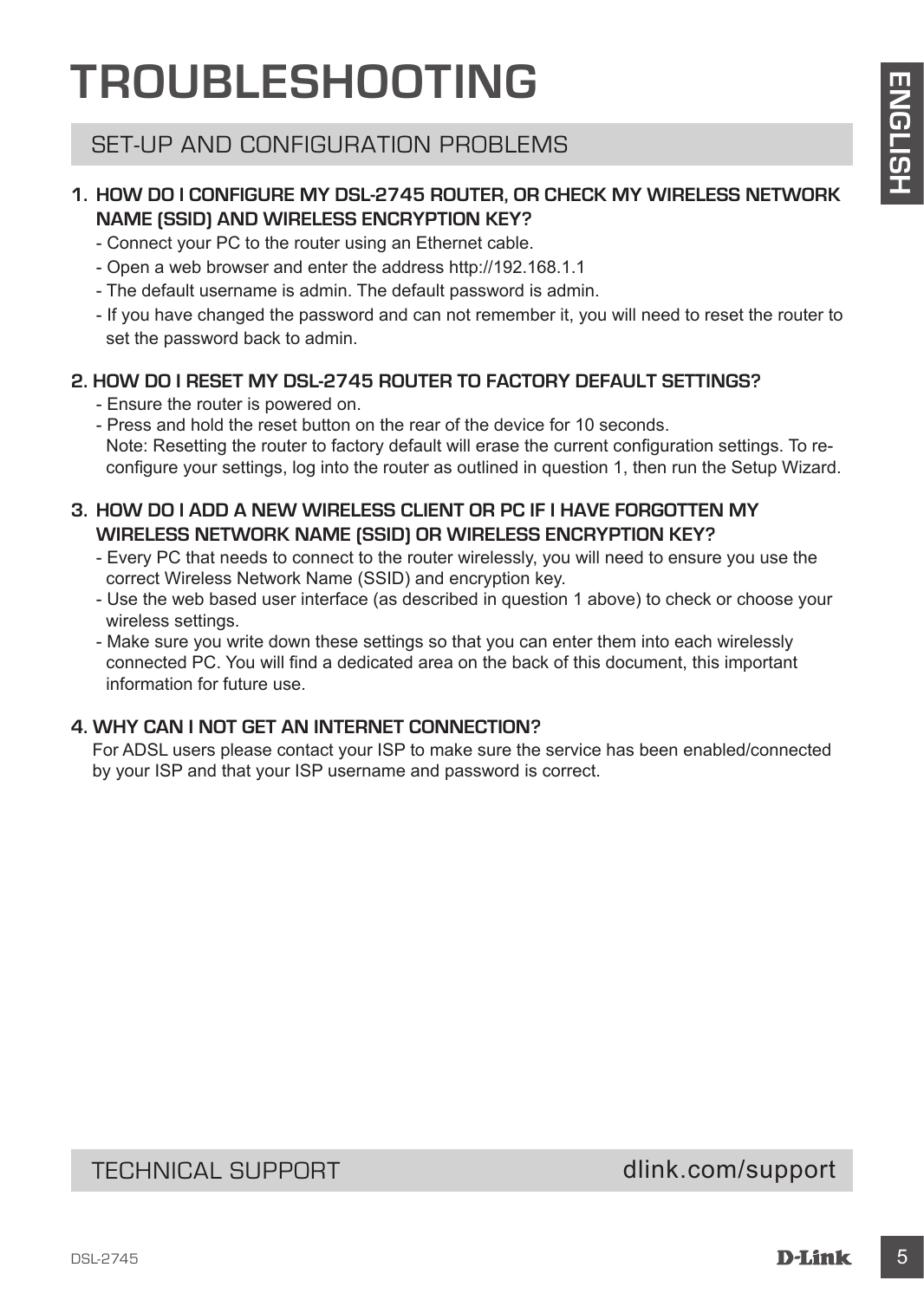# **LIEFERUMFANG**



**WIRELESS N300 ADSL2+ MODEM ROUTER** DSL-2745

**12V / 0.5A STROMADAPTER** ADAPTER

#### **KAT5E ETHERNET KABEL**

STELLEN SIE SICHER, DAS DER DEN ROUTER WÄHREND DES GESAMTEN SETUP-VORGANGS AN IHREN PC ANGESCHLOSSEN IST

**RJ-11 KABEL** 

Sollte eines dieser Teile fehlen, wenden Sie sich bitte an Ihren Fachhändler.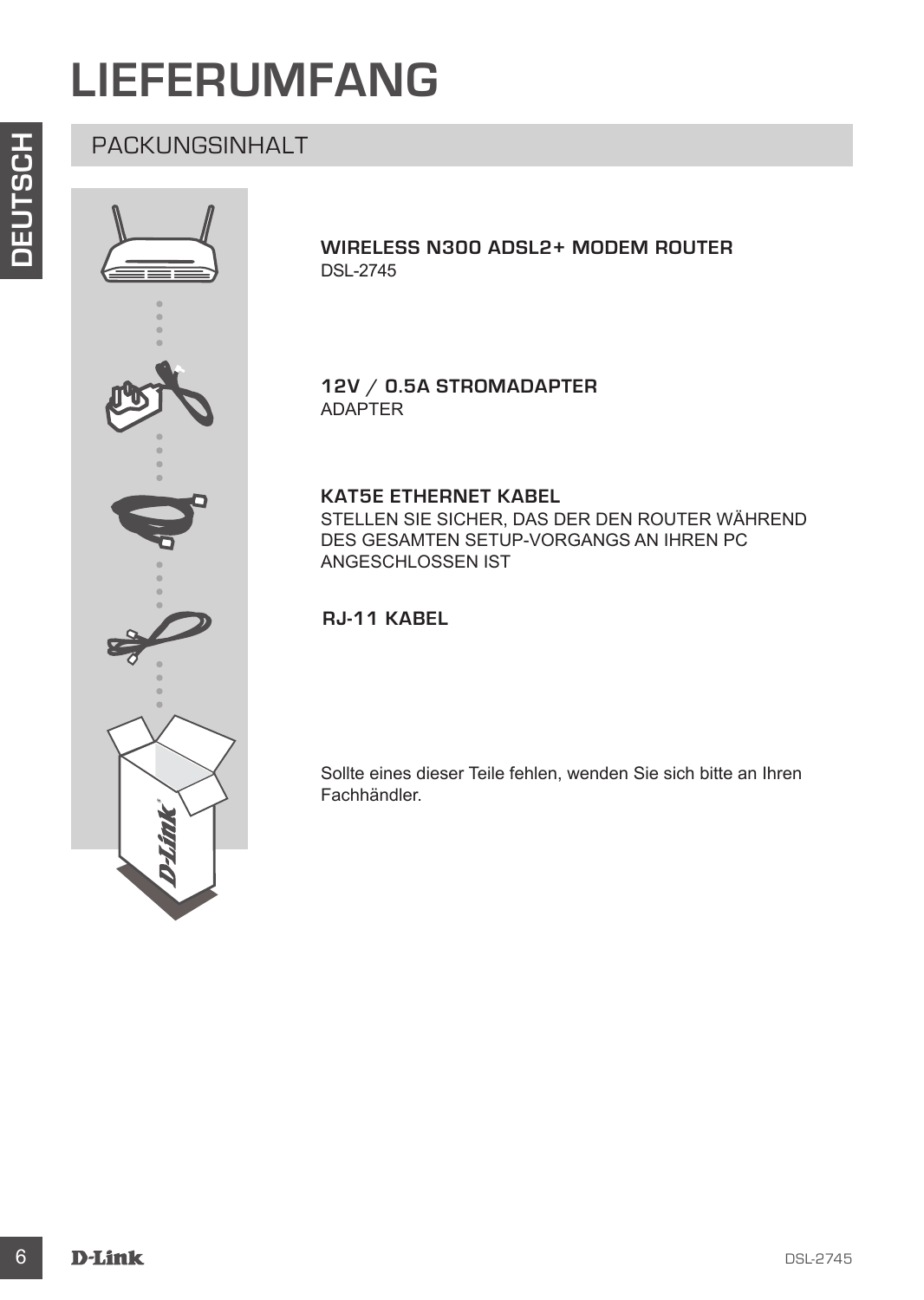# **INSTALLATION**

# STANDARDEINSTELLUNG









# **Schritt 1**

### **Anschluss des Netzteils**

Stecken Sie das eine Ende des Netzteils in die Wandsteckdose und das andere Ende in den Power-Port des Routers (12VDC IN). Schalten Sie den Steckdosenschalter (sofern vorhanden) ein.

#### **Schritt 2 LAN-Verbindung**

Schließen Sie das Ethernet LAN-Kabel an einen Port des Routers (gelb gekennzeichnet) an und das andere Ende an den LAN-Port des PCs.

#### **Schritt 3 DSL-Portverbindung**

Schließen Sie den (DSL) Port des Routers mithilfe des Telefonkabels (grau) an den als (DSL) gekennzeichneten Port am Splitter. Schließen Sie das am Splitter angebrachte Kurzkabel (Line) an die Telefonanschlussdose an.

### **Schritt 4**

STANDARDEINSTELLUNG<br>
Schein and Netherlands<br>
Anachinas des Netheils<br>
Schein and Netherlands in die Wanderscheele<br>
Schein and Schein and Power-Port des Routes (12/00 IN).<br>
Consider Since and Engine Routes (18/06 per profit Öffnen Sie einen Webbrowser auf dem Computer, den Sie an den Router angeschlossen haben. Geben Sie die Adresse http://192.168.1.1 ein. Geben Sie admin als Benutzername und für das Kennwort ein. Sie können nun den Setup-Assistenten zur Konfiguration Ihres DSL-2745 verwenden.

IP-ADRESSE: http://192.168.1.1

BENUTZERNAME: admin KENNWORT: admin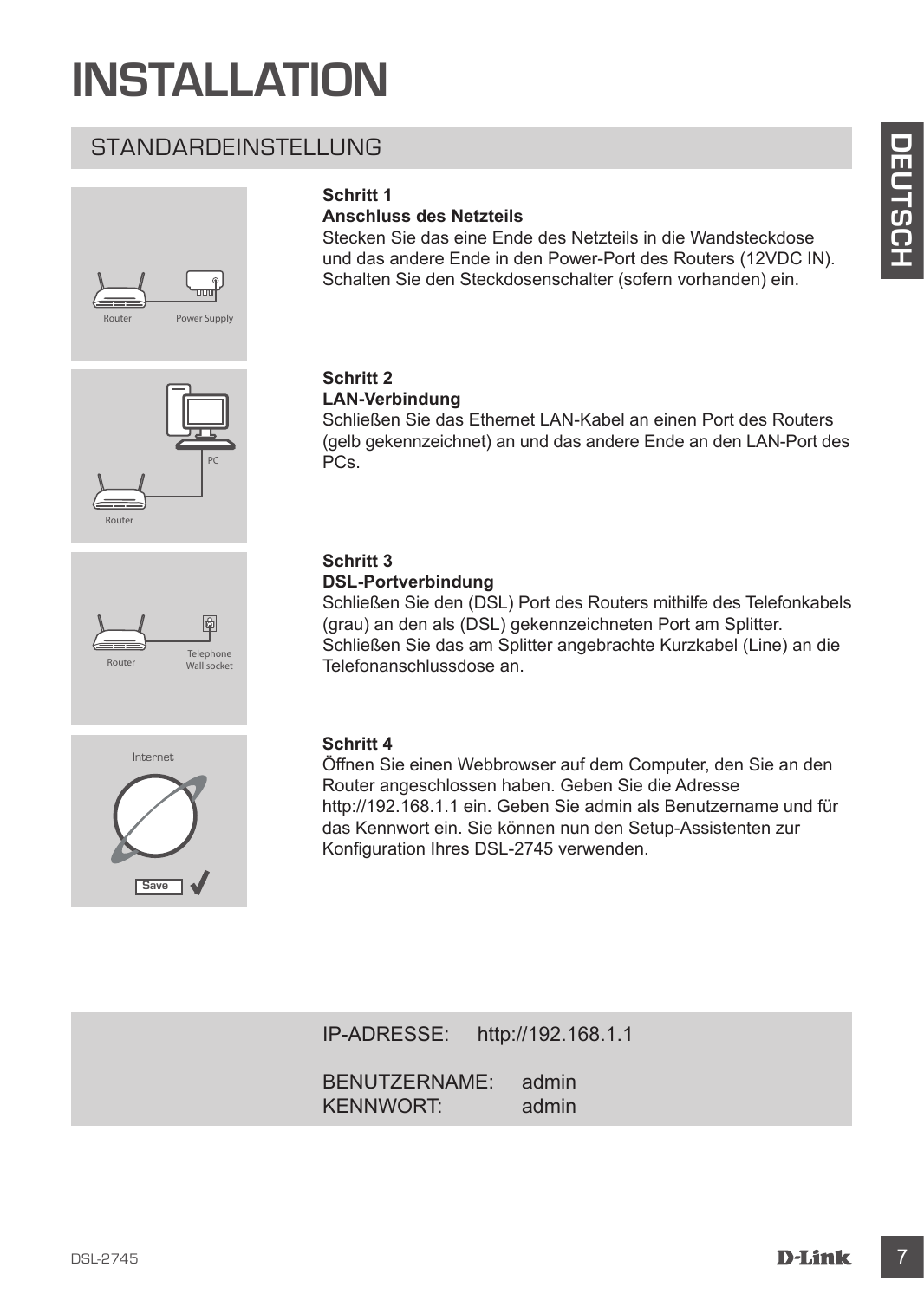# **FEHLERBEHEBUNG**

# SETUP- UND KONFIGURATIONSPROBLEME

#### **1. WIE KONFIGURIERE ICH MEINEN DSL-2745 ROUTER ODER PRÜFE DEN NAMEN DES KABELLOSEN NETZWERKS (SSID) UND DEN SICHERHEITSSCHLÜSSEL FÜR DAS DRAHTLOSE NETZ?**

- Verbinden Sie den PC über ein Ethernet-Kabel mit dem Router.
- Öffnen Sie den Webbrowser, und geben Sie die folgende IP-Adresse ein: http://192.168.1.1.
- Der Standard-Benutzername ist admin. Das Standard-Kennwort ist "admin".
- Wenn Sie das Kennwort geändert haben und Sie das neue Kennwort vergessen haben, müssen Sie den Router zurücksetzen, um anschließend das Kennwort wieder auf "admin".

### **2. WIE KANN ICH MEINEN ROUTER AUF DIE WERKSEITIGEN VOREINSTELLUNGEN ZURÜCKSETZEN?**

- Überprüfen Sie, ob der Router eingeschaltet ist.
- SETUP- UND KONFIGURATIONSPROBLEME<br>
21 MACHAMETACH METAWERK DESID) UND DEN SICHER ODER PRÜFE DEN NAMEN DES<br>
22 MAGELLOSEN NETZWERKS (SISID) UND DEN SICHER ODER PRÜFE DEN NAMEN DES<br>
23 MAGELLOSEN NETZWERKS (SISID) UND DEN SI - Halten Sie die Reset-Taste an der Rückseite des Geräts etwa 10 Sekunden lang gedrückt. Hinweis: Wenn Sie den Router auf die werkseitigen Voreinstellungen zurücksetzen, werden alle aktuellen Konfigurationseinstellungen gelöscht. Um die Einstellungen neu zu konfigurieren, melden Sie sich wie unter Frage 1 beschrieben beim Router an und starten Sie den Setup-Assistenten.

### **3. WIE FÜGE ICH EINEN NEUEN DRAHTLOSEN CLIENT ODER PC HINZU, WENN ICH DEN NAMEN DES DRAHTLOSEN NETZWERKS (SSID) ODER DEN SCHLÜSSEL FÜR DIE DRAHTLOSE VERBINDUNG VERGESSEN HABE?**

- Wenn der Name des drahtlosen Netzwerks und der Schlüssel für die drahtlose Verbindung nicht korrekt eingegeben werden, kann der jeweilige PC nicht drahtlos mit dem Router verbunden werden.
- Überprüfen oder wählen Sie die Einstellungen für den drahtlosen Betrieb über die webbasierte Benutzeroberfläche (wie unter Frage 1 beschrieben).
- Bitte notieren Sie Sich diese Einstellungen unbedingt, damit Sie diese in jeden drahtlos verbundenen PC eingeben können. Einen entsprechend zu diesem Zweck vorgesehenen Platz finden Sie auf der Rückseite dieses Dokuments.

### **4. WARUM IST ES NICHT MÖGLICH, EINE VERBINDUNG ZUM INTERNET HERZUSTELLEN?**

Wenn Sie ADSL nutzen, wenden Sie sich an Ihren Internetdiensteanbieter, um zu überprüfen, ob der Dienst aktiviert wurde (bzw. eine Verbindung zu diesem Dienst hergestellt wurde) und Ihr Benutzername sowie Ihr Kennwort korrekt sind.

# TECHNISCHE UNTERSTÜTZUNG dlink.com/support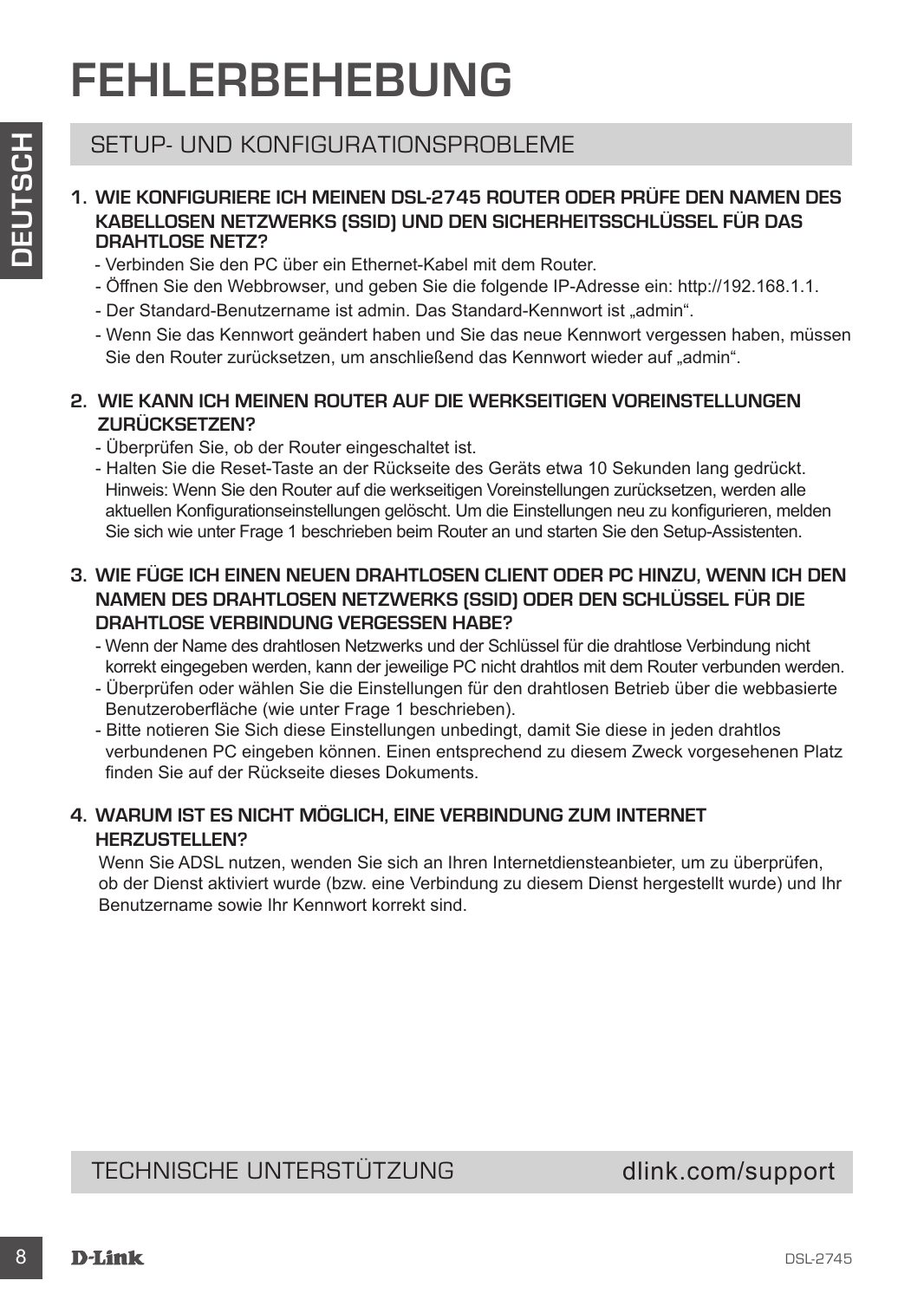# **QUE CONTIENT LA BOÎTE ?**

# CONTENU



### **WIRELESS N300 ADSL2+ MODEM ROUTER** DSL-2745

**ADAPTATEUR SECTEUR 12 V, 0.5 A** ADAPTATEUR

**CÂBLE ETHERNET CATÉGORIE 5**  CONNECTEZ LE ROUTEUR AU PC PENDANT LA CONFIGURATION.

### **CÂBLE RJ-11**

Si l'un des éléments ci-dessus est manquant, veuillez contacter votre revendeur.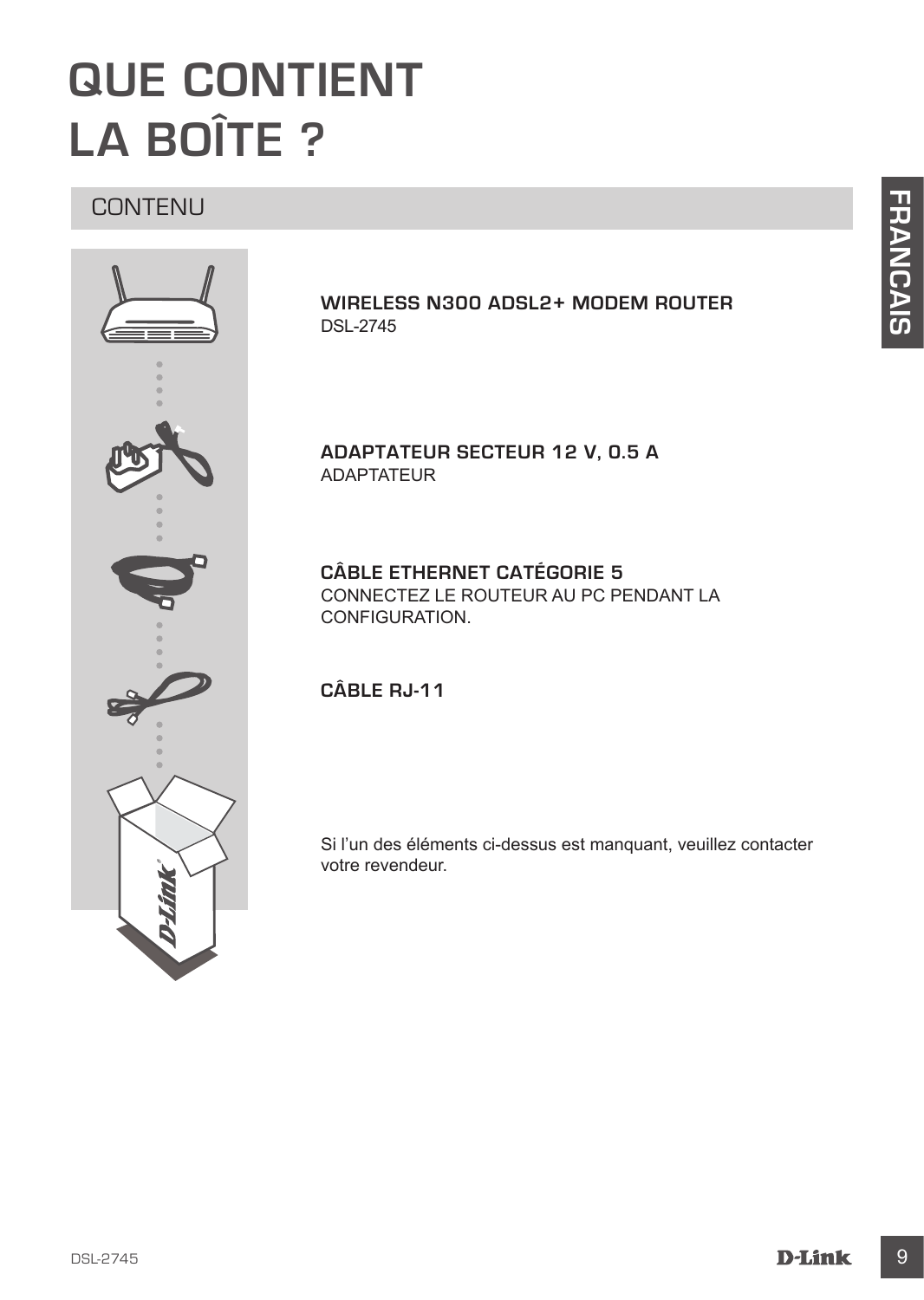# **CONFIGURATION DU PRODUIT**

# CONFIGURATION PAR DEFAUT





#### **Raccordement de l'adaptateur secteur**

Branchez une extrémité de l'adaptateur secteur dans la prise murale et l'autre dans le port d'alimentation du routeur. Mettez la prise sous tension.







# **Étape 2**

#### **Connexion au réseau local**

Connectez le câble Ethernet à n'importe quel port (jaune) du routeur et l'autre côté au port LAN de l'ordinateur.

### **Étape 3**

#### **Connexion au port DSL**

Connectez le câble gris (téléphone) au port (DSL) du routeur et au port marqué (DSL) du filtre. Connectez le câble court (ligne) du filtre à la prise téléphonique murale.

#### **Étape 4**

**Example 1 Example 1 Constrainty declared the metallity declared to the murale constraint de l'adipartemental prise sous-<br>
<b>Example 2**<br> **Example 2**<br> **Example 2**<br> **Example 2**<br> **Example 2**<br> **Constraints de l'adire desse** Sur l'ordinateur connecté au routeur, ouvrez un navigateur Web, puis saisissez http://192.168.1.1. Saisissez admin dans les champs User Name (Nom d'utilisateur) et Password (Mot de passe) ou utilisez l'Assistant de configuration pour configurer votre DSL-2745.

ADRESSE IP: http://192.168.1.1

NOM D'UTILISATEUR: admin MOT DE PASSE: admin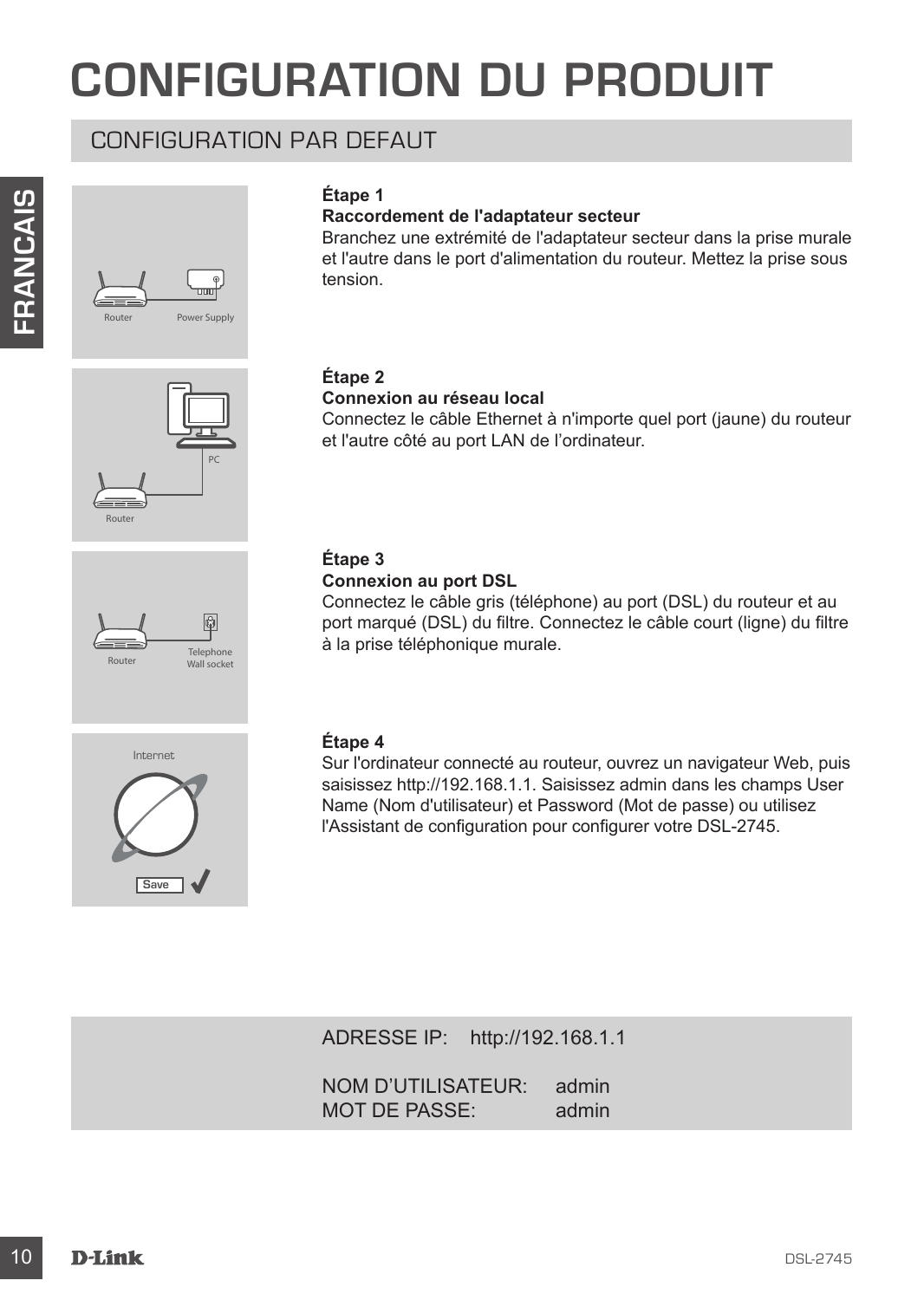# **DÉPANNAGE**

# PROBLÈMES D'INSTALLATION ET DE CONFIGURATION

# **1. COMMENT PUIS-JE CONFIGURER MON ROUTEUR DSL-2745 OU VÉRIFIER LE NOM DE MON RÉSEAU SANS FIL (SSID) ET MA CLÉ DE CHIFFREMENT SANS FIL ?**

- Connectez votre PC sur le routeur à l'aide d'un câble Ethernet.
- Ouvrez votre navigateur web et entrez l'adresse http://192.168.1.1
- Le nom par défaut est 'admin'. Le mot de passe est 'admin'
- Si vous avez changé le mot de passe et que vous ne vous en souvenez plus, vous devrez faire un reset du routeur pour récupérer le mot de passe est 'admin'.

### **2. FAIRE UN RESET DU ROUTEUR POUR LE REMETTRE EN CONFIGURATION USINE?**

- Assurez-vous que le routeur est alimenté électriquement.
- 1. **COMMENT AUGUSE CONFIGURER WANT CONFIGURE CONFIGURER CONFIGURER CONFIGURER CONFIGURER CONFIGURER ICONFIGURER CONFIGURER CONFIGURER CONFIGURER CONFIGURER CONFIGURER CONFIGURER CONFIGURER CONFIGURER CONFIGURER** - Appuyez sur le bouton reset à l'arrière du produit pendant 10 secondes. Attention : Faire un reset du routeur en configuration usine effacera les paramètres de configuration actuels. Pour reconfigurer le routeur, reportez-vous au point 1 et lancez l'assistant de configuration.

### **3. COMMENT AJOUTER UN NOUVEAU CLIENT OU PC SANS FIL SI J'AI PERDU LE NOM DE MON RÉSEAU SANS FIL (SSID) OU LA CLÉ D'ENCRYPTION SANS FIL ?**

- Chaque PC devant se connecter en sans fil sur le routeur doit être configuré avec le même nom de réseau sans fil (SSID) et la même clé d'encryption sans fil que ceux configurés sur le routeur.
- Utilisez l'interface de configuration du routeur (voir point 1) pour vérifier ou configurer vos paramètres sans fil.
- Veillez à noter ces paramètres afin de pouvoir les introduire dans chaque PC connecté sans fil. Vous trouverez une zone prévue à cet effet au dos de ce document. Ces informations sont importantes et seront réutilisées ultérieurement.

# **4. MA CONNEXION INTERNET NE PEUT S'ÉTABLIR !**

Merci aux utilisateurs de l'ADSL de contacter votre FAI pour vous assurer que la ligne est ouverte et vérifier que le nom et le mot de passe Internet sont corrects.

# ASSISTANCE TECHNIQUE dlink.com/support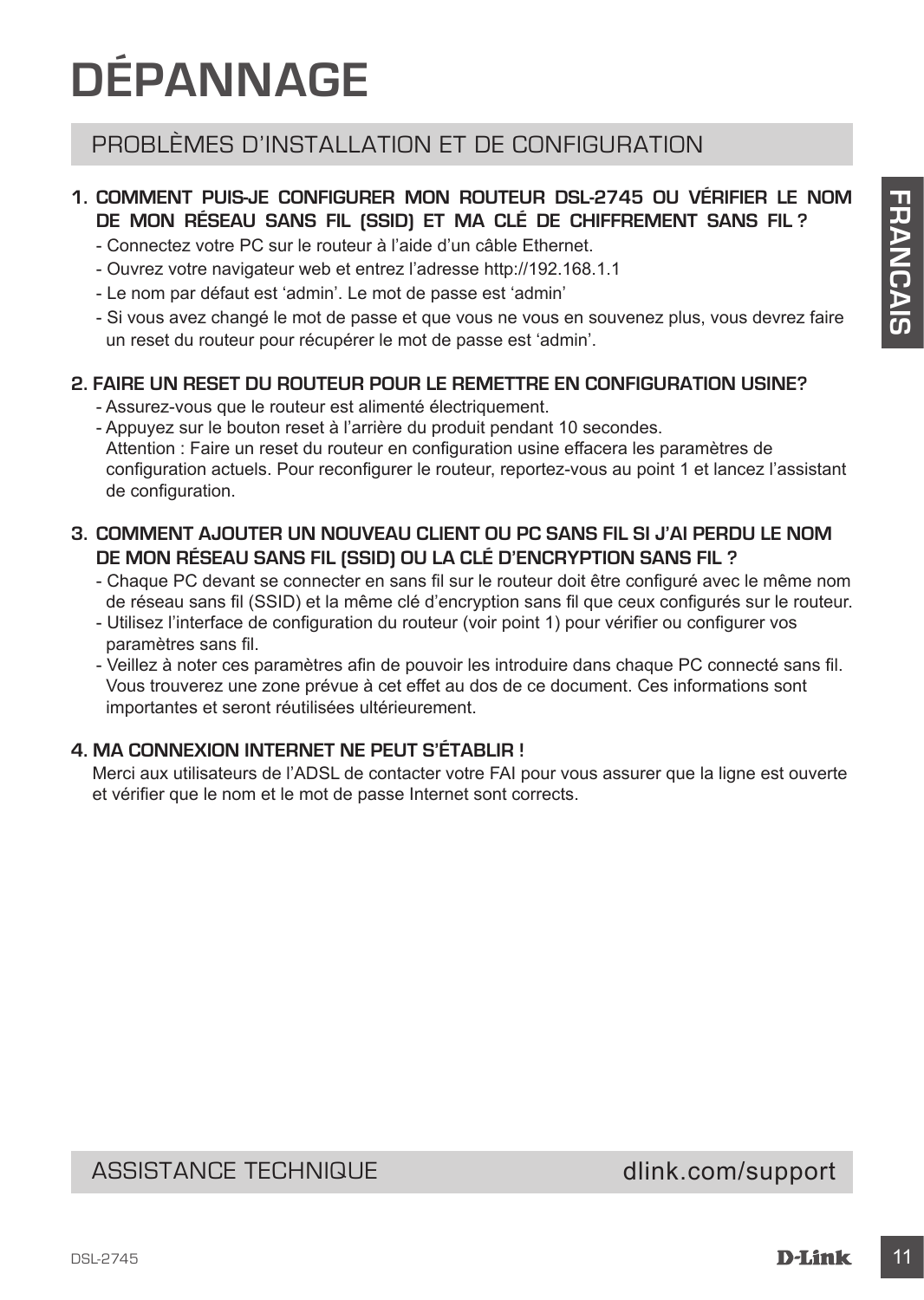# **CONTENIDO DEL PAQUETE**

# **CONTENIDO**





**WIRELESS N300 ADSL2+ MODEM ROUTER** DSL-2745

**ADAPTADOR DE ALIMENTACIÓN DE 12V 0.5A** ADAPTADOR

**CABLE ETHERNET CAT5** CONECTE EL ROUTER AL PC DURANTE LA INSTALACIÓN

**CABLE RJ-11**

Si falta alguno de estos componentes, contacte con el proveedor.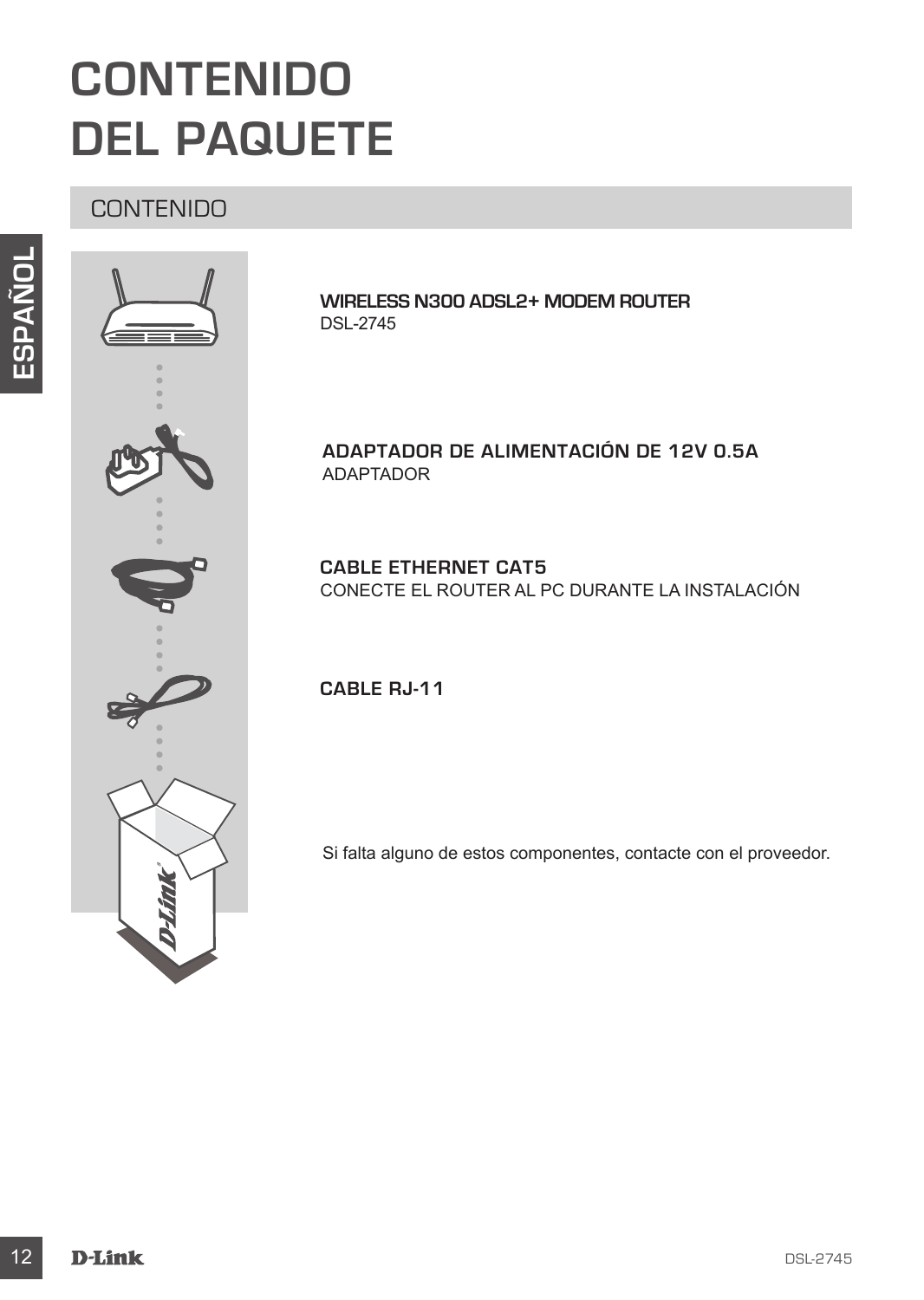# **CONFIGURACIÓN DEL PRODUCTO**

# CONFIGURACIÓN PREDETERMINADA





### **Conexión del adaptador de alimentación**

Enchufe la unidad del adaptador de alimentación en la toma de pared y, a continuación, conecte el otro extremo en el puerto de alimentación del router (ENTRADA de CC 12 V). Encienda el punto de enchufe.









# **Paso 2**

#### **Conexión de LAN**

Conecte el cable de LAN Ethernet a cualquier puerto (amarillo) del router y conecte el otro extremo al puerto de LAN del equipo.

### **Paso 3**

#### **Conexión del puerto DSL**

pared y, a contriudioido, conecte el conecte el conecte el conecte el capacho del route (ENTRADA de CC 12 V). Encienda el punto<br>
de enchute.<br>
Conecte el cable de LAN Elhernet a cualquier puerto (amanillo) del<br>
Conecte el c Conecte el puerto (DSL) del router utilizando el cable de teléfono (gris) en el puerto marcado (DSL) del discriminador. Conecte el cable corto (línea) adjunto al discriminador para conectar la toma de pared del teléfono.

#### **Paso 4**

Desde el ordenador que ha conectado al router, abra un explorador de web y vaya a http://192.168.1.1. Introduzca admin como Nombre de usuario y Contraseña y podrá utilizar el asistente de configuración para configurar el DSL-2745.

DIRECCIÓN IP: http://192.168.1.1

NOMBRE DE USUARIO: admin CONTRASEÑA: admin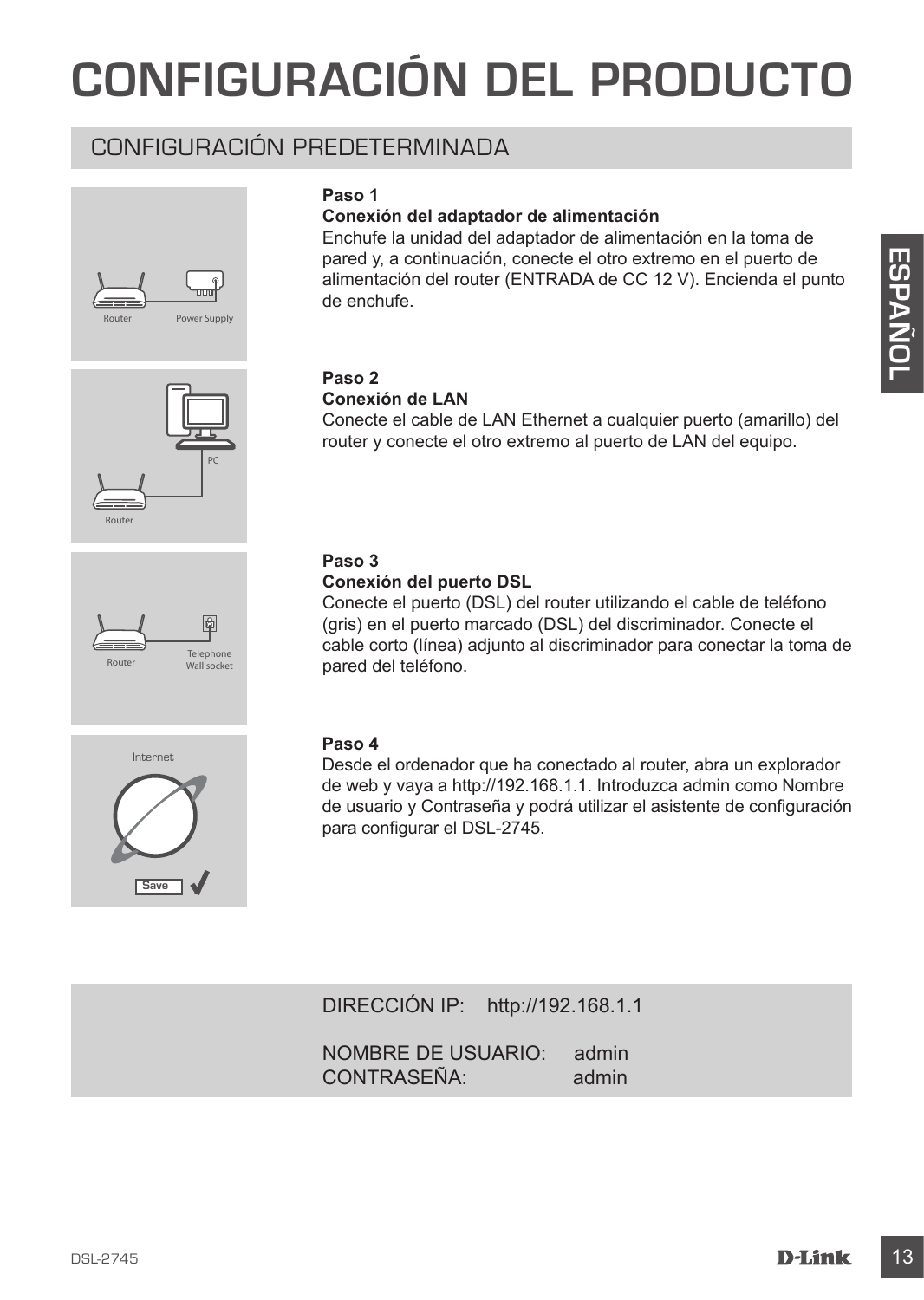# **SOLUCIÓN DE PROBLEMAS**

# PROBLEMAS DE INSTALACIÓN Y CONFIGURACIÓN

# **1. ¿CÓMO DEBO CONFIGURAR MI ROUTER DSL-2745 O COMPROBAR EL NOMBRE DE MI RED INALÁMBRICA (SSID) Y LA CLAVE DE CIFRADO DE RED INALÁMBRICA?**

- Conecte el PC al router por medio del cable Ethernet.
- Abra el navegador web y escriba la dirección http://192.168.1.1.
- El nombre de usuario por defecto es «admin». La clave de acceso por defecto es «admin».
- Si en algún momento ha cambiado la clave de acceso y no la recuerda, tendrá que restablecer en el router los parámetros por defecto para que la clave de acceso vuelva a ser «admin».

### **2. ¿CÓMO RESTABLEZCO EN EL ROUTER LOS PARÁMETROS POR DEFECTO?**

- Asegúrese de que el router está encendido.
- Pulse el botón de Reset, que se encuentra en la parte posterior del dispositivo, y manténgalo pulsado durante 10 segundos.

Nota: Al restablecer en el router los parámetros por defecto, se borrarán los parámetros de configuración actuales. Para configurar de nuevo sus parámetros, entre en el sistema del router —como se ha descrito en la pregunta 1— y luego ejecute el asistente de configuración.

- **3. ¿CÓMO AÑADO UN NUEVO CLIENTE INALÁMBRICO O UN PC SI HE OLVIDADO MI NOMBRE DE RED INALÁMBRICA (SSID) O LA CLAVE DE ENCRIPTACIÓN INALÁMBRICA?**
	- Para cada PC que tenga que conectar al router en modo inalámbrico, debe asegurarse de que usa el nombre de red inalámbrica (SSID) y la clave de encriptación correctos.
	- Use la interfaz de usuario basada en web (como se ha descrito anteriormente en la pregunta 1) para elegir sus parámetros inalámbricos.
- 4 De Abra di meeogador web y escriba la dirección https://32,483.1183.1183.11<br>
 Abra di meeogador web y esterbido se addonio hui di diste de accesso por defecto es «admin»<br>
 El membre de accesso varia de la dirección p - Asegúrese de escribir estos parámetros, para poder introducirlos en cada PC conectado de forma inalámbrica. Encontrará una zona específica en el dorso de este documento para guardar esta información importante para poder utilizarla en el futuro.

# **4. ¿POR QUÉ NO CONSIGO ESTABLECER UNA CONEXIÓN A INTERNET?**

Los usuarios de un ISP de ADSL deben contactar con su ISP para asegurarse de que les han habilitado o conectado el servicio y que su nombre de usuario y clave de acceso son correctos.

ASISTENCIA TÉCNICA dlink.com/support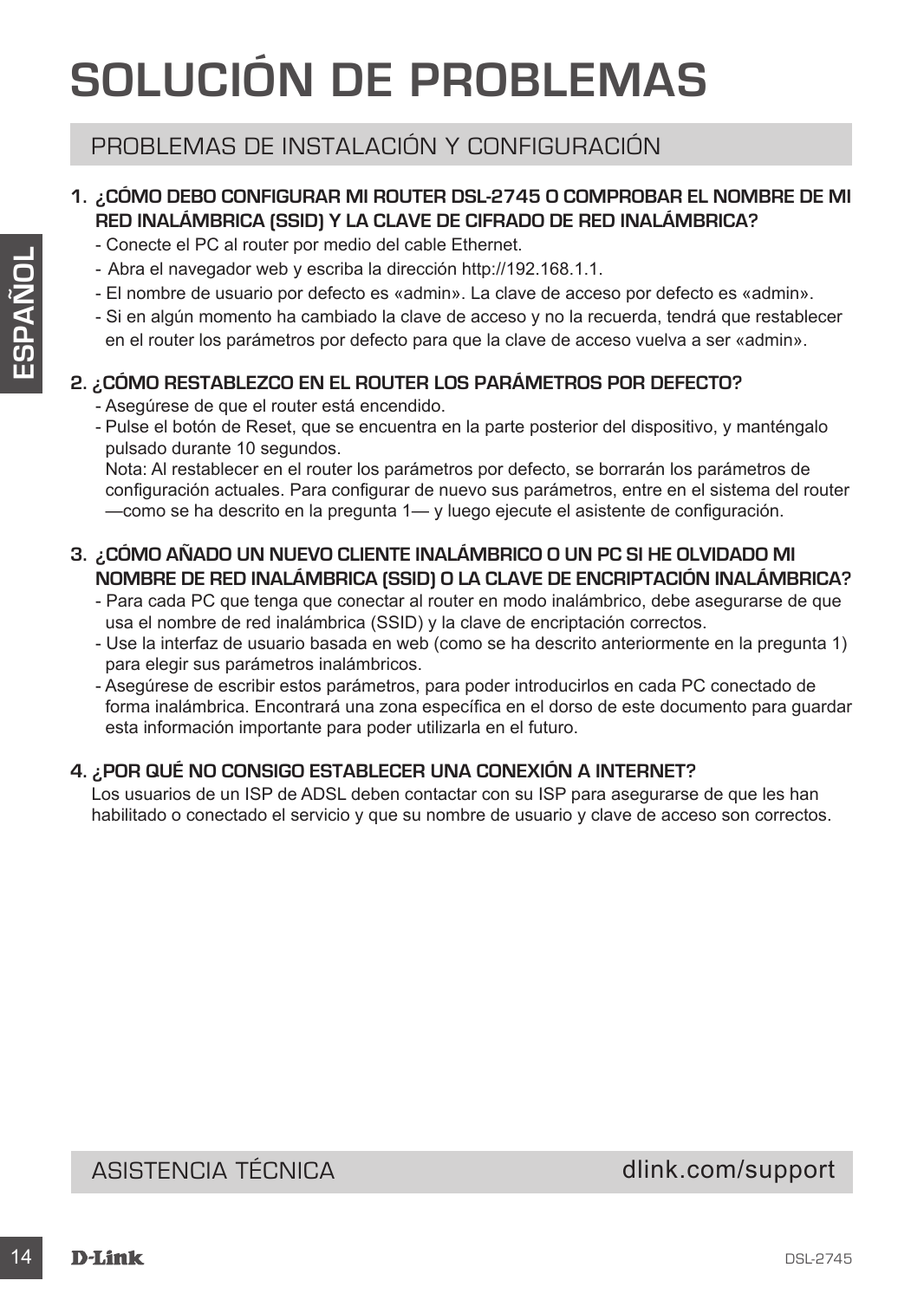# **COSA CONTIENE LA CONFEZIONE?**

# **CONTENUTO**



**WIRELESS N300 ADSL2+ MODEM ROUTER** DSL-2745

**ALIMENTATORE 12V 0.5A** ADATTATORE

**CAVO ETHERNET CAT5** CONSENTE DI COLLEGARE IL ROUTER AL PC DURANTE LA CONFIGURAZIONE

**CAVO RJ-11**

Se uno dei componenti dovesse risultare mancante, contattare il rivenditore.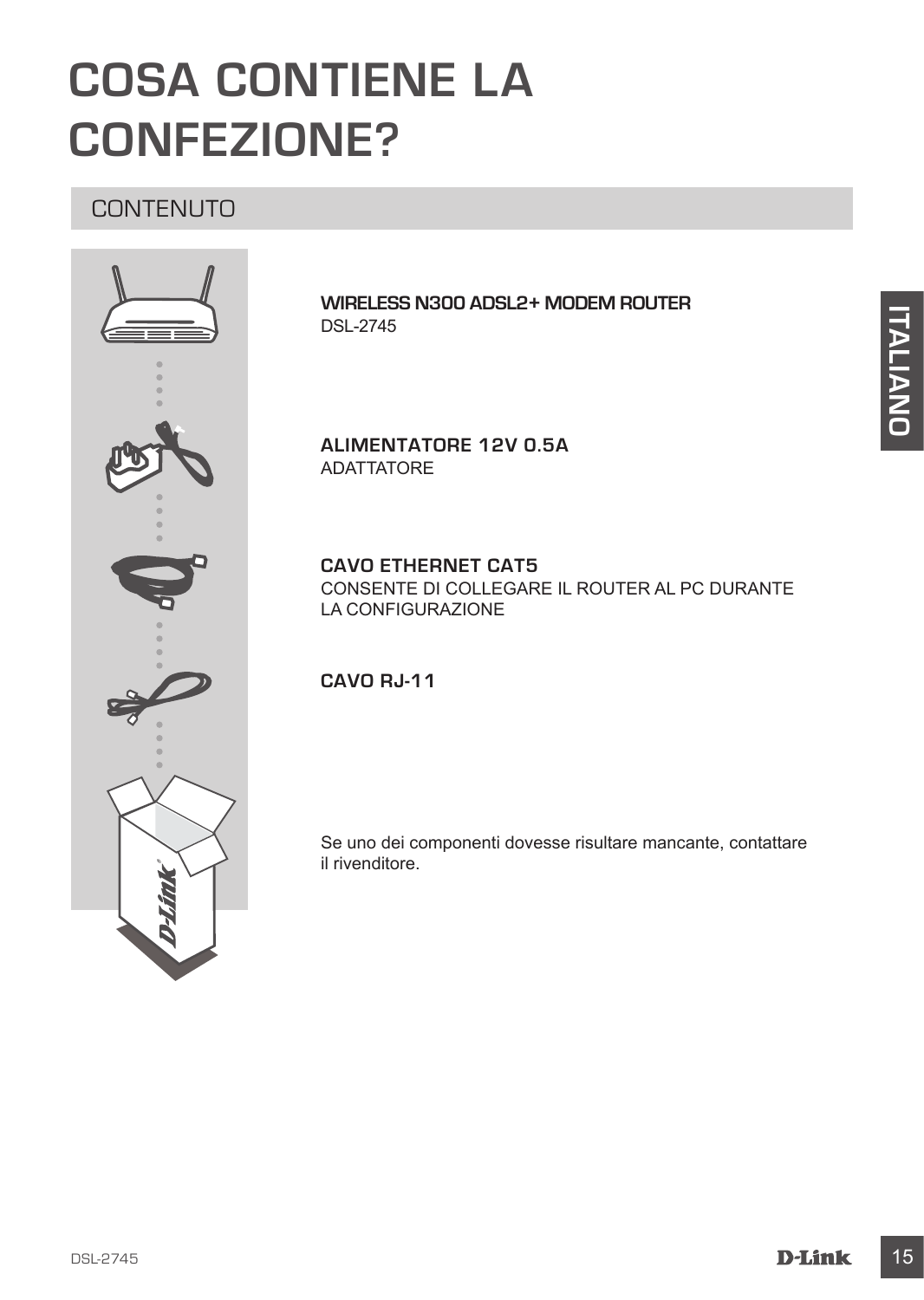# **CONFIGURAZIONE DEL PRODOTTO**

# DEFAULT SETTING



PC

# **Passaggio 1**

**Power Adapter Connection**

Plug the Power adapter Unit into the wall outlet and then connect the other end of it to the Power port of the router (12VDC IN). Switch on the plug point on.

#### **Passaggio 2 LAN connection**

Connect the Ethernet LAN cable to any (Yellow) port on the router and connect the other end to the LAN port of the PC.

Connect the (DSL) port of the Router, using the (gray) telephone cable to the port marked ( DSL) on the splitter. Connect the short (Line) cable attached to the splitter to connect the telephone wall



Router

# Internet Save **V**

# **Passaggio 4**

socket.

**Passaggio 3 DSL Port Connection**

**PASSAGE CONDUCTED AND CONDUCTERED**<br> **EXAMPLE CONDUCT AN CONDUCTER CONDUCT AND CONDUCT AND CONDUCT AND CONDUCT AND CONDUCT AND CONDUCT AND CONDUCTED CONDUCTED CONDUCTED CONDUCTED CONDUCTED CONDUCTED CONDUCTED CONDUCTED C** Dal computer collegato al router, aprire un browser Web e accedere all'indirizzo http://192.168.1.1. Enter admin as the User Name and Password, and you may use the Setup Wizard to configure your DSL-2745.

INDIRIZZO IP: http://192.168.1.1

NOME UTENTE: admin<br>PASSWORD: admin PASSWORD: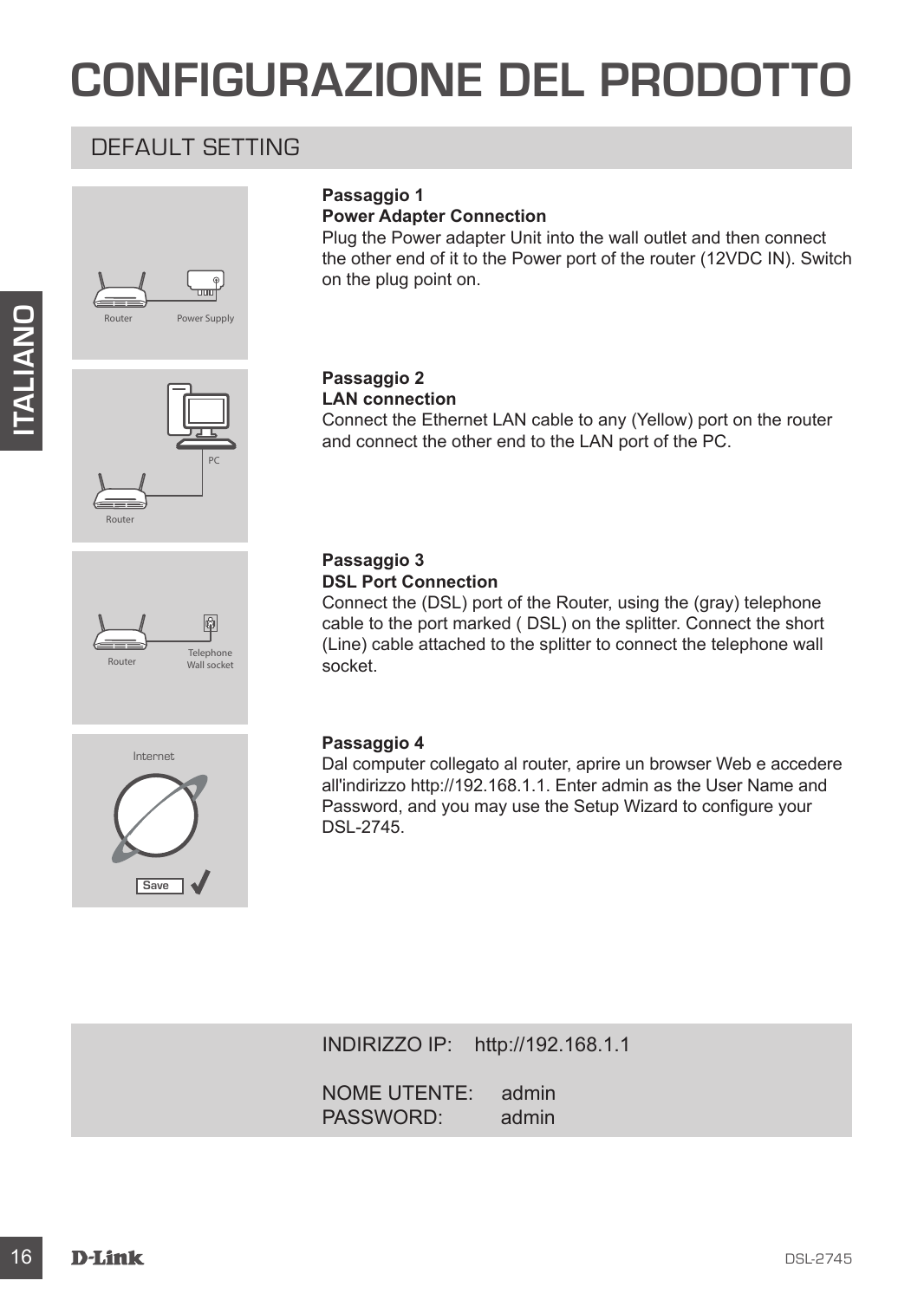# **RISOLUZIONE DEGLI ERRORI**

# PROBLEMI DI INSTALLAZIONE E CONFIGURAZIONE

# **1. COME È POSSIBILE CONFIGURARE IL ROUTER DSL-2745 OPPURE VERIFICARE IL NOME DELLA RETE WIRELESS (SSID) E LA CHIAVE DI CRITTOGRAFIA WIRELESS?**

- Connettere il PC al router utilizzando un cavo Ethernet.
- Aprire il browser web e inserire l'indirizzo http://192.168.1.1.
- Il nome utente di default è "admin". La password di default è " admin ".
- Se la password è stata modificata e non si ricorda il nuovo valore, è necessario ripristinare le impostazioni di default del router in modo che la password torni a essere " admin ".

### **2. COME RIPRISTINARE LE IMPOSTAZIONI DI DEFAULT DEL ROUTER?**

- Verificare che il router sia acceso.
- Se la passacrd ès siste modificata e non si ricorda il nuovo voldre, à necessario ripristimare le passacro di menosioni di definiti di conteriore del angua del passacrd torni a essere " admin ".<br>
2. **COME RIPRISTINARE L** - Premere il pulsante di reset sulla parte posteriore del dispositivo per 10 secondi. Nota: Ripristinando le impostazioni di default del router, tutte le impostazioni della configurazione corrente vengono cancellate. Per riconfigurare le impostazioni, accedere al router seguendo la procedura descritta nella domanda 1 ed eseguire il programma di configurazione Setup Wizard.

### **3. COME FARE PER AGGIUNGERE UN NUOVO PC O CLIENT WIRELESS SE HO DIMENTICATO IL NOME DELLA RETE WIRELESS (SSID) O LA CHIAVE DI CIFRATURA WIRELESS?**

- Tutti i PC da connettere al router in modalità wireless devono utilizzare lo stesso nome di rete wireless (SSID) e la stessa chiave di cifratura.
- Utilizzare l'interfaccia utente basata sul web (come descritto nella domanda 1) per verificare o selezionare le impostazioni wireless.
- Assicurarsi di prendere nota di queste impostazioni in modo da poterle immettere in ogni PC connesso alla rete wireless. Sul retro di questo documento è presente un'area dedicata in cui sono riportate informazioni importanti per un utilizzo futuro.

### **4. PERCHÉ NON RIESCO A INSTAURARE UNA CONNESSIONE INTERNET?**

Agli utenti ADSL si consiglia di rivolgersi al proprio ISP per verificare che il servizio sia abilitato/ connesso e che il nome utente e la password forniti siano corretti.

# SUPPORTO TECNICO dlink.com/support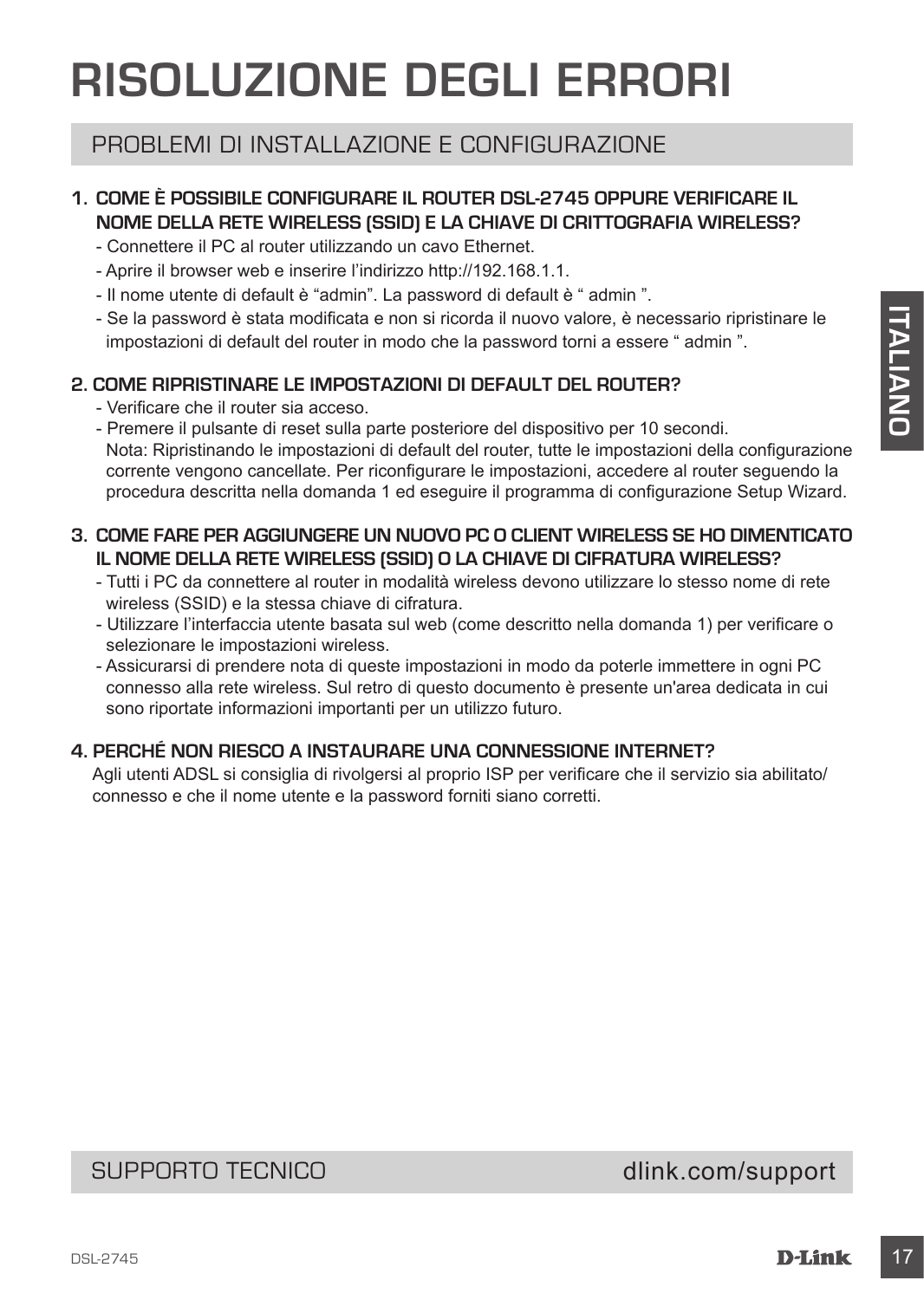# **INHOUD VAN DE VERPAKKING**

# INHOUDSOPGAVE



**WIRELESS N300 ADSL2+ MODEM ROUTER** DSL-2745

**12V 0.5A STROOMADAPTER** ADAPTER

**CAT5 ETHERNET-KABE** SLUIT TIJDENS DE INSTALLATIE DE ROUTER AAN OP UW PC

### **RJ-11-KABE**

Als een van deze items ontbreekt, neemt u contact op met de leverancier.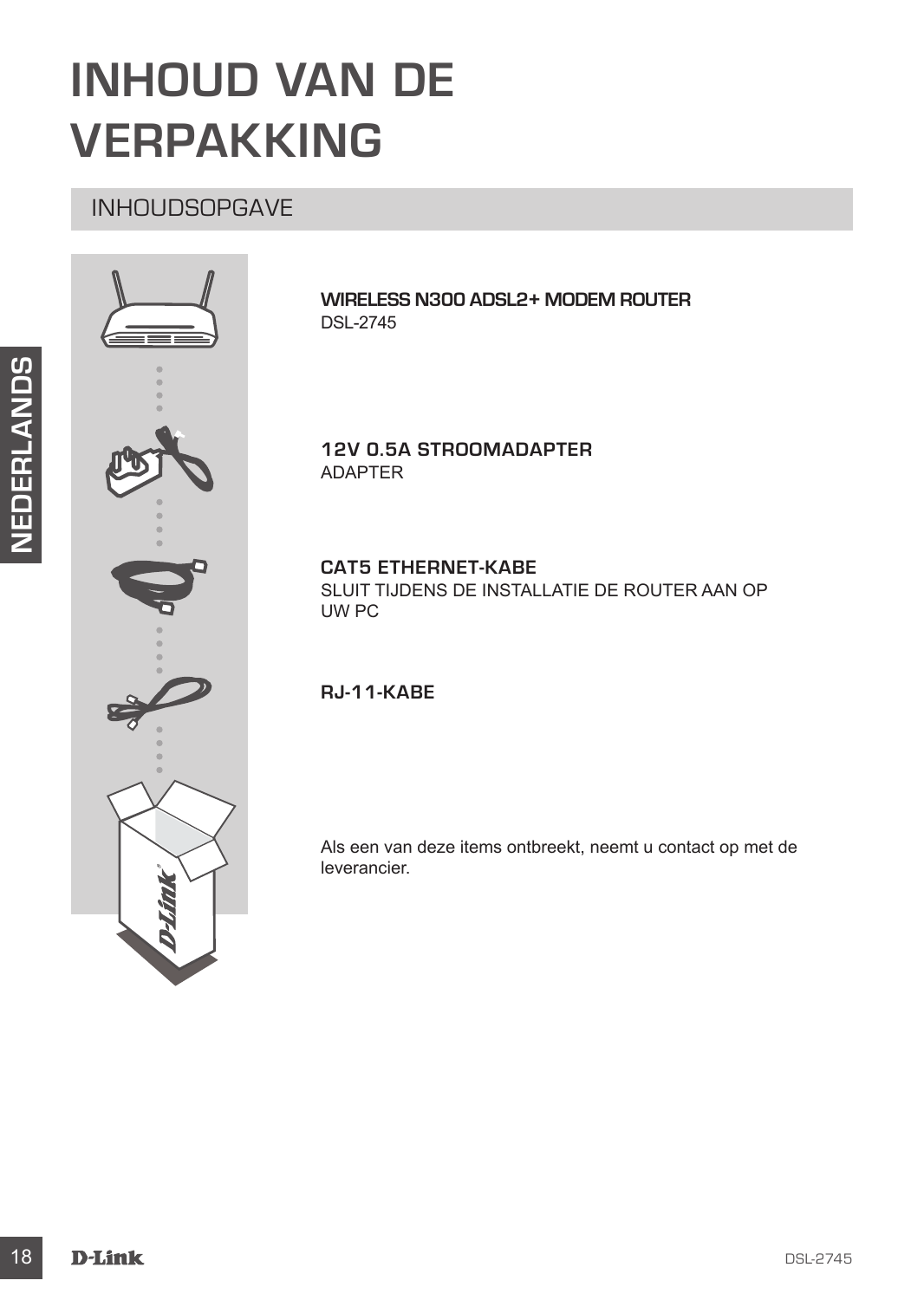# **PRODUCTINSTALLATIE**

# STANDAARDINSTELLING







### **Stap 1**

### **Aansluiting stroomadapter**

Steek de stroomadapter in het wandstopcontact en sluit vervolgens het andere uiteinde aan op de stroompoort van de router (12VDC IN). Schakel het stekkerpunt in.

# **Step 2**

#### **LAN-verbinding**

Sluit de Ethernet LAN-kabel aan op een (Gele) poort op de router en sluit het andere uiteinde aan op de LAN poort van de PC.

#### **Step 3 DSL-poortaansluiting**

**Sluit de Ethernet LAN-kabel aan op een (Gele) poort op de router<br>
Sluit de Ethernet LAN-kabel aan op een (Gele) poort op de router<br>
en sluit het andere uiteinde aan op de LAN poort van de PC.<br>
<br>
Sluit de CibSL-poortaansl** Sluit de (DSL) poort van de Router aan, gebruik de (grijze) telefoonkabel naar de poort gemarkeerd (DSL) op de splitter. Sluit de korte (lijn) kabel aan die bevestigd zit aan de splitter om het telefoon wandstopcontact aan te sluiten.



#### **Step 4**

Vanaf de computer die u op de router hebt aangesloten, opent u een webbrowser en ga naar http://192.168.1.1. Voer admin in als de Gebruikersnaam en Wachtwoord en u kunt de Installatiewizard gebruiken voor de configuratie van uw DSL-2745.

IP-ADRES: http://192.168.1.1

GEBRUIKERSNAAM: admin WACHTWOORD: admin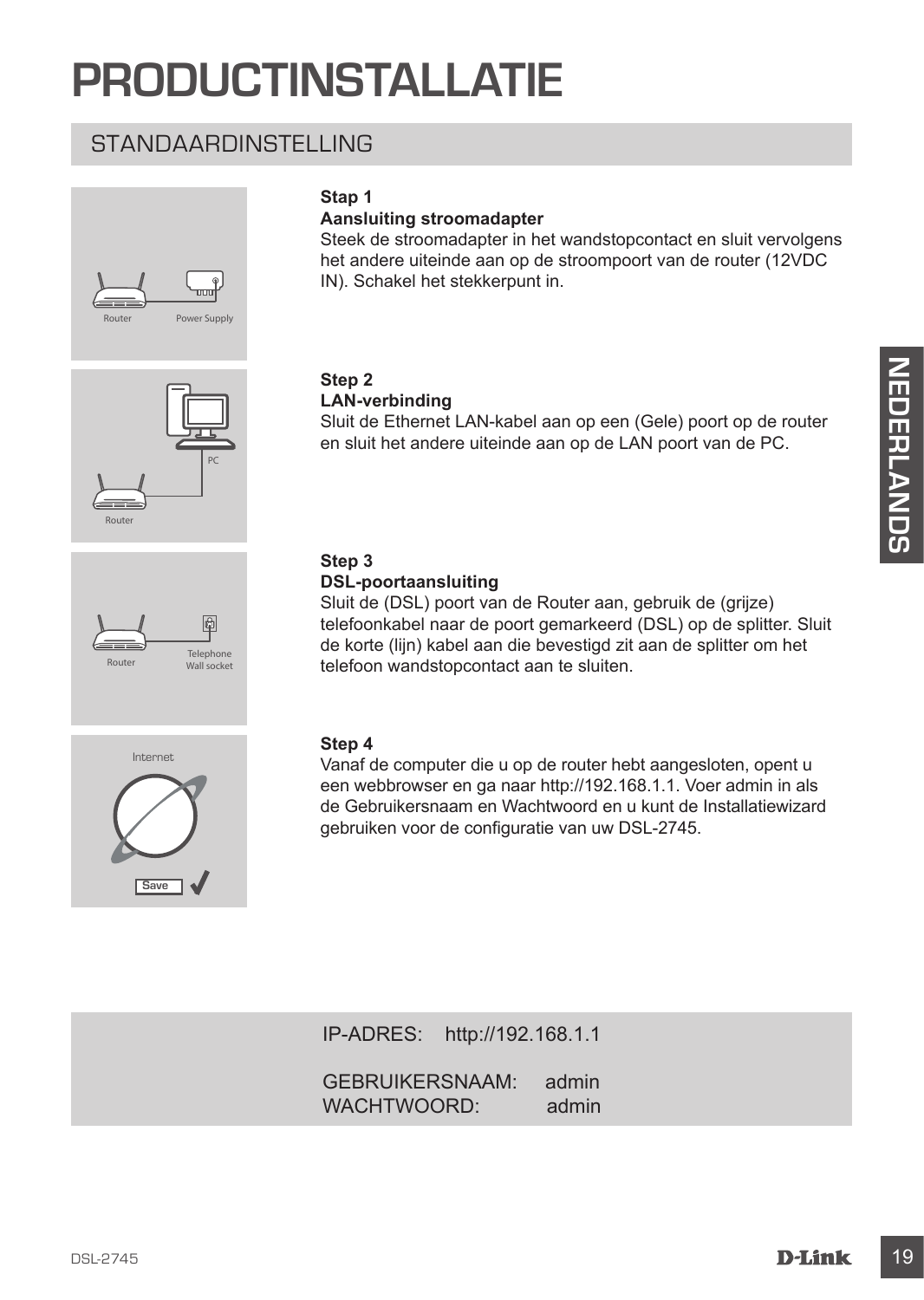# **PROBLEMEN OPLOSSEN**

# INSTALLATIE EN CONFIGURATIEPROBLEMEN

# **1. HOE CONFIGUREER IK MIJN DSL-2745 ROUTER, OF CONTROLEER IK MIJN DRAADLOZE NETWERKNAAM (SSID) EN DRAADLOZE CODERINGSCODE?**

- Gebruik een Ethernet-kabel om de router aan te sluiten op uw computer.
- Open een webbrowser en voer het adres http://192.168.1.1 in.
- De gebruikersnaam is standaard ingesteld op 'admin'. Het wachtwoord is standaard ingesteld op '' (admin).
- Als u het wachtwoord hebt gewijzigd en het niet meer weet, moet u de fabrieksinstellingen van de router herstellen, zodat het wachtwoord weer wordt ingesteld op '' (admin).

### **2. HOE HERSTEL IK DE FABRIEKSINSTELLINGEN VAN DE ROUTER?**

- Controleer of de router is ingeschakeld.
- 20 De Toute rentstear and about the way wondow were wont measured to relate the counter of the counter of the counter is happen to the counter of the counter is happen to the counter of the counter of the counter is the - Houd de reset-knop op de achterzijde van het apparaat 10 seconden ingedrukt. Opmerking: Als u de fabrieksinstellingen van de router herstelt, worden de huidige configuratieinstellingen gewist. U kunt deze instellingen opnieuw configureren door via de stappen uit vraag 1 rechtstreeks verbinding te maken met de router en daarna de installatiewizard uit te voeren.

### **3. HOE VOEG IK EEN NIEUWE DRAADLOZE CLIENT OF PC TOE ALS IK DE NAAM (SSID) OF ENCRYPTIESLEUTEL VAN HET DRAADLOZE NETWERK BEN VERGETEN?**

- Voor elke pc die draadloos met de router moet worden verbonden, dient u de juiste SSID en de juiste encryptiesleutel te gebruiken.
- Gebruik de webinterface (zie vraag 1) om de draadloze instellingen te controleren of op te geven.
- Noteer deze instellingen zodat u ze later in elke draadloos aangesloten pc kunt invoeren. Op de ommezijde van dit document vindt u een gebied dat specifiek hiertoe voorzien is. Dit is belangrijke informatie voor toekomstig gebruik.

# **4. WAAROM KRIJG IK GEEN VERBINDING MET INTERNET?**

ADSL-gebruikers moeten contact opnemen met hun provider om er zeker van te zijn dat de verbinding beschikbaar is en te controleren of de gebruikersnaam en het wachtwoord juist zijn.

# TECHNISCHE ONDERSTEUNING dlink.com/support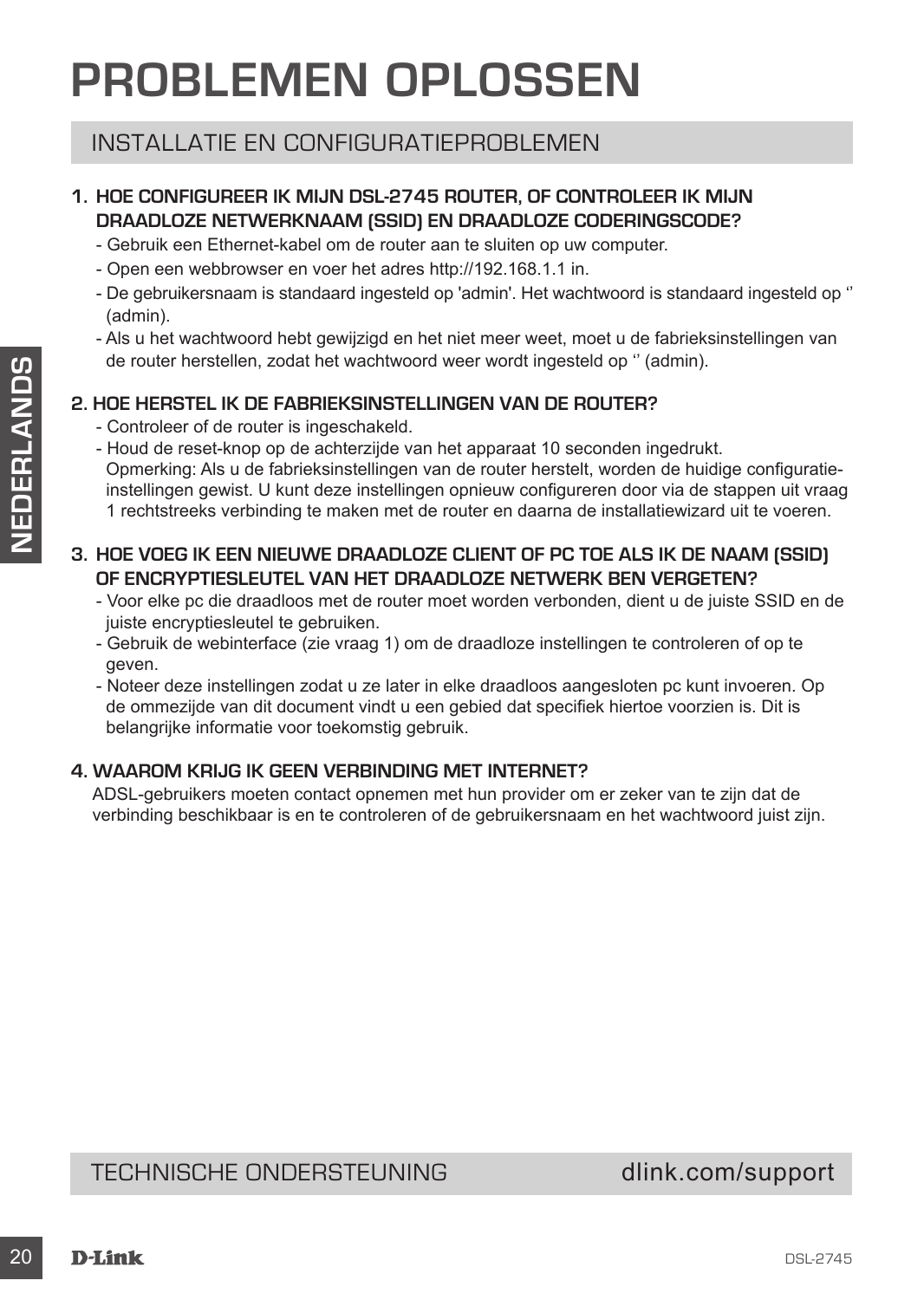# **ZAWARTOŚĆ OPAKOWANIA**

SPIS TREŚCI



**WIRELESS N300 ADSL2+ MODEM ROUTER** DSL-2745

**ZASILACZ SIECIOWY 12V 0.5A** ZASILACZ

**KABEL ETHERNET** PODCZAS KONFIGURACJI PODŁĄCZ ROUTER Z KOMPUTEREM

**KABEL RJ-11**

Sprawdź czy wszystkie elementy znajdują się w opakowaniu.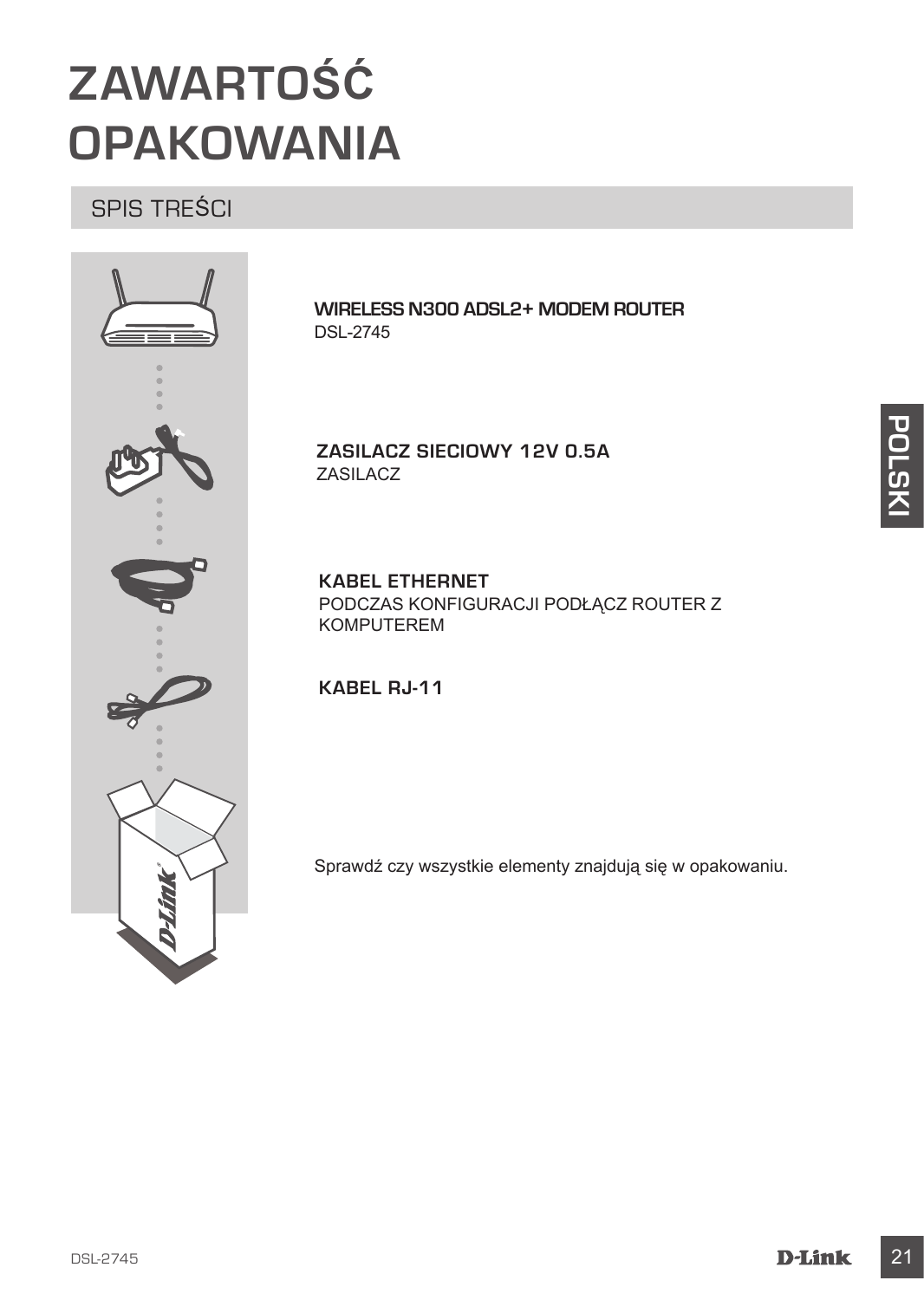# **KONFIGURACJA URZĄDZENIA**

# USTAWIENIA DOMYŚLNE





### **Podłączanie zasilacza**

Podłącz zasilacz z jednej strony do gniazda elektrycznego, a z drugiej – do portu zasilania w routerze (wejście 12 V DC) Włącz przełącznik na zasilaczu.

# **Krok 2**

#### **Podłączanie do sieci LAN**

Podłącz kabel Ethernet sieci LAN do jednego z (żółtych) portów na routerze, a drugi jego koniec do portu sieci LAN w komputerze.

# **Krok 3**

### **Podłączanie portu DSL**

Korzystając z (szarego) kabla telefonicznego, podłącz port DSL routera do portu oznaczonego DSL w rozgałęźniku. Aby podłączyć urządzenia do gniazda telefonicznego w ścianie, wykorzystaj krótki kabel (linia) wychodzący z rozgałęźnika.

#### **Krok 4**

Prodectz e. a drug jego konec LAN objectego z (zotych) portov na<br>
routerze, a drug jego konec do portu sieci LAN w komputerze.<br> **Example 1990**<br> **Example 1990**<br> **Example 1990**<br> **Example 1990**<br> **Example 1990**<br> **Example 1990** Na komputerze podłączonym do routera otwórz przeglądarkę internetową i wprowadź adres http://192.168.1.1. Wprowadź "admin" jako nazwę użytkownika i hasło, a następnie skonfiguruj urządzenie DSL-2745 za pomocą Kreatora instalacji.

Adres IP: http://192.168.1.1

NAZWA UŻYTKOWNIKA: admin  $HASL O:$  admin



**Telephone** Router Wall socket

PC

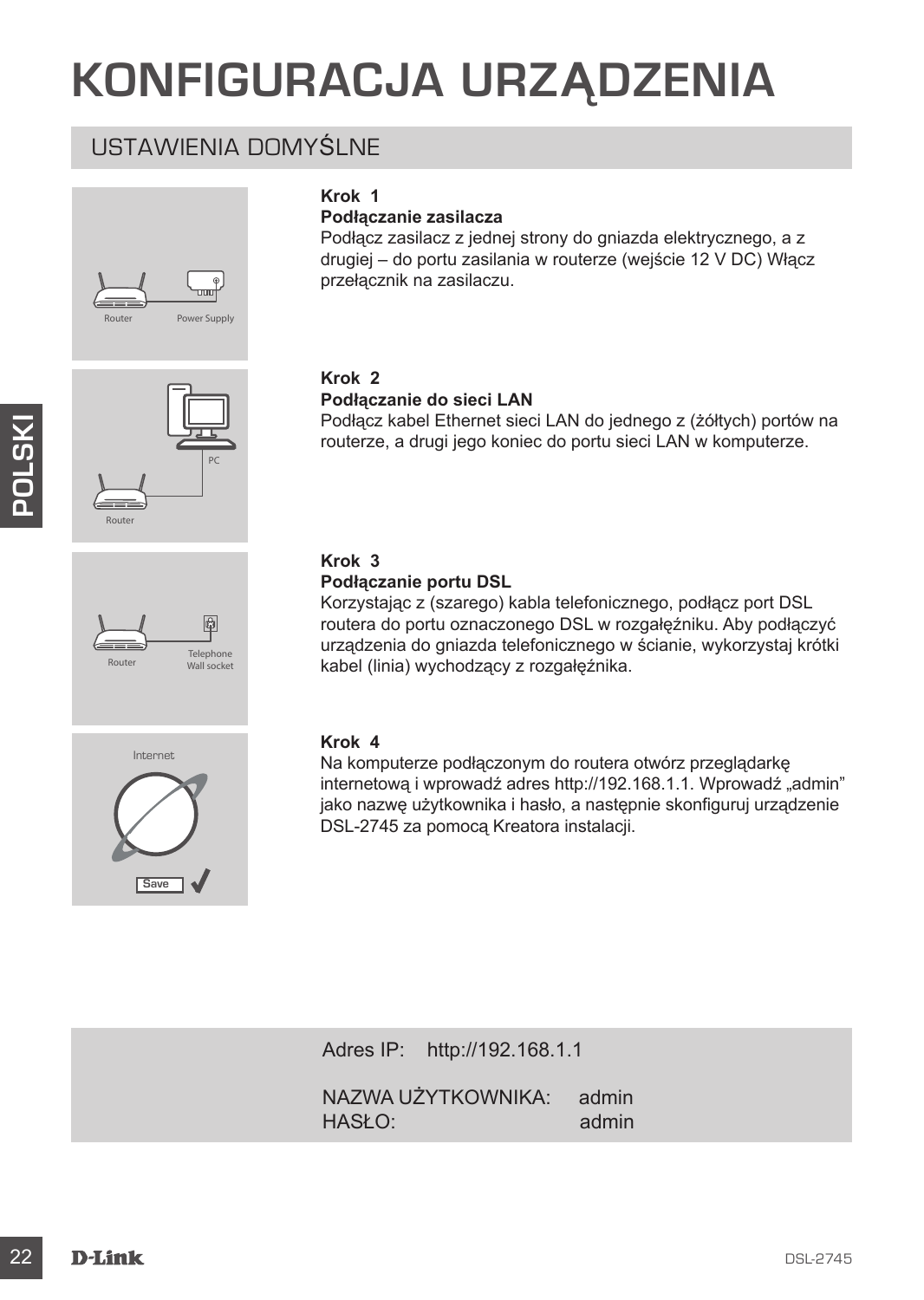# **ROZWIĄZYWANIE PROBLEMÓW**

# PROBLEMY Z KONFIGURACJĄ

# **1. JAK SKONFIGUROWAĆ ROUTER MYPOCKET DSL-2745 BEZ PŁYTY LUB SPRAWDZIĆ NAZWĘ SIECI BEZPRZEWODOWEJ (SSID) I KLUCZ SZYFROWANIA SIECI BEZPRZEWODOWEJ?**

- Podłącz do rutera komputer PC przy użyciu kabla Ethernet.
- Otwórz przeglądarkę internetową i wpisz adres http://192.168.1.1
- Domyślną nazwą użytkownika jest 'admin'. Domyślnym hasłem jest hasło puste.
- Jeśli zmieniłeś hasło i nie pamiętasz go, będziesz musiał przywrócić ruter do ustawień fabrycznych (admin). Spowoduje to przywrócenie hasła pustego.

# **2. JAK PRZYWRÓCIĆ RUTER DO USTAWIEŃ DOMYŚLNYCH?**

- Upewnij się, że ruter jest włączony.
- Upewnij się, że nuter jest wiączony, częsta na pierzycisk Reset na lytnej ściance obudowy.<br>
Notatkia: Przywrócenie rutera do ustatwieri fabrycznych spowoduje skasowanie jego konfiguracji.<br>
Notatkia: Przywrócenie rutera d - Naciśnij i przytrzymaj na okres 20 sekund przycisk Reset na tylnej ściance obudowy. Notatka: Przywrócenie rutera do ustawień fabrycznych spowoduje skasowanie jego konfiguracji. Aby ponownie skonfigurować ruter, zaloguj się do niego (admin), a następnie uruchom Kreator konfiguracji.

# **3. JAK DODAĆ NOWEGO KLIENTA SIECI BEZPRZEWODOWEJ JEŚLI ZAPOMNIAŁEM NAZWĘ SIECI BEZPRZEWODOWEJ (SSID) LUB KLUCZ SZYFROWANIA?**

- Każdy komputer który ma łączyć się z ruterem za pośrednictwem sieci bezprzewodowej musi mieć ustawioną tą samą nazwę sieci bezprzewodowej (SSID) oraz klucz szyfrowania, jak ruter.
- Użyj interfejsu graficznego (jak to opisano w pytaniu 1) aby sprawdzić lub zmienić ustawienia sieci bezprzewodowej.
- Należy zapisać te ustawienia na papierze, aby następnie wpisać je do każdego bezprzewodowo podłączonego komputera. Na ostatniej stronie tego dokumentu znajdziesz specjalnie przygotowane na to miejsce. Są to bardzo ważne informacje, które będą potrzebne w przyszłości.

# **4. DLACZEGO NIE MOGĘ UZYSKAĆ POŁĄCZENIA Z INTERNETEM?**

Użytkownicy połączeń ADSL powinni skontaktować się z dostawcą usługi ADSL i upewnić się, że usługa została uruchomiona oraz że wprowadzona nazwa użytkownika i hasło są poprawne.

POMOC TECHNICZNA dlink.com/support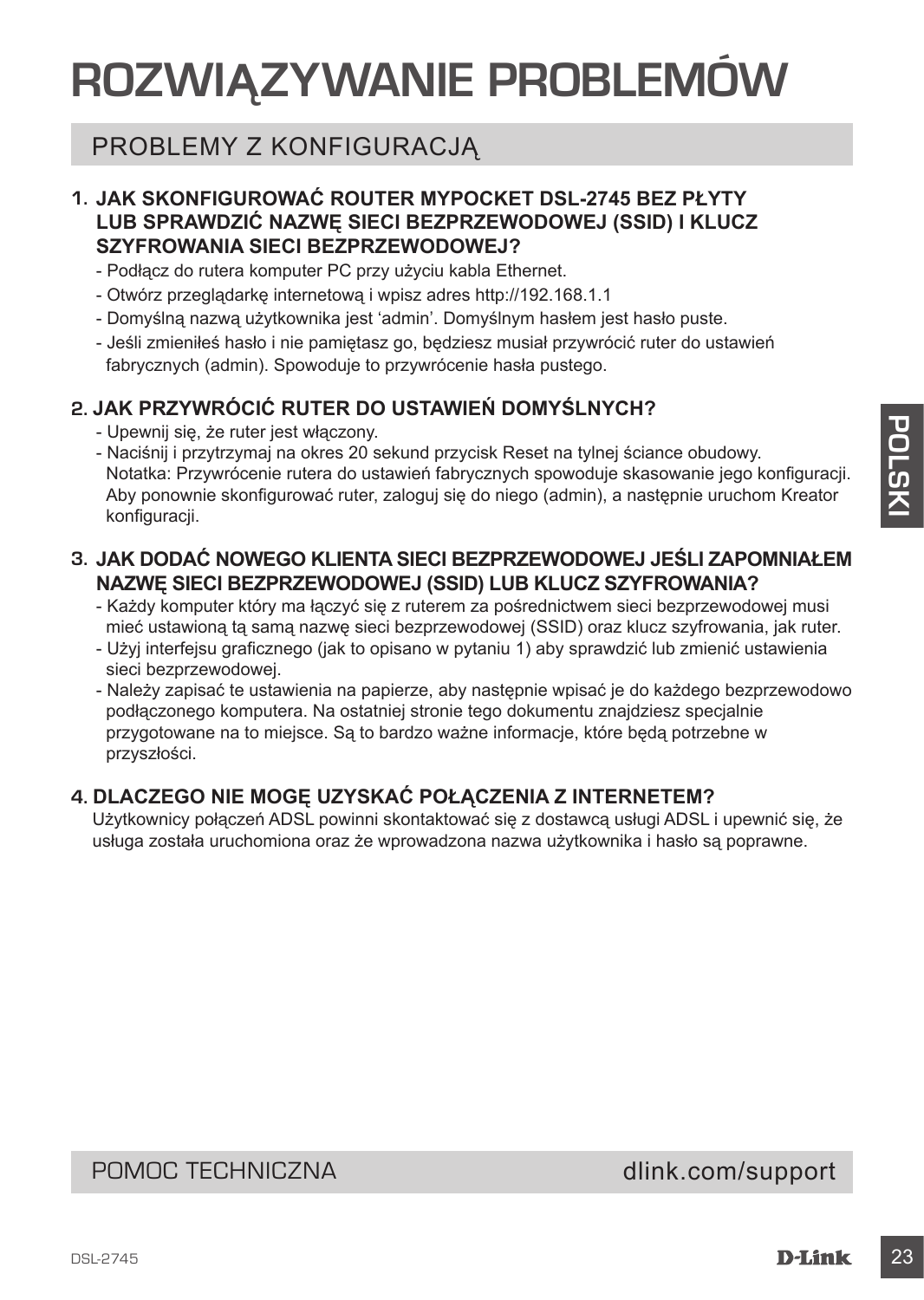# **BALENÍ OBSAHUJE**

# OBSAH



**ČESKY**

**WIRELESS N300 ADSL2+ MODEM ROUTER** DSL-2745

**NAPÁJECÍ ADPATÉR 12V 0.5A** ADAPTÉR

**ETHERNETOVÝ KABEL CAT5**  PŘI NASTAVENÍ PŘIPOJTE SMĚROVAČ KE SVÉMU PC

**RJ-11 KABEL** 

Pokud některá z položek chybí, kontaktujte prodejce.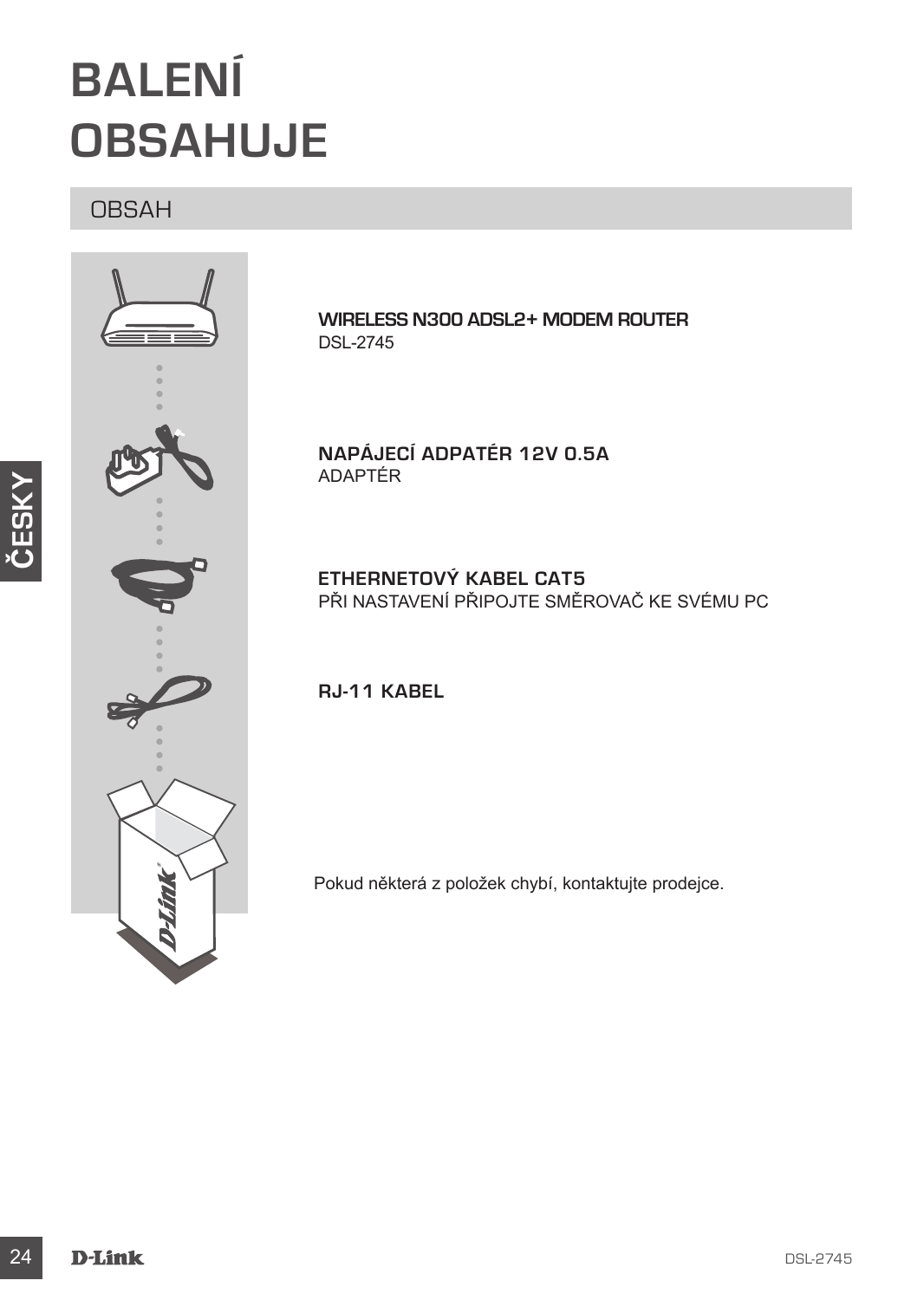# **NASTAVENÍ PRODUKTU**

# VÝCHOZÍ NASTAVENÍ



Router



### **Zapojení napájecího adaptéru**

Zapojte napájecí adaptér do zásuvky na stěně a jeho druhý konec poté zapojte do napájecího konektoru směrovače (12 VDC IN). Zapněte spínač.

#### **Krok 2 Připojení LAN**

Zapojte kabel Ethernet LAN do nějakého (žlutého) portu na směrovači a druhý konec zapojte do portu LAN na PC.

#### **Krok 3 Připojení portu DSL**

Zapojte (DSL) port směrovače pomocí (šedého) telefonního kabelu do portu označeného (DSL) na rozbočovači. Zapojte krátký (Line) kabel zapojený do rozbočovače, abyste připojili telefonní zásuvku na stěně.



Telephone Router Wall socket

PC

#### **Krok 4**

Z počítače se připojte ke směrovači, otevřete webový prohlížeč a jděte na http://192.168.1.1. Zadejte uživatelské jméno a heslo a ke konfiguraci vašeho DSL-2745 můžete použít průvodce nastavením.

IP ADRESA: http://192.168.1.1

UŽIVATELSKÉ JMÉNO: admin HESLO: admin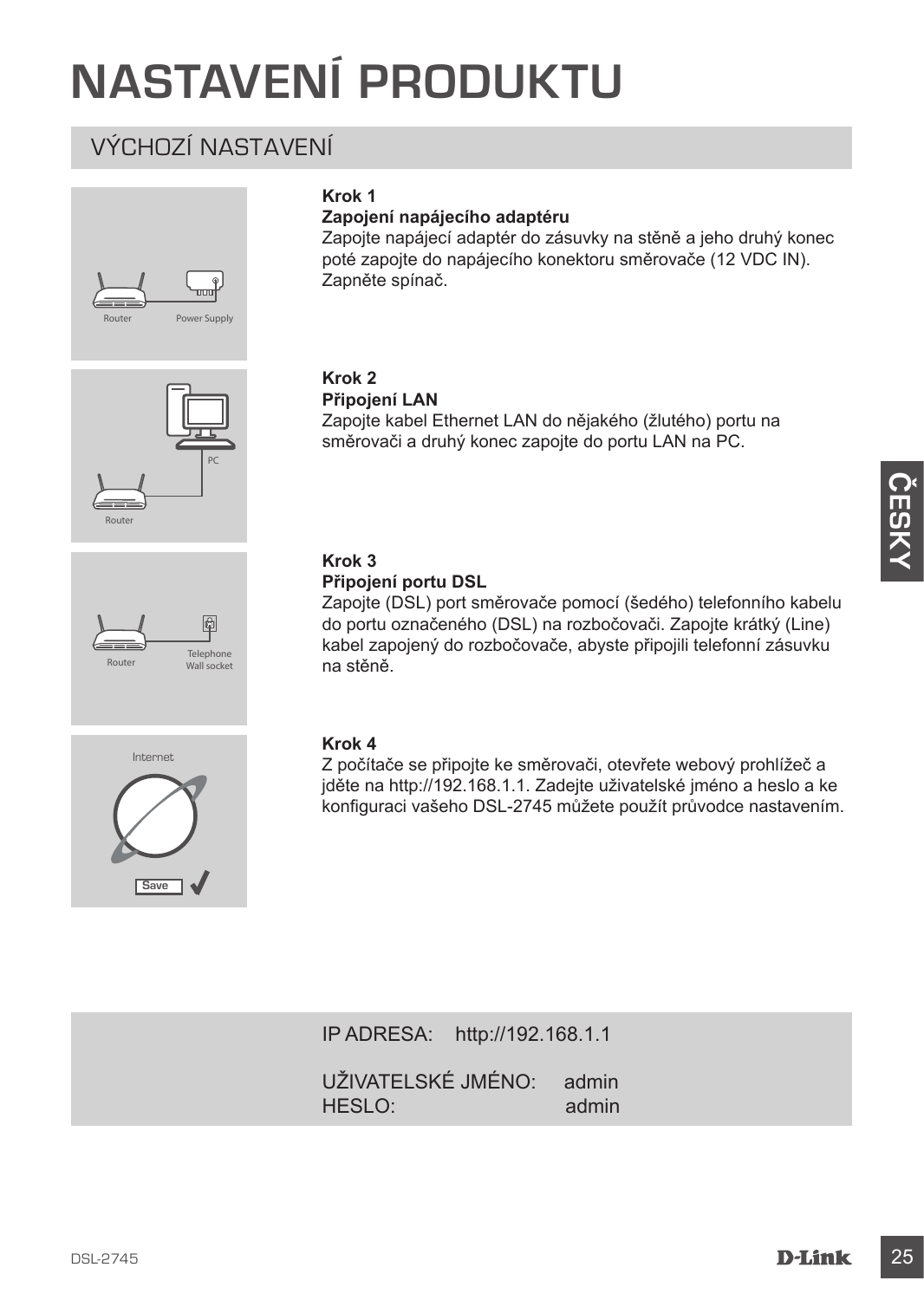# **ŘEŠENÍ PROBLÉMŮ**

# PROBLÉMY S INSTALACÍ A KONFIGURACÍ

# **1. JAK NAKONFIGURUJI SMĚROVAČ DSL-2745 NEBO ZKONTROLUJI NÁZEV BEZDRÁTOVÉ SÍTĚ (SSID) A BEZDRÁTOVÝ ŠIFROVACÍ**

- Připojte PC ke směrovači přes ethernetový kabel.
- Spusťte webový prohlížeč a zadejte adresu http://192.168.1.1
- Výchozí jméno uživatele je "admin". Výchozí heslo je "" (admin).
- Pokud jste heslo změnili a nepamatujete si je, budete muset směrovač resetovat, aby se obnovilo výchozí heslo "" (admin).

# **2. JAK MÁM RESETOVAT SMĚROVAČ, ABY SE OBNOVILO VÝCHOZÍ TOVÁRNÍ NASTAVENÍ?**

- Zkontrolujte, zda je směrovač připojen k napájení.
- Stiskněte a držte resetovací tlačítko vzadu na zařízení po dobu 20 sekund. Poznámka: Resetováním směrovače se vymaže aktuální nastavení konfigurace. Pro nastavení
- požadované konfigurace se připojte ke směrovači podle pokynů v dotazu 1 a pak spusťte průvodce nastavením (Setup Wizard).

# **3. JAK MÁM PŘIDAT NOVÉHO BEZDRÁTOVÉHO KLIENTA NEBO PC, KDYŽ JSEM ZAPOMNĚL JMÉNO BEZDRÁTOVÉ SÍTĚ (SSID) NEBO ŠIFROVACÍ KLÍČ?**

- U každého PC, který se má připojit bezdrátově ke směrovači, musíte nastavit správné jméno bezdrátové sítě (SSID) a šifrovací klíč.
- Použijte webové konfigurační rozhraní (jak je popsáno v dotazu 1 výše), abyste zjistili nastavení bezdrátové sítě.
- Nezapomeňte si tato nastavení zapsat, abyste je mohli nastavit na každém bezdrátově připojeném PC. Na zadní straně této příručky najdete oblast vyhrazenou pro tyto důležité informace, které můžete později potřebovat.

# **4. PROČ SE MI NEDAŘÍ PŘIPOJIT K INTERNETU?**

Uživatelé ADSL by měli kontaktovat svého poskytovatele internetových služeb (ISP), aby se ujistili, že byla služba aktivována a že je přihlašovací jméno a heslo pro připojení k ISP správné.

# TECHNICKÁ PODPORA dlink.com/support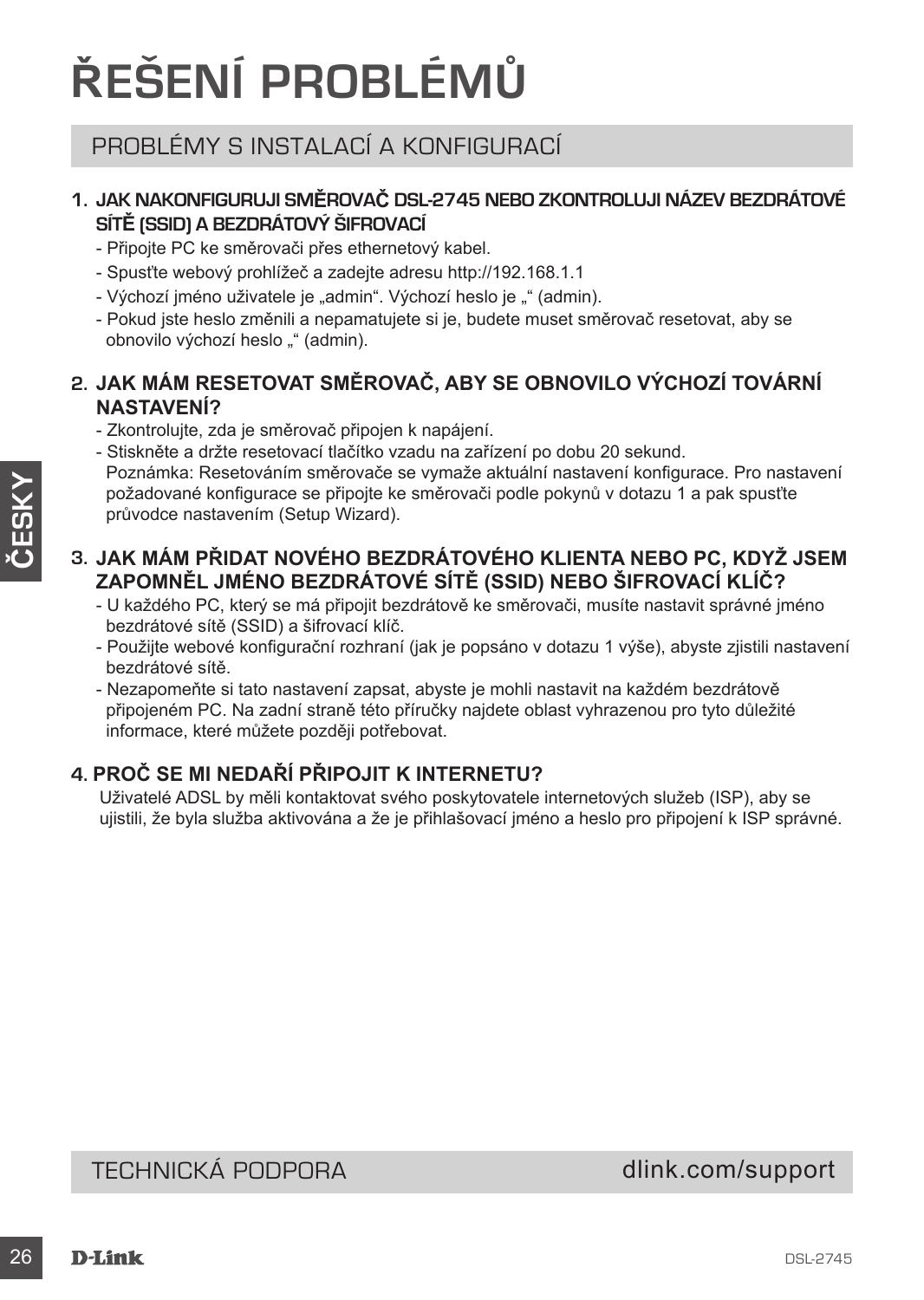# **A CSOMAG TARTALMA**

# TARTALOM



**WIRELESS N300 ADSL2+ MODEM ROUTER** DSL-2745

**12 V 0.5A TÁPADAPTER** ADAPTER

**CAT5 ETHERNET KÁBEL** BEÁLLÍTÁS KÖZBEN CSATLAKOZTASSA A ROUTERT SZÁMÍTÓGÉPÉHEZ

# **RJ-11 KÁBEL**

Ha az alábbi elemek bármelyike hiányzik, kérjük, keresse meg értékesítőjét.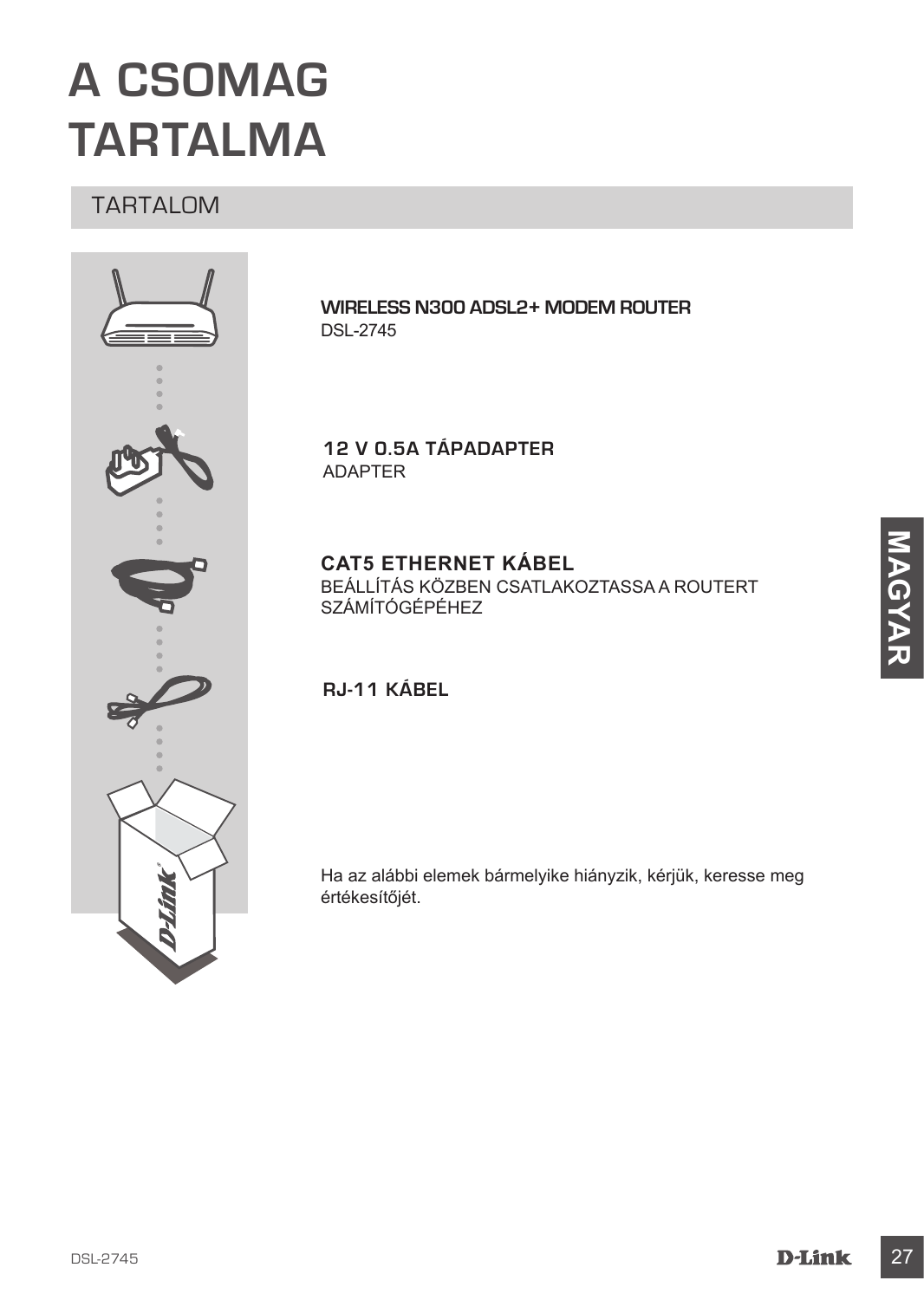# **TERMÉKBEÁLLÍTÁS**

# ALAPÉRTELMEZETT BEÁLLÍTÁS









# **lépés 1**

#### **Tápadapter csatlakoztatása**

Csatlakoztassa a Tápadapter egységet fali aljzatba, majd a másik végét a router Tápellátás portjába (12 V DC bemenet). Kapcsolja be a csatlakozót.

#### **lépés 2 LAN kapcsolat**

Csatlakoztassa az Ethernet LAN kábelt a router bármelyik (sárga) portjába, a másik végét pedig a számítógép LAN portjába.

#### **lépés 3 DSL Portkapcsolat**

**Example 18 DSL Portlangesolat**<br>
28 DSL Portlangesolat<br>
28 Constantiozzlassa a Router (DSL) portját a (szűrke) telefonkábel<br>
<sup>28</sup> sejtőségével az elősztő (DSL) jelőlésű portjába. Csatlakoztassa az<br>
28 kinemetébe.<br>
28 Magy Csatlakoztassa a Router (DSL) portját a (szürke) telefonkábel segítségével az elosztó (DSL) jelölésű portjába. Csatlakoztassa az elosztóhoz csatlakoztatott rövid (Line/Vonal) kábelt a telefon fali kimenetébe.

#### **lépés 4**

A routerhez csatlakoztatott számítógépen nyisson meg egy böngészőt és menjen a http://192.168.1.1 címre. Írja be az "admin" szót Felhasználónévként és Jelszóként, és használhatja a Telepítő varázslót a DSL-2745 konfigurálásához.

IP-CÍM: http://192.168.1.1 FELHASZNÁLÓNÉV: admin JELSZÓ: admin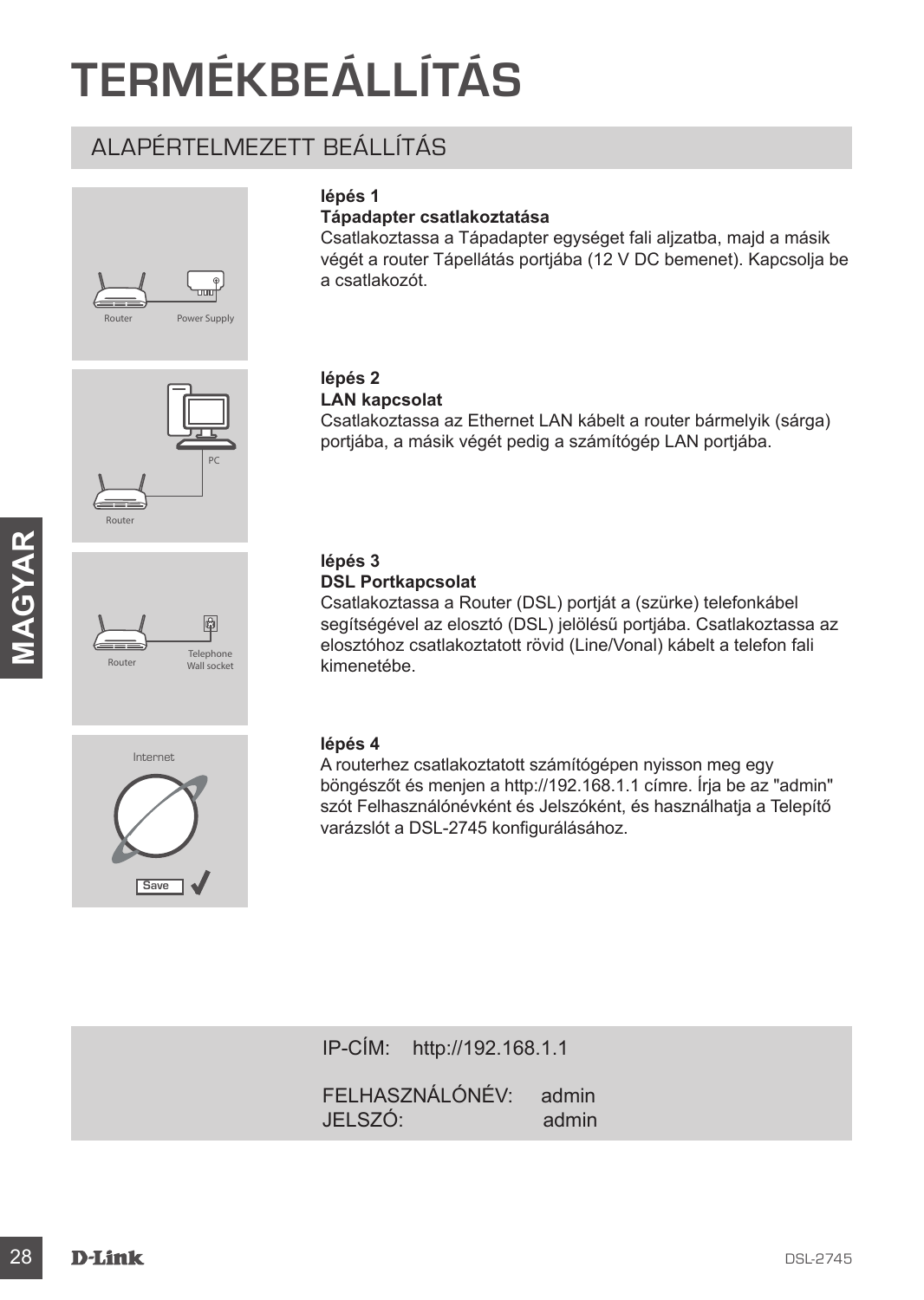# **HIBAELHÁRÍTÁS**

# BEÁLLÍTÁSI ÉS KONFIGURÁCIÓS PROBLÉMÁK

# **1. HOGYAN KONFIGURÁLOM A DSL-2745 ROUTEREMET, VAGY HOGYAN ELLENŐRZÖM A VEZETÉK NÉLKÜLI HÁLÓZATOM NEVÉT (SSID) ÉS A VEZETÉK NÉLKÜLI HÁLÓZAT TITKOSÍTÁSI KULCSÁT?**

- Csatlakoztassa a számítógépet egy Ethernet kábellel a routerhez.
- Indítson el egy web böngészőt, és írja be a következő címet: http://192.168.1.1
- Az alapbeállított felhasználónév: admin, a jelszó mezőt hagyja üresen.
- Ha módosította a jelszót, és nem emlékszik arra, vissza kell állítania a gyári alapbeállításokat (admin), így a jelszó is visszaáll az üres értékre.

# **2. HOGYAN ÁLLÍTHATOM VISSZA A GYÁRI ALAPBEÁLLÍTÁSOKAT?**

- Ellenőrizze, hogy a router be van-e kapcsolva.
- Nyomja meg, és tartsa 20 másodpercig benyomva a készülék hátlapján található reset gombot. Figyelmeztetés: A router gyári beállításainak visszaállításával az aktuális konfigurációs beállítások elvesznek. A beállítások visszaállításához jelentkezzen be a router adminisztrációs felületére a fenti módon, majd indítsa el a Beállítás varázslót.
- 3. HOGYAN CSATLAKOZTATHATOK EGY ÚJ VEZETÉK NÉLKÜLI KLIENST VAGY<br>
SZÁMITÓGÉPET A HÁLÓZATTHOZ, HA ELFELUTETTEM NÉLKÜLI TITKOSÍTÁSI KULCSOT?<br>
NIMENTÉRE MELKÜLI TITKOSÍTÁSI KULCSOT?<br>
 Mindian a notulene a collabre scalakozó **3. HOGYAN CSATLAKOZTATHATOK EGY ÚJ VEZETÉK NÉLKÜLI KLIENST VAGY SZÁMÍTÓGÉPET A HÁLÓZATHOZ, HA ELFELEJTETTEM A VEZETÉK NÉLKÜLI HÁLÓZAT NEVÉT (SSID) VAGY A VEZETÉK NÉLKÜLI TITKOSÍTÁSI KULCSOT?**
	- Minden a routerhez csatlakozó számítógépen ugyanazt a vezeték nélküli hálózati nevet (SSID) és titkosítási kulcsot kell beállítania, amit a routeren.
	- Használja a webes felhasználói felületet (az első pontban leírt módon) a vezeték nélküli beállítások ellenőrzéséhez vagy kiválasztásához.
	- Bizonyosodjon meg arról, hogy a beállításokat leírja valahova, hogy minden vezeték nélkül csatlakoztatott számítógépbe be tudja írni azokat. A dokumentum hátulján talál egy kijelölt helyet, ahol rögzítheti a szükséges adatokat azok jövőbeli használata céljából.

# **4. MIÉRT NINCS INTERNET KAPCSOLATOM?**

ADSL Internet szolgáltatás esetén ellenőrizze szolgáltatójánál a rendelkezésre állást valamint a használt felhasználónevet és jelszót.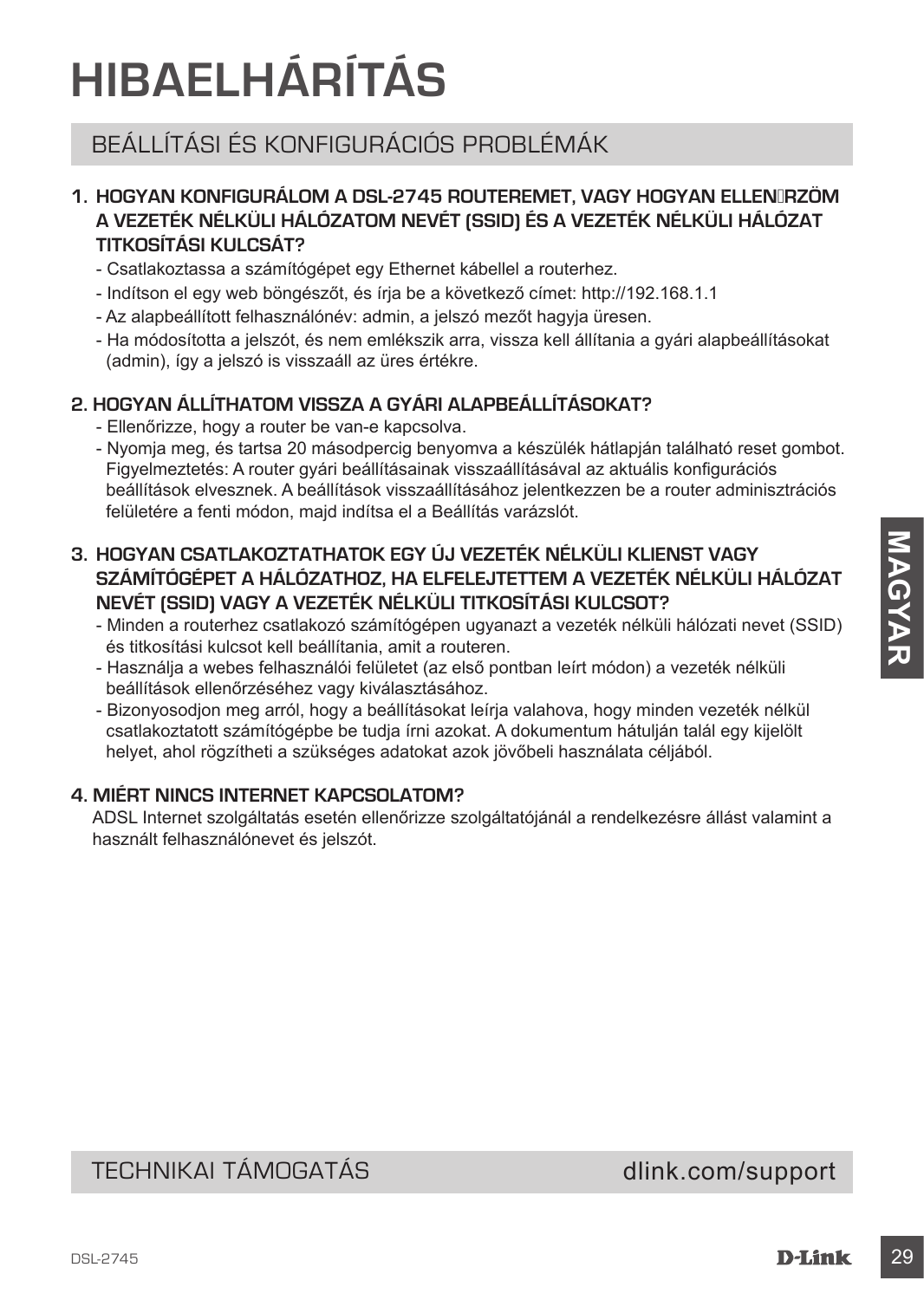# **CONTENTS OF PACKAGING**

# **CONTENTS**



**WIRELESS N300 ADSL2+ MODEM ROUTER** DSL-2745

**12V 0.5A STRØMADAPTER** ADAPTER

**CAT5 ETHERNETKABEL** KOBLE RUTEREN TIL PC-EN UNDER OPPSETTET

**RJ-11 KABEL**

Vennligst kontakt forhandleren hvis noen av disse delene mangler.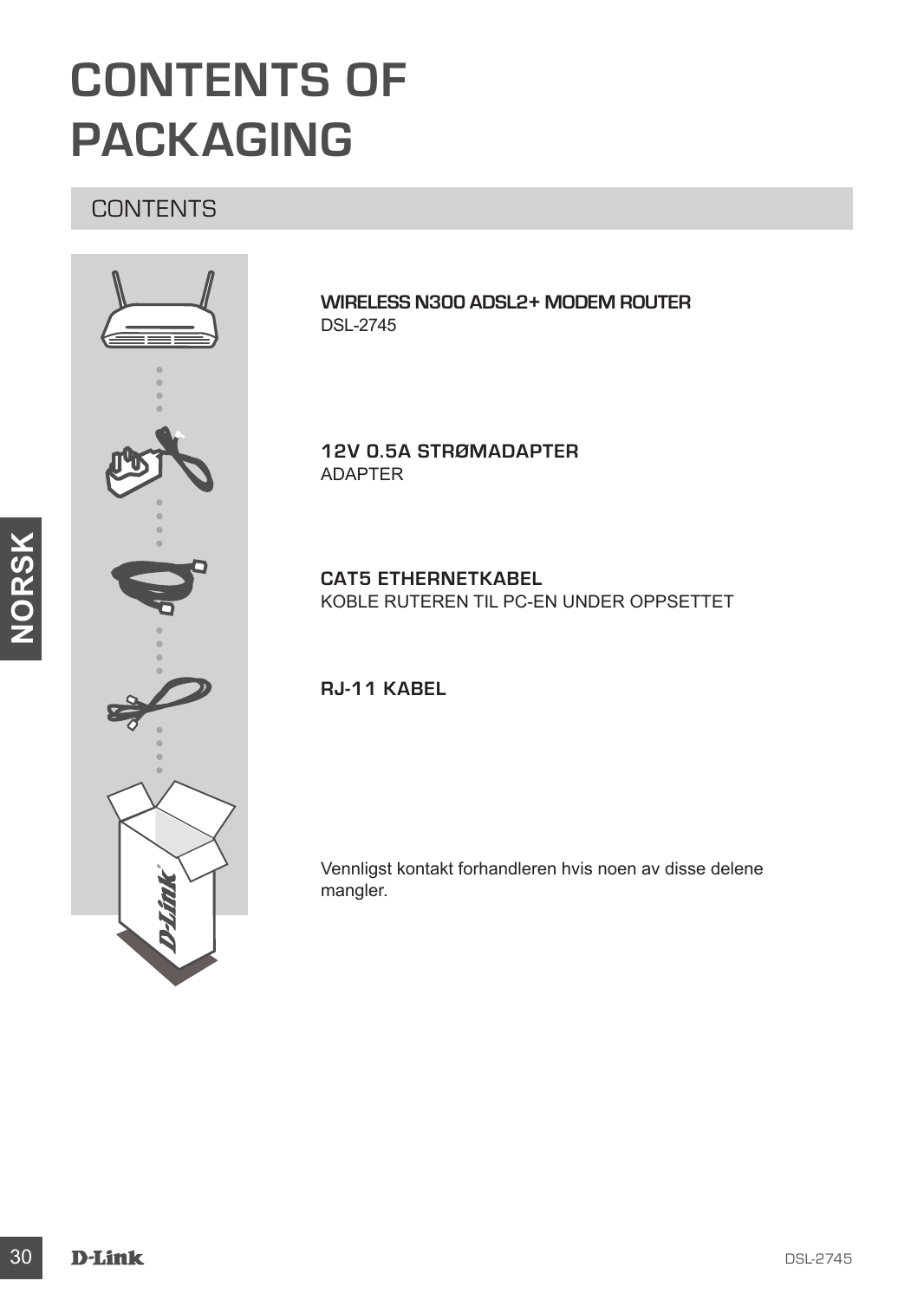# **PRODUKTOPPSETT**

# STANDARDINNSTILLING





### **Strømadapter tilkobling**

Sett strømadapterenheten i stikkontakten og koble deretter den andre enden til strømporten på ruteren (12VDC IN). Slå på pluggpunktet.





#### **Trinn 2 LAN-tilkobling**

Koble Ethernet LAN-kabelen til en hvilken som helst (gul) port på ruteren, og koble den andre enden til LAN-port på PC-en.

#### **Trinn 3 DSL-porttilkobling**

Trinn 3<br>
DSL-porteitikobling<br>
Koble (DSL) poten på ruteren med den (grå) telefonledningen til<br>
porten merket (DSL) på splitteren. Koble den korte (Line)-kabelen<br>
som er koblet til splitteren til å koble til stikkontakten.<br> Koble (DSL) porten på ruteren med den (grå) telefonledningen til porten merket (DSL) på splitteren. Koble den korte (Line)-kabelen som er koblet til splitteren til å koble til stikkontakten.



#### **Trinn 4**

Fra datamaskinen du koblet til ruteren åpner du en nettleser og går til http://192.168.1.1. Angi admin som brukernavn og passord, så kan du bruke installasjonsveiviseren for å konfigurere din DSL-2745.

IP-ADRESSE: http://192.168.1.1

BRUKERNAVN: admin PASSORD: admin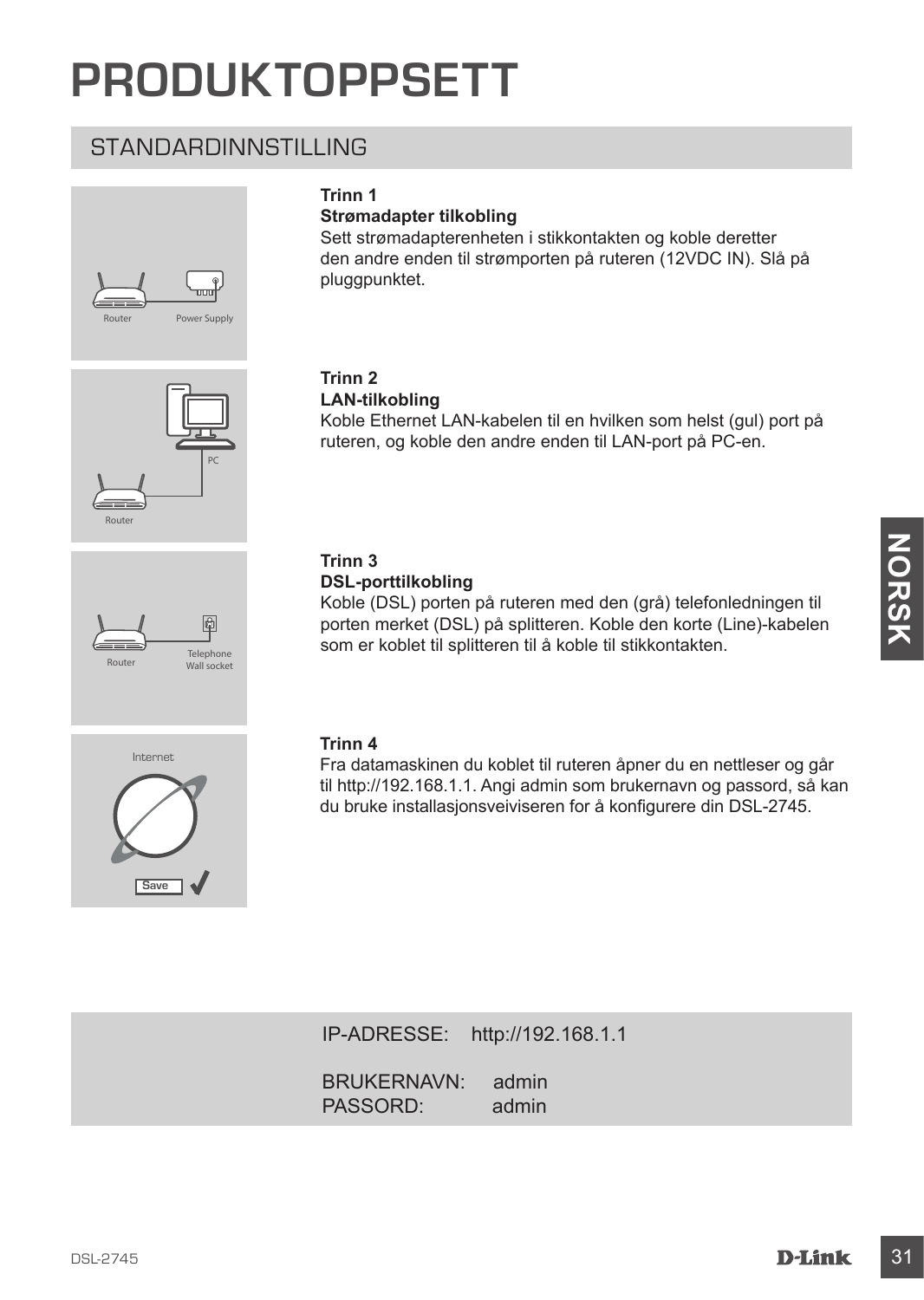# **PROBLEMLØSING**

# OPPSETT- OG KONFIGLIRERINGSPROBLEMER

# **1. HVORDAN KONFIGURER JEG DSL-2745-RUTEREN, ELLER SJEKKER MITT TRÅDLØSE NETTVERKSNAVN (SSID) OG TRÅDLØSE KRYPTERINGSNØKKEL?**

- Koble PC-en din til ruteren ved hjelp av en Ethernetkabel.
- Åpne en nettleser og oppgi adressen http://192.168.1.1
- Standard brukernavn er "admin". Standard passord er " " (admin)
- Hvis du har endret passord og ikke husker det, må du tilbakestille ruteren for å tilbakestille passordet til " " (admin).

### **2. HVORDAN TILBAKESTILLER JEG RUTEREN TIL STANDARDINNSTILLINGENE?**

- Pass på at ruteren er slått på.
- Hold tilbakestillingsknappen bakpå enheten nede i 10 sekunder.
- Merk: Når du tilbakestiller ruteren til standardinnstillingene, slettes gjeldende konfigurasjonsinnstillinger. Hvis du vil omkonfigurere innstillingene, logger du på ruteren som forklart i spørsmål 1, deretter kjører du oppsettveiviseren.

# **3. HVORDAN FØYER JEG TIL EN NY TRÅDLØS KLIENT ELLER PC HVIS JEG HAR GLEMT TRÅDLØST NETTVERKSNAVN (SSID) ELLER TRÅDLØS KRYPTERINGSNØKKEL?**

- For hver PC som må kobles trådløst til ruteren, må du kontrollere at du bruker riktig navn på trådløst nettverk (SSID) og krypteringsnøkkel.
- Bruk det nettbaserte brukergrensesnittet (som forklart i spørsmål 1 ovenfor) for å kontrollere eller velge trådløsinnstillinger.
- Husk på å skrive ned disse innstillinger slik at du kan taste dem inn i hver trådløs tilkoblede PC. Du finner et eget område bak på dette dokumentet for senere bruk av denne viktige informasjonen.

# **4. HVORFOR OPPNÅR JEG IKKE INTERNETTFORBINDELSE?**

3. **HOWENARY POTER WERT WERT WALKER FRAME SKILLY FOR THE PRESIDENT TRADLEST THE PRESIDE TRADLES KRYPTERINGSNIGHKKEL?**<br>
FRADLEST NETTVERKSNIAVIN (SSID) ELLER TRADLES KRYPTERINGSNIGHKKEL?<br>
For there PC som må kolest trädist ADSL-brukere må kontakte nettleverandøren for å forsikre seg om at tjenesten er aktivert/tilkoblet av nettleverandøren, og at brukernavnet og passordet han/hun har fått av nettleverandøren, er riktig.

TEKNISK STØTTE det af det af det af det af det af det af det af det af det af det af det af det af det af det a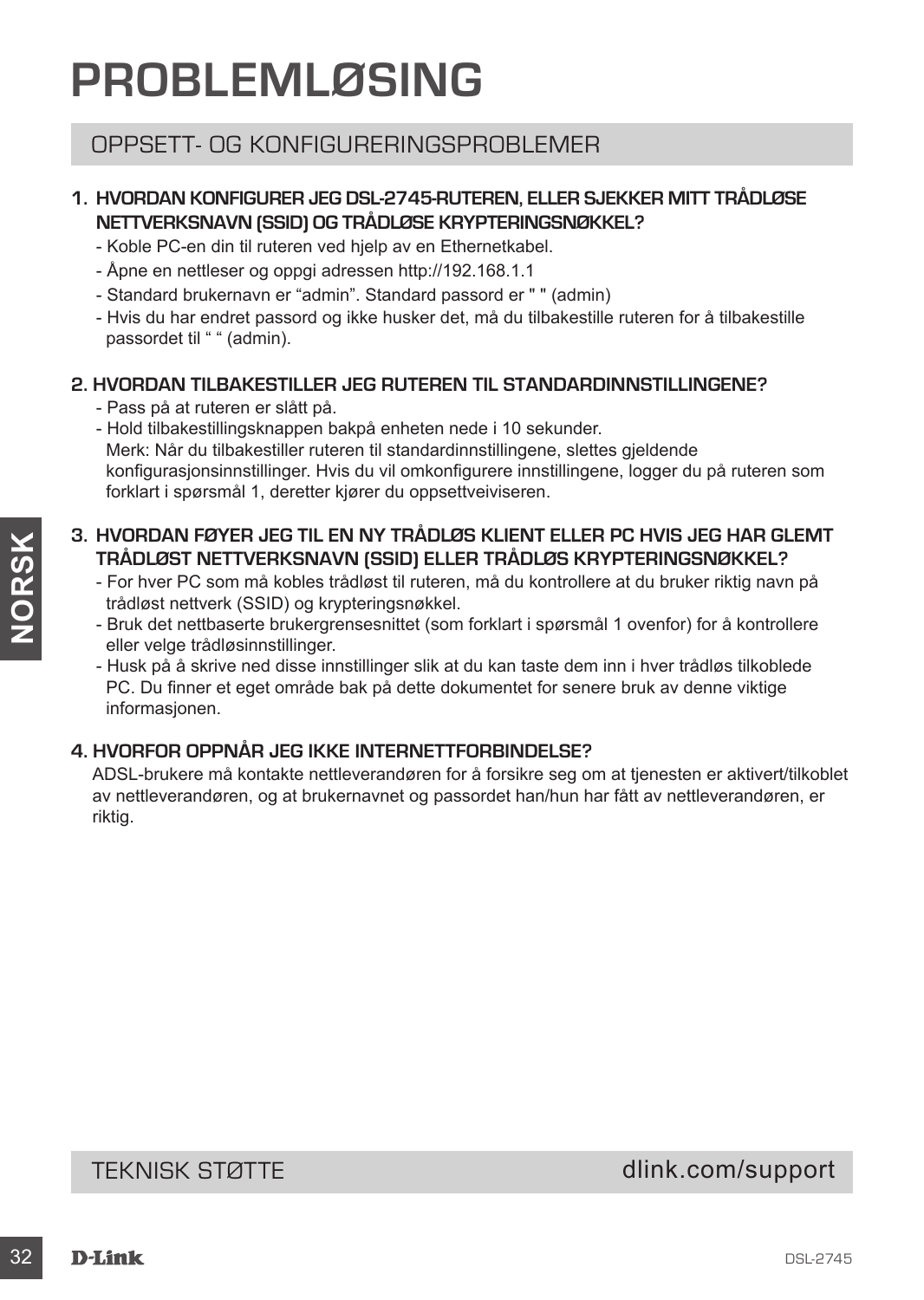# **CONTENTS OF PACKAGING**

# **CONTENTS**



**WIRELESS N300 ADSL2+ MODEM ROUTER** DSL-2745

**12V 0.5A STRØMADAPTER** ADAPTER

**CAT5 ETHERNET-KABEL** SØRG FOR AT ROUTEREN ER FORBUNDET TIL PC'EN UNDER OPSÆTNINGEN

# **RJ-11-KABEL**

Hvis noget af ovennævnte indhold mangler, skal du kontakte forhandleren.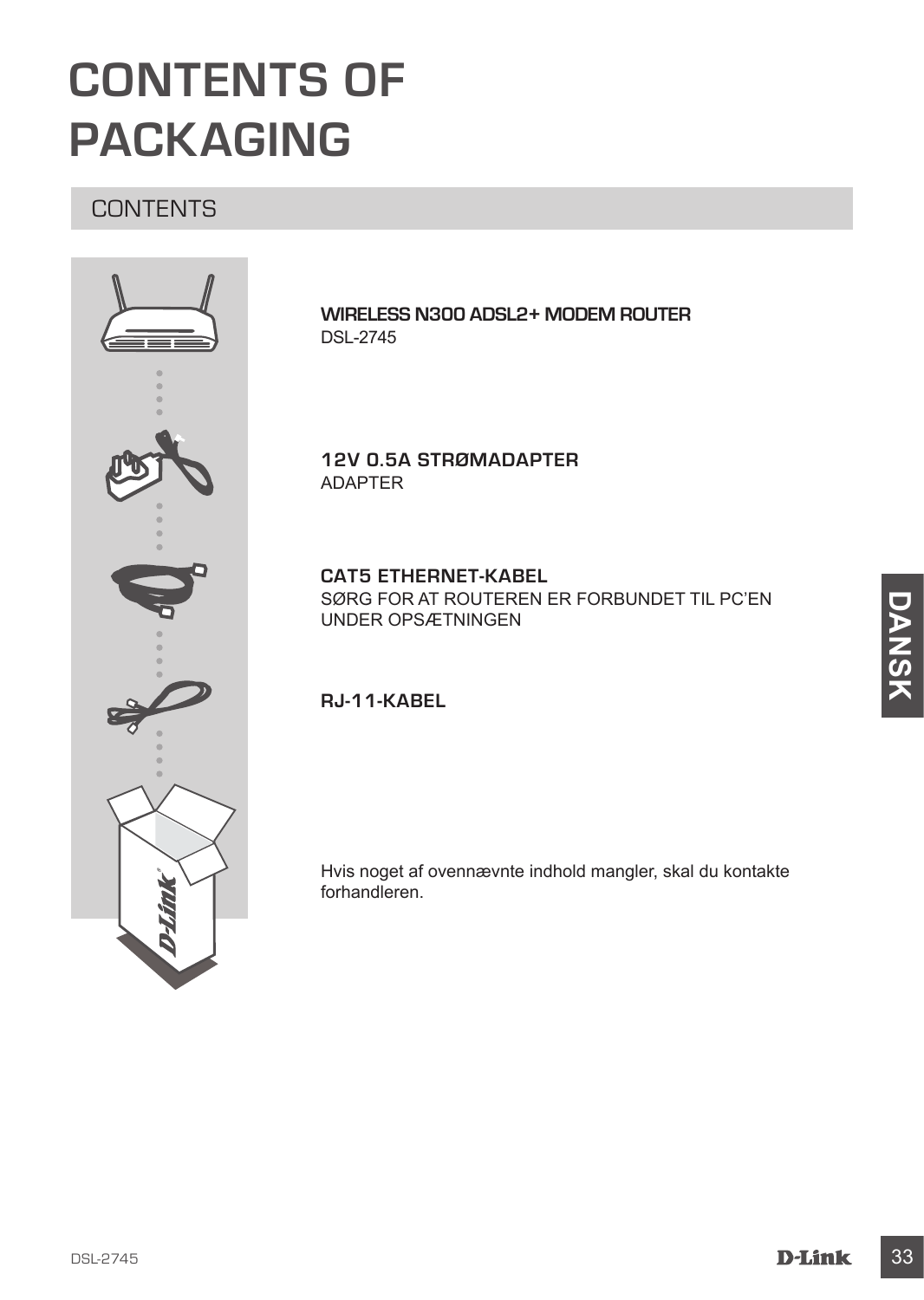# **IINDSTILLING AF PRODUKTET**

# STANDARDINDSTILLING









# **Tilslutning af spændingsadapter**

Stik spændingsadapteren i stikkontakten og den anden ende i routerens strømport (12 VDC IN). Tænd for kontakten.

#### **Trin 2 LAN-forbindelse**

Tilslut ethernetkablet (LAN) til en gul port på routeren og den anden ende til LAN-port på PC'en.

# **Trin 3**

#### **DSL Port-tilslutning**

Tilslut routerens DSL-port ved hjælp af det grå telefonkabel til DSLporten på splitteren. Tilslut det korte telefonkabel, der er monteret i splitteren, til det faste stik i væggen.



#### **Trin 4**

Tislut routerens DSL-port wed higelp af det grà telefonkabel til DSL-<br>
porten på splitteren , till et faste stik i væggen.<br>
Warmonia<br>
Splitteren, til et faste stik i væggen.<br>
Trin 4<br>
Abn en web-browser fra den computer, hv Åbn en web-browser fra den computer, hvor du tilsluttede routeren, og gå til http://192.168.1.1. Indtast admin som brugernavn og kodeord, hvorefter du kan anvende Indstillingsguiden til at konfigurere DSL-2745.

IP-ADRESSE: http://192.168.1.1

BRUGERNAVN: admin<br>ADGANGSKODE: admin ADGANGSKODE: admin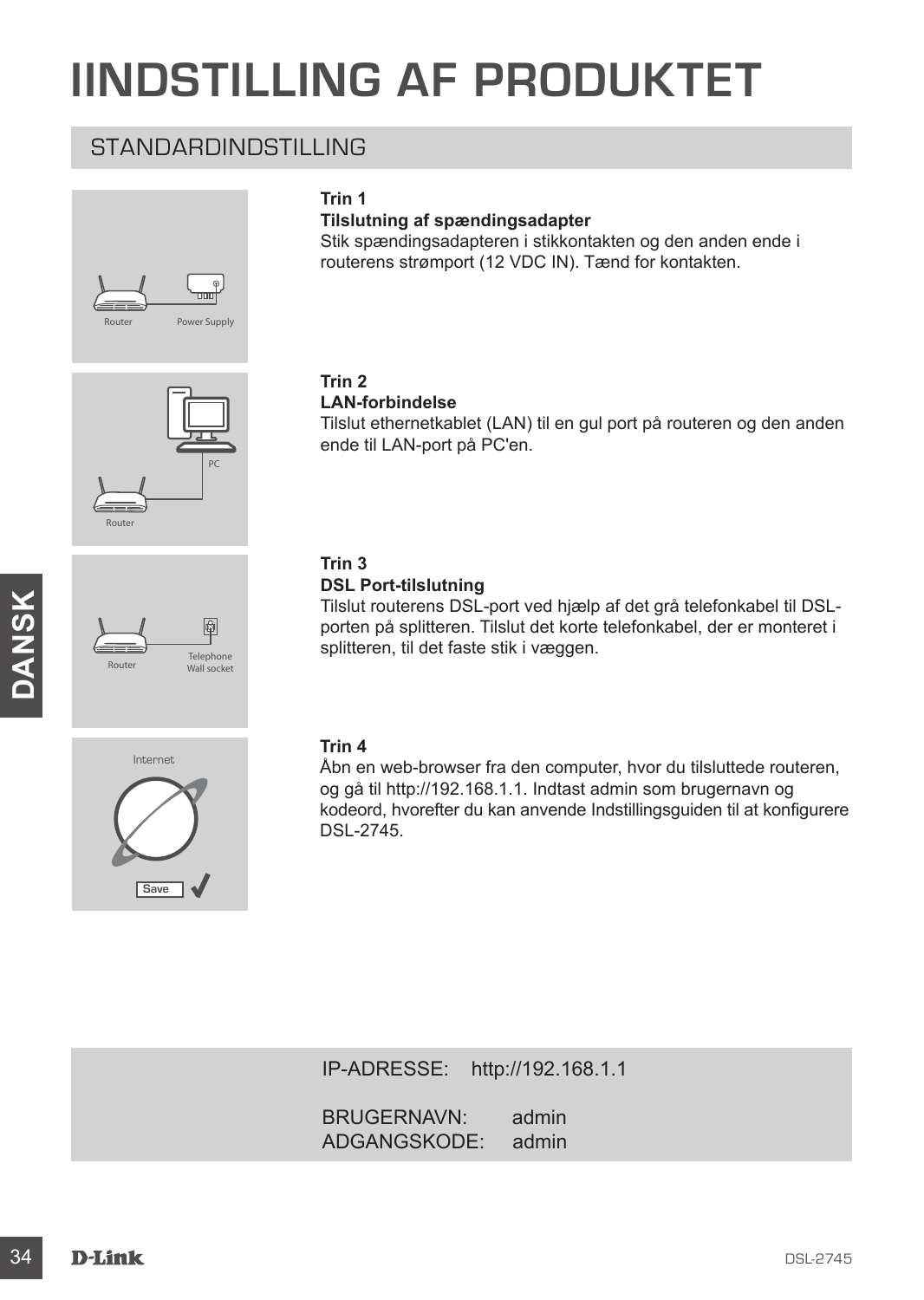# **FEJLFINDING**

# PROBLEMER I FORBINDELSE MED OPSÆTNING OG KONFIGURATION

# **1. HVORDAN KONFIGURERER JEG MIN DSL-2745-ROUTER ELLER KONTROLLERER MIT TRÅDLØSE NETVÆRKS NAVN (SSID) OG TRÅDLØSE KRYPTERINGSNØGLE?**

- Slut pc'en til routeren vha. et Ethernet-kabel.
- Åbn en webbrowser, og angiv adressen http://192.168.1.1
- Standardbrugernavnet er 'admin'. Standardadgangskoden er '' (admin).
- Hvis du har ændret adgangskoden, og du ikke kan huske den, skal du nulstille routeren, så adgangskoden føres tilbage til '' (admin).

### **2. HVORDAN NULSTILLER JEG MIN ROUTER TIL STANDARDINDSTILLINGERNE FRA FABRIKKEN?**

- Kontroller, at der er tændt for routeren.
- Tryk på nulstillingsknappen bag på enheden, og hold den nede i 10 sekunder. Bemærk! Når routeren nulstilles til standardindstillingen fra fabrikken, slettes de aktuelle konfigurationsindstillinger. Hvis du vil konfigurere dine indstillinger igen, skal du logge på routeren som beskrevet i spørgsmål 1 og derefter køre installationsguiden.

### **3. HVORDAN TILFØJER JEG EN NY TRÅDLØS KLIENT ELLER PC, HVIS JEG HAR GLEMT NAVNET PÅ MIT TRÅDLØSE NETVÆRK (SSID) ELLER NØGLEN TIL TRÅDLØS KRYPTERING?**

- For hver pc, der skal forbindes trådløst med routeren, skal du sikre dig, at du bruger det rigtige navn for det trådløse netværk (SSID) og den rigtige krypteringsnøgle.
- Brug den webbaserede brugergrænseflade (som beskrevet i spørgsmål 1 ovenfor) til at kontrollere eller vælge dine trådløse indstillinger.
- For twe pc, der skal forbindes träddest med routeren, skal du slike dig, at du bruger det rigtige<br>
any for the traddese netwerk (SSID) og den rigtige krypteringsnagle.<br>
Brug den webbaserede brugergrænsefiled (som beskrevet - Sørg for at skrive disse indstillinger ned, så du kan indtaste dem på hver enkelt trådløst forbundet PC. Der er afsat plads på bagsiden af dette dokument, til at du kan notere disse vigtige oplysninger til fremtidig brug.

# **4. HVORFOR KAN JEG IKKE FÅ FORBINDELSE TIL INTERNETTET?**

ADSL-brugere bør kontakte deres internetudbydere for at sikre sig, at udbyderen har aktiveret/ tilsluttet tjenesten, og at udbyderens brugernavn og adgangskode er korrekt.

# TEKNISK SUPPORT dlink.com/support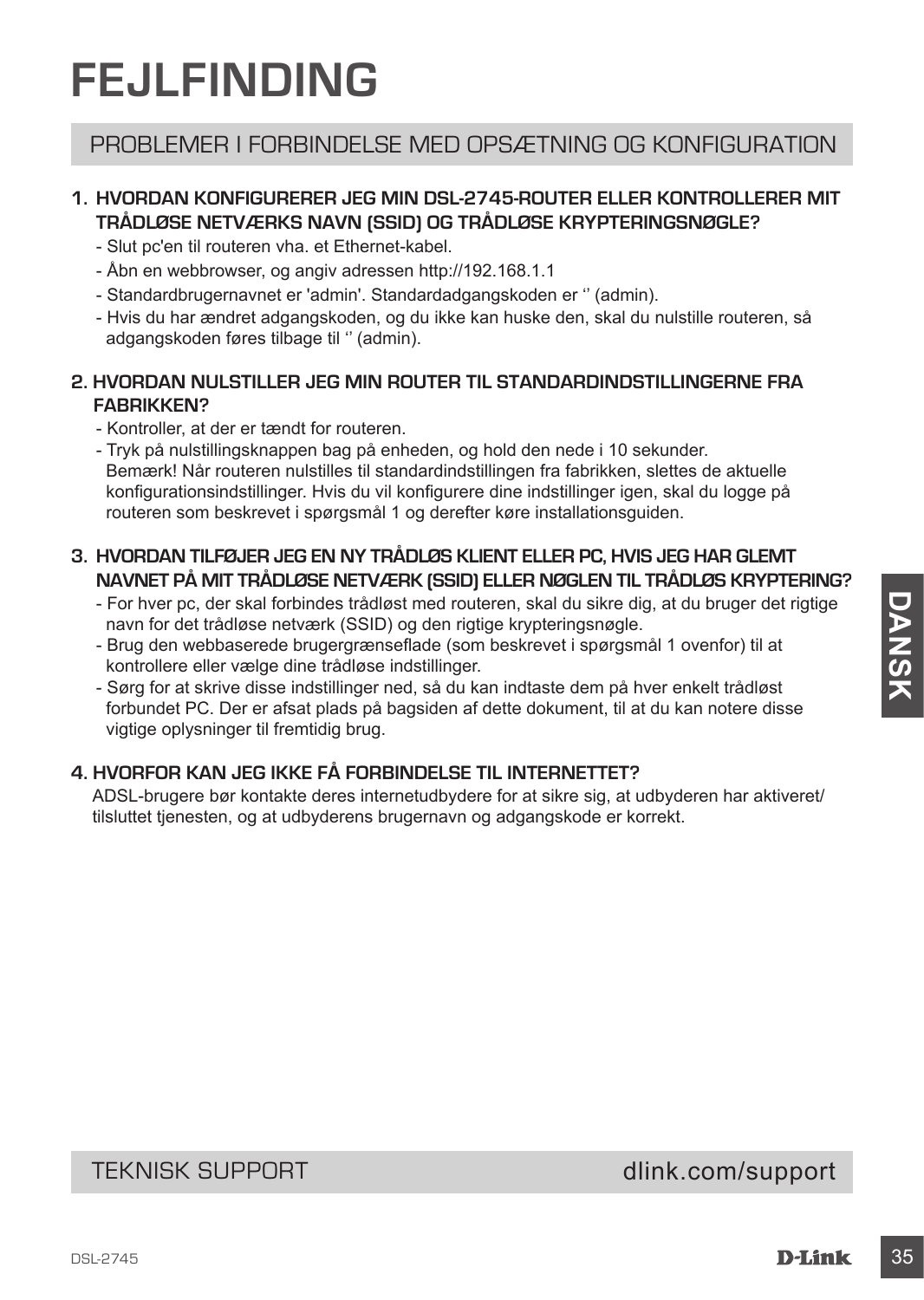# **CONTENTS OF PACKAGING**

# **CONTENTS**



**WIRELESS N300 ADSL2+ MODEM ROUTER** DSL-2745

**VIRTA-ADAPTERI (12 V, 0.5 A)**  ADAPTERI

**CAT5-VERKKOKAAPELI (ETHERNET)** KYTKE REITITIN TIETOKONEESEEN LAITTEEN OHJELMISTON ASENNUKSEN AIKANA

**RJ-11 KAAPELI**

Jos pakkauksesta puuttuu jokin näistä, ota yhteys jälleenmyyjääsi.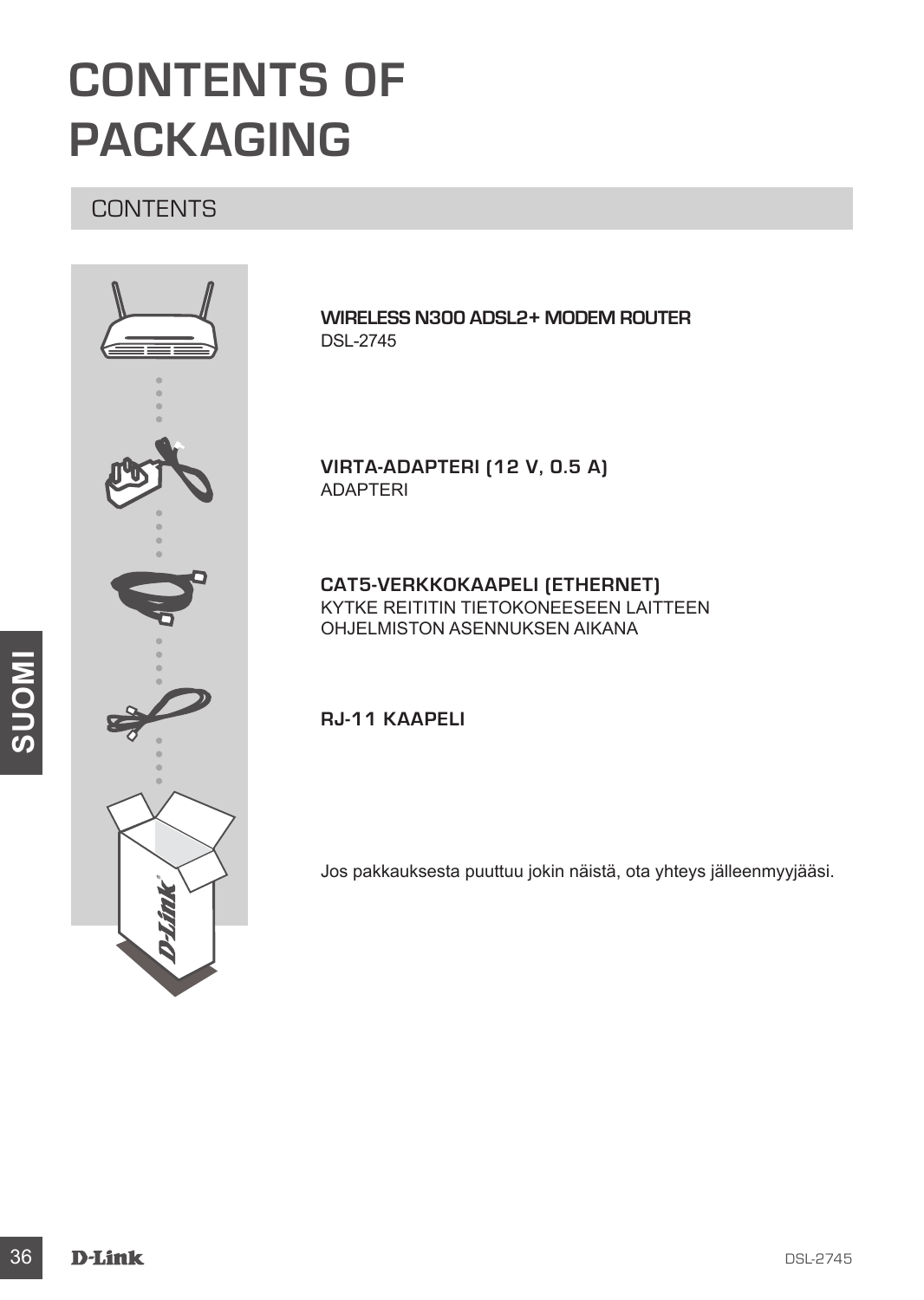# **TUOTTEEN ASENNUS**

# OLETUSASETUS







### **Vaihe 1**

**Virtasovitinliitäntä**

Kytke virtasovitin pistorasiaan ja kytke sitten toinen pää reitittimen virtatuloon (12VDC IN). Kytke pistoke päälle.

#### **Vaihe 2 LAN-liitäntä**

Kytke LAN-verkon Ethernet-kaapeli mihin tahansa reitittimen (keltaiseen) liittimeen ja kytke toinen pää tietokoneen LAN-liittimeen.

#### **Vaihe 3 DSL-liitäntä**

Kytke reitittimen (DSL)-liitin (DSL)-merkittyyn liittimeen jakajalla käyttämällä (harmaata) puhelinkaapelia. Kytke jakaja puhelinpistorasiaan lyhyellä (Line)-kaapelilla.



#### **Vaihe 4**

**Vaihe 4**<br>
Waihe 4<br>
Avaa relittimeen kytketyssä tietokoneessa selain ja kirjoita<br>
osoitteeksi "http://192.168.1.1". Anna käyttäjätunnukseksi ja<br>
DSL-2745:n määrittämiseen.<br>
DSL-2745:n määrittämiseen.<br>
P-OSOITE: http://192. Avaa reitittimeen kytketyssä tietokoneessa selain ja kirjoita osoitteeksi "http://192.168.1.1". Anna käyttäjätunnukseksi ja salasanaksi "admin", minkä jälkeen voit käyttää ohjattua asennusta DSL-2745:n määrittämiseen.

IP-OSOITE: http://192.168.1.1 KÄYTTÄJÄNIMI: admin SALASANA: admin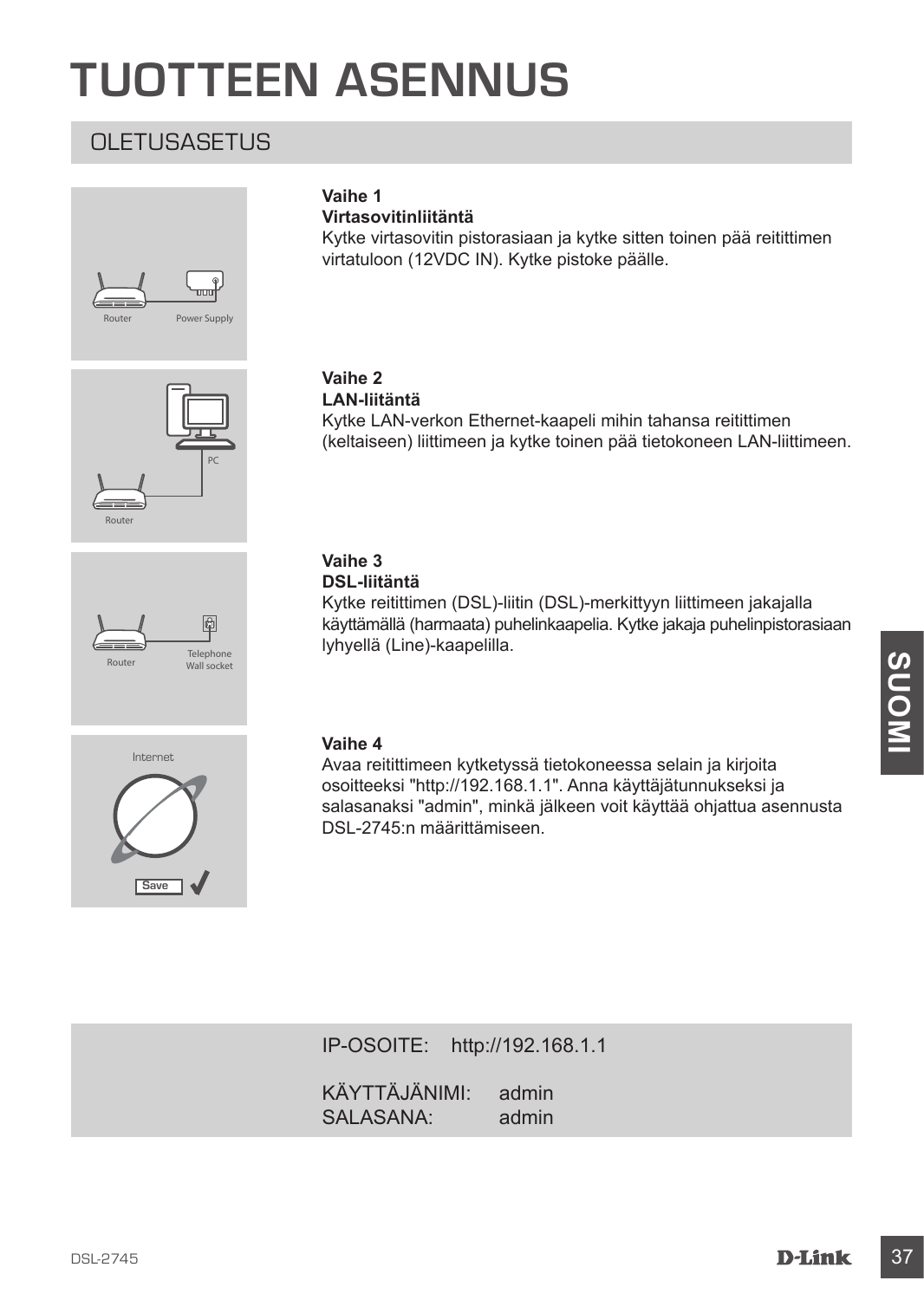# **VIANETSINTÄ**

# ASENNUKSEEN JA ASETUKSIEN KONFIGUROINTIIN LIITTYVÄT ONGELMAT

### **1. KUINKA ASENNAN DSL-2745-REITITTIMENI TAI TARKISTAN LANGATTOMAN VERKON NIMENI (SSID) JA LANGATTOMAN SALAUSAVAIMENI?**

- Kytke tietokone reitittimeen lähiverkkokaapelilla.
- Avaa nettiselain ja syötä osoiteriville osoite http://192.168.1.1
- Oletuskäyttäjätunnus on "admin" (admin). Jätä salasana-kenttä tyhjäksi.
- Jos olet asettanut salasanan etkä muista mikä se on, sinun on palautettava tukiasemaan sen tehdasasetukset, jolloin salasana poistuu.

#### **2. MITEN PALAUTAN REITITTIMEEN SEN ALKUPERÄISET TEHDASASETUKSET?**

- Varmista, että reitittimen verkkovirta on kytketty.
- Paina laitteen takaosassa sijaitsevaa reset-painiketta ja pidä sitä alas painettuna 10 sekunnin ajan. Huom! Reitittimen tehdasasetusten palautus pyyhkii pois nykyiset asetukset. Asetusten uudelleen tekemiseksi kirjaudu reitittimeen kysymyksen 1 ohjeiden mukaisesti ja suorita sen jälkeen Asetusvelho.

### **3. MITEN LISÄÄN UUDEN LANGATTOMAN LAITTEEN TAI TIETOKONEEN, JOS OLEN UNOHTANUT VERKKONIMEN (SSID) TAI LANGATTOMAN SALAUSAVAIMEN?**

- Jotta voit yhdistää tukiasemaan uuden tietokoneen langattomasti, sen on käytettävä oikeaa verkkonimeä (SSID) ja salausavainta.
- Käytä nettiselainta (kysymyksen 1 ohjeiden mukaan) tarkistaaksesi tai valitaksesi langattomat asetukset.
- <del>-</del> Laita nämä asetukset talteen, jotta voit syöttää ne jokaiseen reitittimeen yhdistettävään PC:hen.<br>
Tedot ovat tärkeitä laitteen myöhemmän käytön kannalta (ohjeen takapuolella on tila, johon voit<br>
sirjoittaa tiedot yl - Laita nämä asetukset talteen, jotta voit syöttää ne jokaiseen reitittimeen yhdistettävään PC:hen. Tiedot ovat tärkeitä laitteen myöhemmän käytön kannalta (ohjeen takapuolella on tila, johon voit kirjoittaa tiedot ylös).

# **4. MIKSI INTERNET-YHTEYTTÄ EI SYNNY?**

ADSL-yhteyden käyttäjät: ottakaa yhteys Internet-palveluntarjoajaanne varmistaaksenne, että Internet-yhteys on kytketty ja että Internet-käyttäjätunnuksenne ja -salasananne ovat oikein.

TEKNINEN TUKI dink.com/support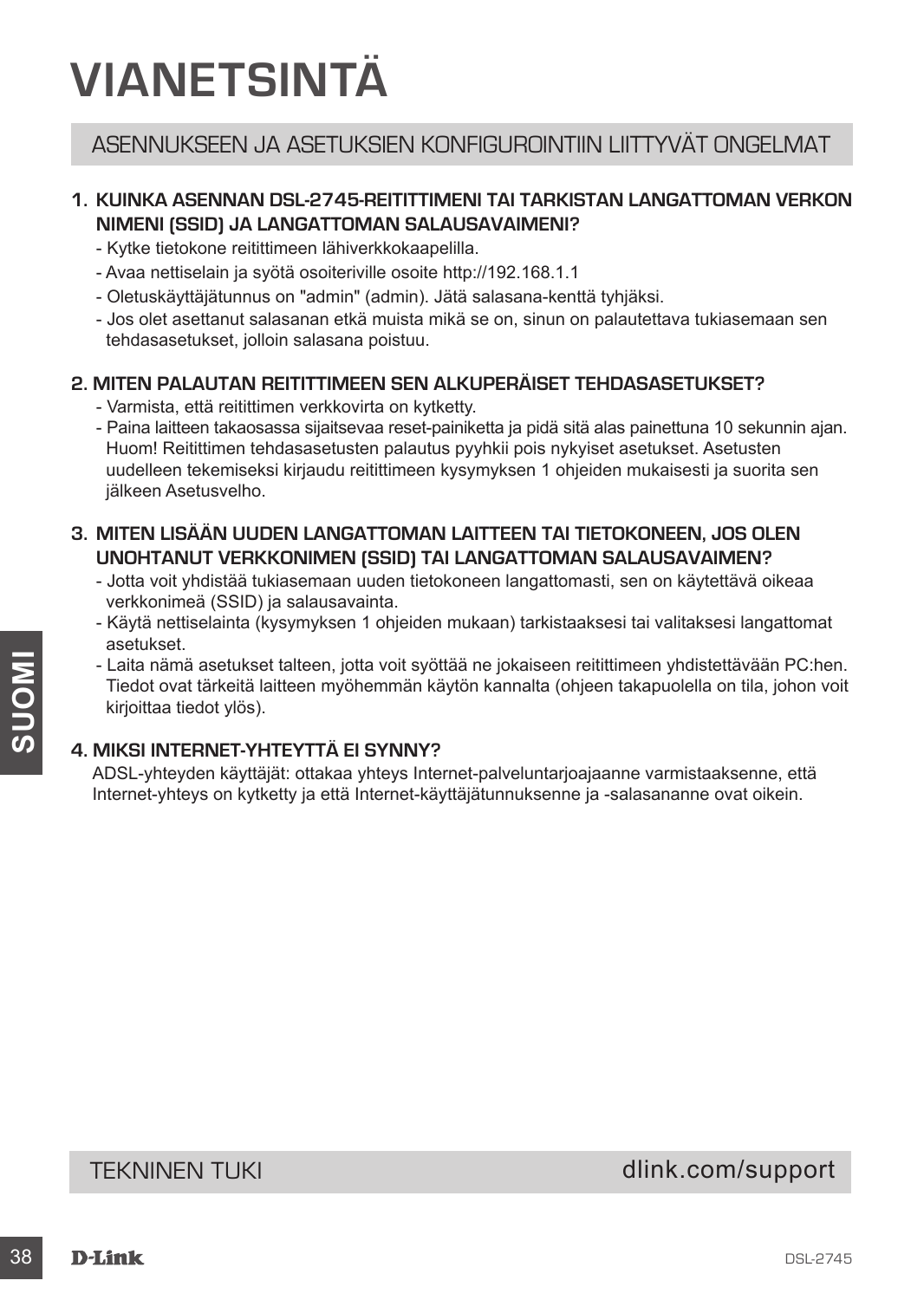# **CONTENTS OF PACKAGING**

# **CONTENTS**



**WIRELESS N300 ADSL2+ MODEM ROUTER** DSL-2745

**12 V 0.5 A NÄTADAPTER** ADAPTER

**CAT5 ETHERNET-KABEL** ANSLUT ROUTERN TILL DATORN UNDER INSTALLATIONEN

**RJ-11-KABEL**

Kontakta din återförsäljare, om någon av komponenterna saknas.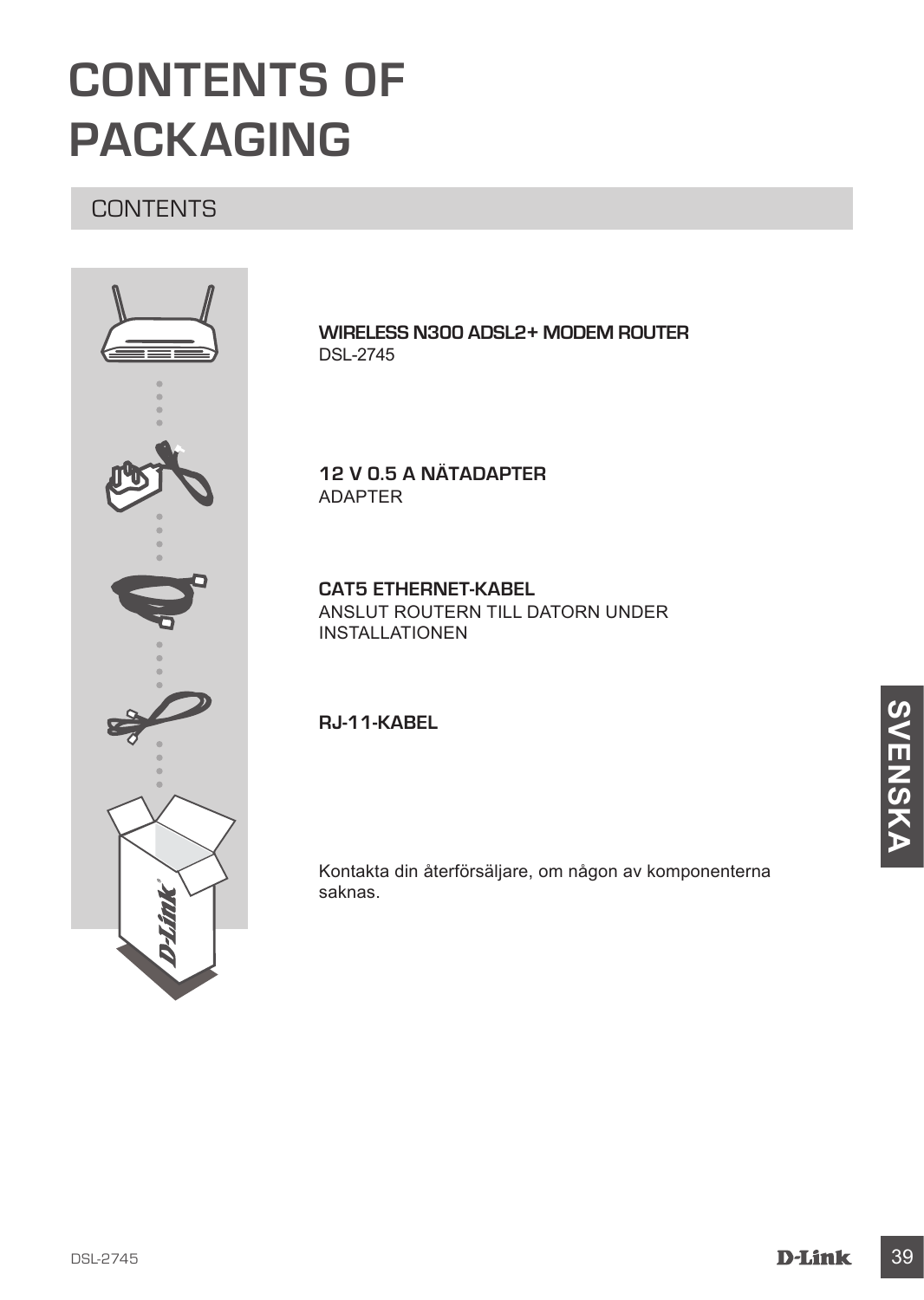# **PRODUKTINSTALLATION**

# STANDARDINSTÄLLNING









# **Steg 1**

#### **Nätadapteranslutning**

Anslut nätadaptern till vägguttaget och anslut därefter den andra änden till nätuttaget på routern (12VDC IN). Sätt på anslutningspunkten.

#### **Steg 2 LAN-anslutning**

Anslut Ethernet LAN-kabeln till ett (gult) uttag på routern och anslut den andra änden till LAN-uttaget på datorn.

# **Steg 3**

#### **Anslutning till DSL-uttag**

Anslut routerns (DSL) uttag, med (grå) telefonkabeln till uttaget som är märkt med (DSL) på delaren. Anslut den korta (limegrön) kabeln på delaren för att asnluta telefonuttaget i väggen.

#### **Steg 4**

Steg 4<br>
Från datom som du anslutit till routern öppnar du en webbläsare<br>
och går till http://192.168.1.1. Ange admin som användarnamn och<br>
ISB-2745.<br>
IP-ADRESS: http://192.168.1.1<br>
IP-ADRESS: http://192.168.1.1<br>
ANVÄNDARNA Från datorn som du anslutit till routern öppnar du en webbläsare och går till http://192.168.1.1. Ange admin som användarnamn och lösenord, så kan du använda installationsguiden för att konfigurera din DSL-2745.

IP-ADRESS: http://192.168.1.1

ANVÄNDARNAMN: admin LÖSENORD: admin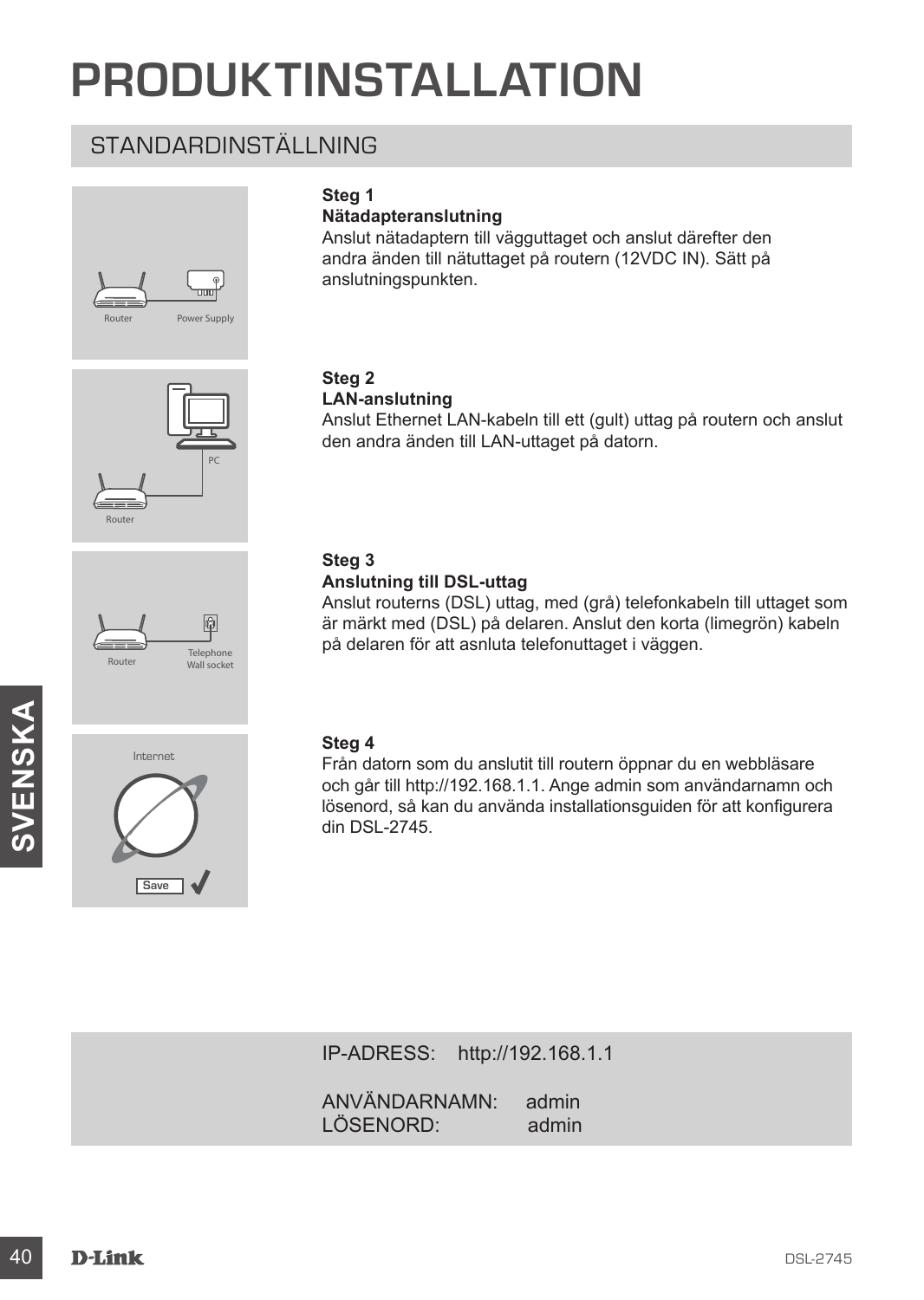# **FELSÖKNING**

# PROBLEM VID INSTALLATION OCH KONFIGURATION

### **1. HUR KONFIGURERAR JAG MIN DSL-2745-ROUTER ELLER KONTROLLERAR NÄTVERKSNAMNET (SSID) OCH KRYPTERINGSNYCKELN FÖR MITT TRÅDLÖSA NÄTVERK?**

- Anslut datorn till routern med hjälp av en Ethernet-kabel.
- Öppna webbläsaren och skriv in adressen http://192.168.1.1
- Standard-användarnamn är "admin". Standard-lösenord är "" (admin).
- Om du har ändrat lösenordet och inte kommer ihåg det, måste du återställa routern för att återställa lösenordet till "" (admin).

### **2. HUR ÅTERSTÄLLER JAG ROUTERN TILL FABRIKSINSTÄLLNINGARNA?**

- Kontrollera att routern är påslagen.
- Tryck in knappen på enhetens baksida och håll den intryckt i 10 sekunder. Obs! Genom att återställa routern till fabriksinställningarna raderar du de nuvarande konfigurationsinställningarna. Omkonfigurera dina inställningar genom att logga in på routern enligt beskrivningen i fråga 1, kör därefter installationsguiden.

### **3. HUR LÄGGER JAG TILL EN NY TRÅDLÖS KLIENT ELLER DATOR OM JAG HAR GLÖMT NAMNET PÅ DET TRÅDLÖSA NÄTVERKET (SSID) ELLER DEN TRÅDLÖSA KRYPTERINGSNYCKELN?**

- För alla datorer som ska anslutas trådlöst till routern måste du kontrollera att korrekt namn på det trådlösa nätverket (SSID) och korrekt krypteringsnyckel används.
- Använd det webbaserade användargränssnittet (såsom beskrivs ovan i fråga 1) för att kontrollera eller välja dina trådlösa inställningar.
- Var noga med att anteckna inställningarna så att du kan skriva in dem i alla datorer som är trådlöst anslutna. Du hittar ett område längst bak i detta dokument som är avsett för detta ändamål, informationen är viktig för framtida ändamål.

# **4. VARFÖR GÅR DET INTE ATT UPPRÄTTA NÅGON INTERNETANSLUTNING?**

- Var noga med att anteckna installning<br>
annouga med att anteckna installning annouga sà att du kan skivto in dem i alla datorer som a<br>
tradiost anslutna. Du hittar ett område längst bak i deta dokument som är avsett för d Är du ADSL-användare ska du kontakta din Internetleverantör och kontrollera att denne har aktiverat/anslutit tjänsten samt att användarnamnet och lösenordet från din Internetleverantör stämmer.

TEKNISK SUPPORT dlink.com/support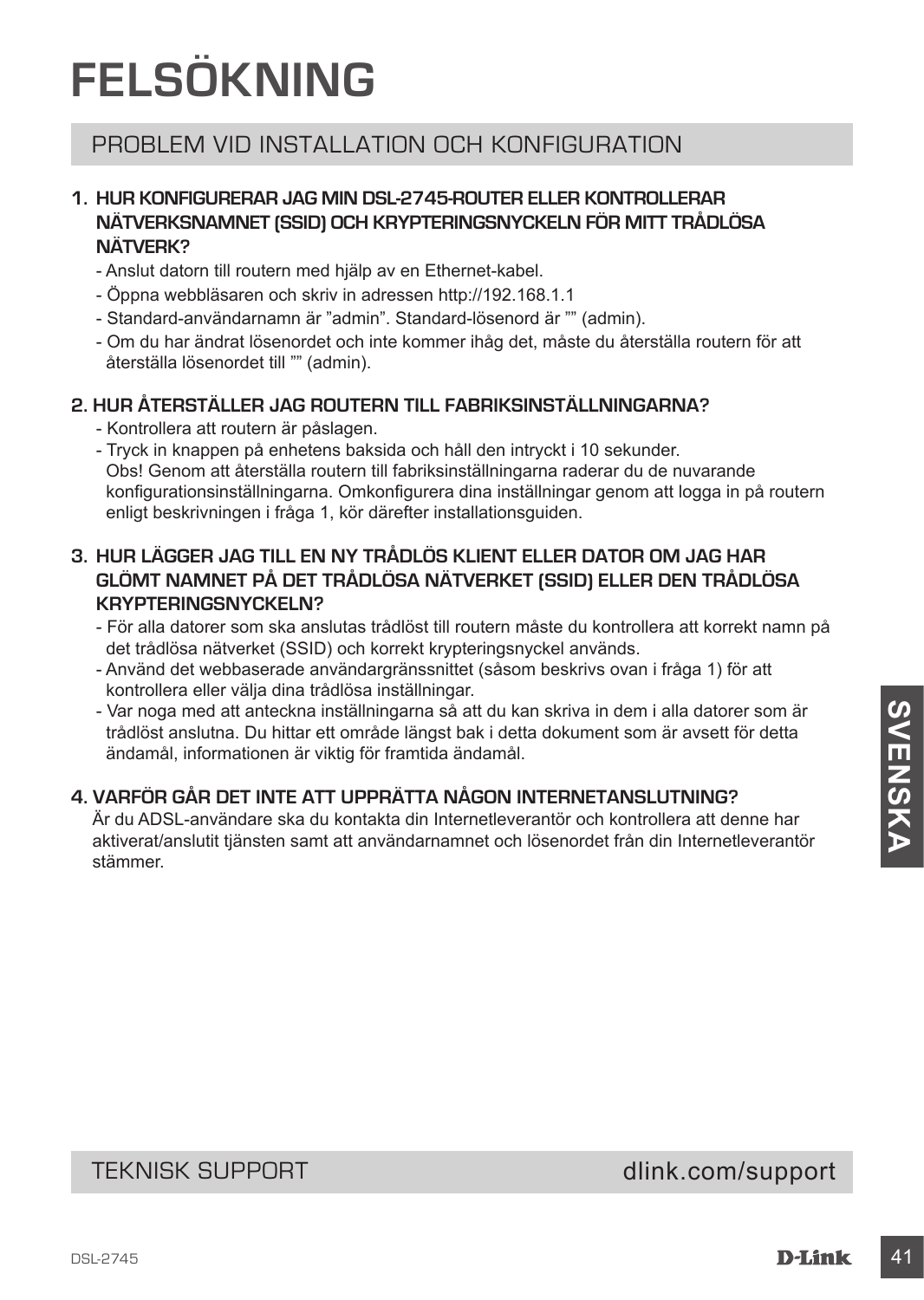# **CONTENTS OF PACKAGING**

# **CONTENTS**



**WIRELESS N300 ADSL2+ MODEM ROUTER** DSL-2745

**ADAPTADOR DE CORRENTE DE 12V 1A** ADAPTADOR

**CABO ETHERNET (RJ-45 CABLE)** LIGUE O ROUTER AO SEU PC DURANTE A CONFIGURAÇÃO

**CABO RJ-11** 

Se algum destes itens não estiver na embalagem entre em contacto com o seu revendedor.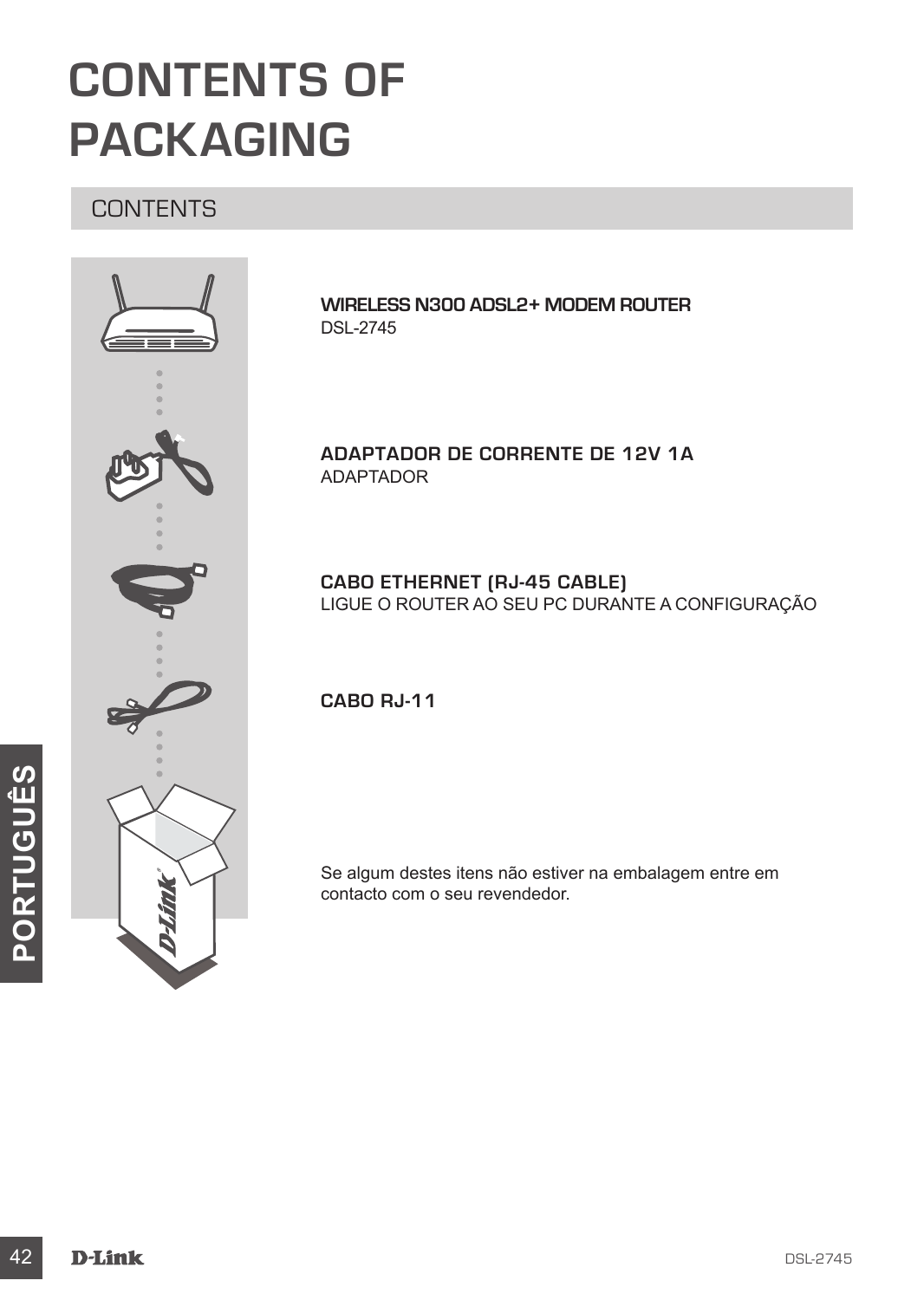# **CONFIGURAÇÃO DO PRODUTO**

# DEFINIÇÃO PREDEFINIDA





#### **Ligação do Adaptador de Alimentação**

Ligue a unidade do adaptador de alimentação à tomada de parede e ligue a outra extremidade à porta de alimentação do router (12VDC IN). Ligue o ponto de tomada.





#### **Passo 2 Ligação LAN**

Ligue o cabo LAN Ethernet a qualquer porta (amarela) do router e ligue a outra extremidade à porta LAN do PC.

### **Passo 3**

#### **Ligação da Porta DSL**

Ligue a porta (DSL) do Router, utilizando o cabo do telefone (cinzento) à porta assinalada ( DSL) no separador. Ligue o cabo curto (Linha) ligado ao separador para ligar o telefone à tomada de parede.



### **Passo 4**

Meterior e Palavra-passe, e pode utilizar o Assistente de<br>
de Utilizador e Palavra-passe, e pode utilizar o Assistente de<br>
Configuração para configurar o seu DSL-2745.<br>
Sance V<br>
ENDEREÇO IP: http://192.168.1.1<br>
NOME DE UTI No computador ao qual ligou o router, abra um explorador de Internet e aceda a http://192.168.1.1. Introduza admin como Nome de Utilizador e Palavra-passe, e pode utilizar o Assistente de Configuração para configurar o seu DSL-2745.

ENDEREÇO IP: http://192.168.1.1

NOME DE UTILIZADOR: admin PALAVRA-PASSE: admin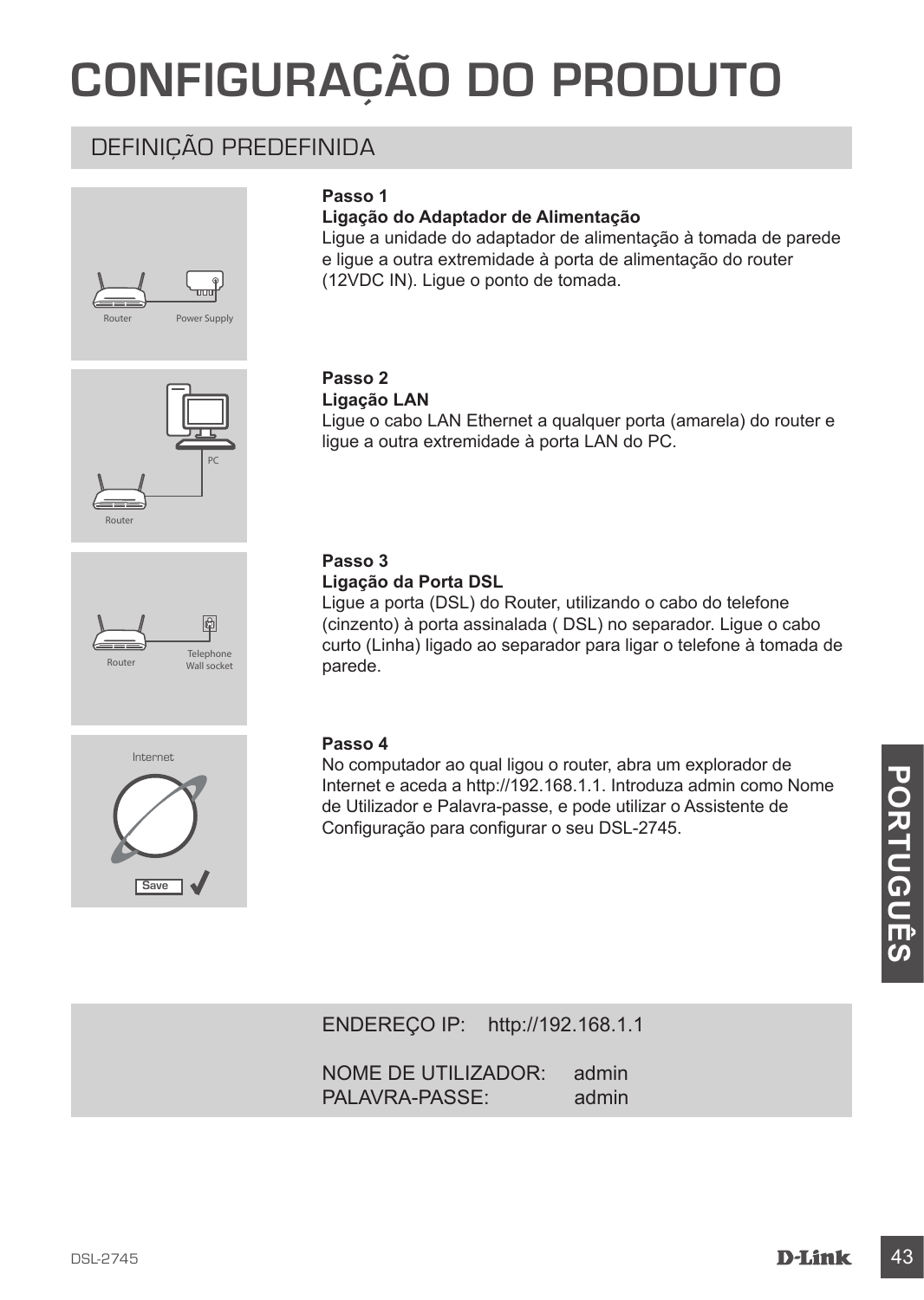# **RESOLUÇÃO DE PROBLEMAS**

# PROBLEMAS DE CONFIGURAÇÃO

# **1. COMO É QUE EU CONFIGURO O MEU ROUTER DSL-2745 OU VERIFICO O NOME DA MINHA REDE SEM FIOS (SSID) E A CHAVE DE CODIFICAÇÃO SEM FIOS?**

- Ligue o seu PC ao router utilizando um cabo Ethernet.
- Abra um browser da web e introduza o endereço http://192.168.1.1
- O nome de utilizador predefinido é 'admin'. A palavra-passe predefinida é '' (admin).
- Se alterou a palavra-passe e não se lembra da nova palavra-passe tem de redefinir o router para definir a palavra-passe novamente para '' (admin).

# **2. COMO REPONHO AS DEFINIÇÕES DE FÁBRICA DO MEU ROUTER?**

- Certifique-se de que o router está ligado.
- Prima e mantenha premido o botão Repor no painel traseiro do dispositivo durante 10 segundos.

Nota: A reposição da definição de fábrica do router vai apagar as definições de configuração actuais. Para reconfigurar as suas definições, inicie o router tal como indicado no ponto 1 e, em seguida, execute o Assistente de Configuração.

- **3. COMO POSSO ADICIONAR UM NOVO CLIENTE SEM FIOS OU PC SE ME TIVER ESQUECIDO DO MEU NOME DE REDE SEM FIOS (SSID) OU DO CÓDIGO DE ENCRIPTAÇÃO SEM FIOS?**
	- Para qualquer PC que necessite de ser ligado ao router sem fios, tem de se certificar de que utiliza o Nome de Rede Sem Fios (SSID) e o código de encriptação correctos.
	- Utilize a interface de utilizador baseada na web (tal como descrito na questão 1 anterior) para confirmar ou escolher as suas definições sem fios.
	- Assegure-se de que assentou estas configurações para que as possa introduzir em cada PC ligado sem fios PC. Encontrará uma área específica na parte de trás deste documento, esta informação é importante para futura utilização.

# **4. PORQUE NÃO CONSIGO ESTABELECER UMA LIGAÇÃO À INTERNET?**

4. PORQUE NÃO CONSIGO ESTABELECER UMA LIGAÇÃO À INTERNET?<br>
Para os utilizadores ADSL contacte o seu ISP para se certificar de que o serviço está activado/<br>
ligado pelo seu ISP e que o seu nome de utilizador e palavra-passe Para os utilizadores ADSL contacte o seu ISP para se certificar de que o serviço está activado/ ligado pelo seu ISP e que o seu nome de utilizador e palavra-passe ISP estão correctos.

# ASSISTÊNCIA TÉCNICA dlink.com/support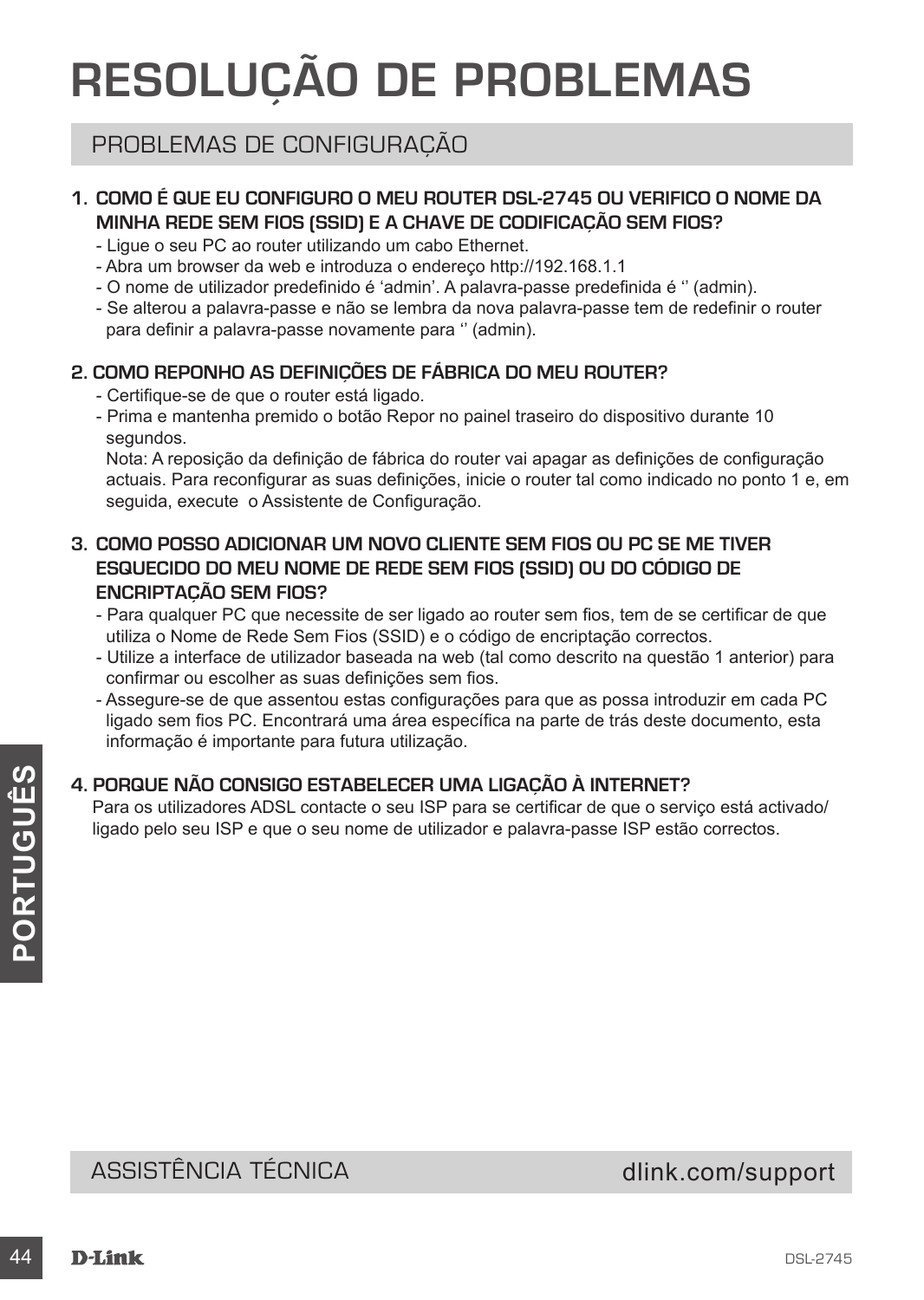

# **CONTENTS OF PACKAGING**

# **CONTENTS**



**WIRELESS N300 ADSL2+ MODEM ROUTER** DSL-2745

**ΤΡΟΦΟΔΟΤΙΚΟ 12V 0.5A** ΠΡΟΣΑΡΜΟΓΕΑΣ

**Καλώδιο Ethernet (RJ-45 CABLE)** ΣΥΝΔΕΣΤΕ ΤΟ ΔΡΟΜΟΛΟΓΗΤΗ ΣΤΟΝ Η/Υ ΣΑΣ ΚΑΤΑ ΤΗΝ ΕΓΚΑΤΑΣΤΑΣΗ

### **ΚΑΛΏΔΙΟ RJ-11**

Αν κάποιο από τα παραπάνω τεμάχια λείπει, παρακαλώ επικοινωνήστε με τον μεταπωλητή σας.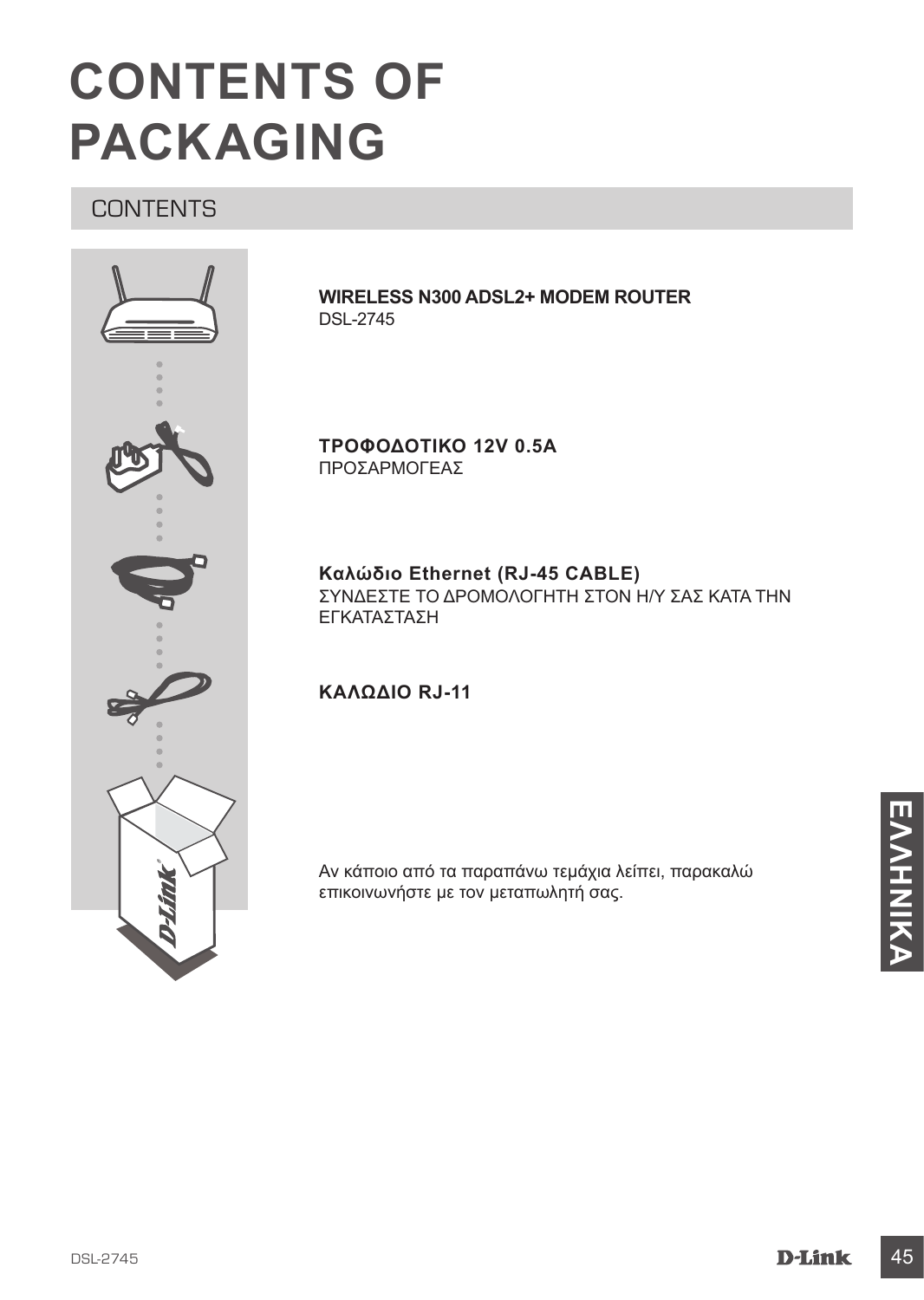# **ΕΓΚΑΤΑΣΤΑΣΗ ΠΡΟΪΟΝΤΟΣ**

# ΠΡΟΕΠΙΛΕΓΜΕΝΗ ΡΥΘΜΙΣΗ









# **Βήμα 1**

#### **Σύνδεση τροφοδοτικού**

Συνδέστε το τροφοδοτικό στην πρίζα και, στη συνέχεια, συνδέστε το άλλο άκρο του στη θύρα τροφοδοσίας του δρομολογητή (12VDC IN). Ενεργοποιήστε το διακόπτη της πρίζας.

#### **Βήμα 2 Σύνδεση LAN**

Συνδέστε το καλώδιο Ethernet LAN σε οποιαδήποτε (κίτρινη) θύρα του δρομολογητή και συνδέστε το άλλο άκρο του στη θύρα LAN του υπολογιστή.

### **Βήμα 3 Σύνδεση θύρας DSL**

Συνδέστε τη θύρα (DSL) του δρομολογητή στη θύρα του διαχωριστή με την αντίστοιχη ένδειξη (DSL) χρησιμοποιώντας το (γκρι) τηλεφωνικό καλώδιο. Χρησιμοποιήστε το κοντό καλώδιο (γραμμής) που είναι συνδεδεμένο στο διαχωριστή για να συνδέσετε το δρομολογητή στην πρίζα τηλεφώνου.

### **Βήμα 4**

Methel/192.168.1.1. Πληκτρολογήστε τη λέξη "admin" για το όνομα χρήστη και κατόπιν, μπορείτε να χρησιμοποιήσετε τον Οδηγό ρύθμισης για να ρυθμίσετε το δρομολογητή DSL-2745.<br> **ΕΛΛΕΙΣ ΤΟ ΠΑΛΑ ΤΑ ΤΑ ΤΑ ΤΑ ΤΑ ΤΑ ΤΑ ΤΑ ΤΑ ΤΑ Τ** Από τον υπολογιστή που συνδέσατε στο δρομολογητή, ανοίξτε ένα πρόγραμμα περιήγησης web και μεταβείτε στη διεύθυνση http://192.168.1.1. Πληκτρολογήστε τη λέξη "admin" για το όνομα χρήστη και τον κωδικό πρόσβασης και, κατόπιν, μπορείτε να χρησιμοποιήσετε τον Οδηγό ρύθμισης για να ρυθμίσετε το δρομολογητή DSL-2745.

ΔΙΕΥΘΥΝΣΗ IP: http://192.168.1.1

ΟΝΟΜΑ ΧΡΗΣΤΗ: admin ΚΩΔΙΚΟΣ ΠΡΟΣΒΑΣΗΣ: admin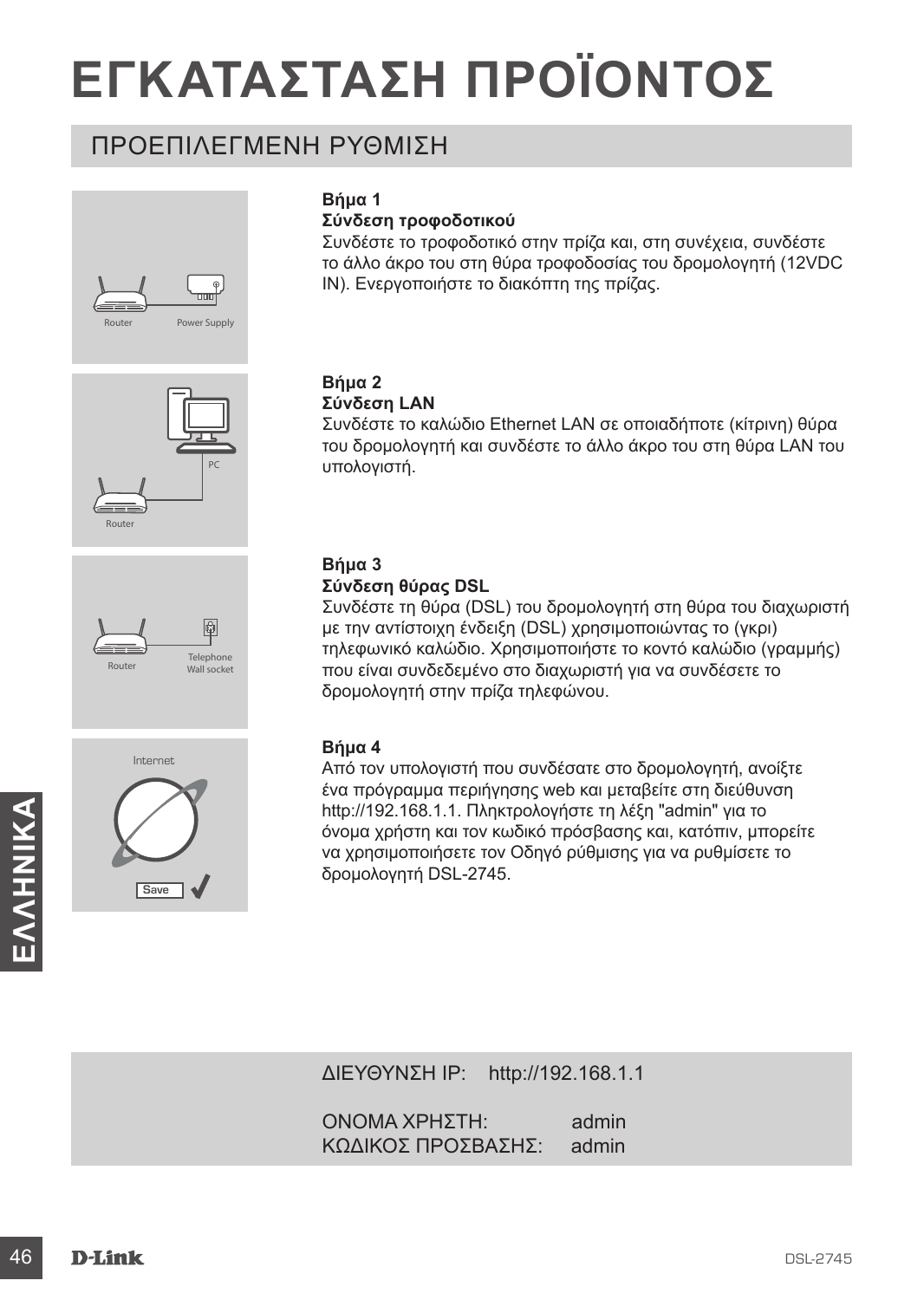# **ΔΙΌΡΘΩΣΗ ΛΑΘΏΝ**

# ΠΡΟΒΛΗΜΑΤΑ ΕΓΚΑΤΑΣΤΑΣΗΣ ΚΑΙ ΔΙΑΜΟΡΦΩΣΗΣ

# **1. ΠΩΣ ΔΙΑΜΟΡΦΩΝΩ ΤΟ ΔΡΟΜΟΛΟΓΗΤΗ DSL-2745 ΜΟΥ Ή ΠΩΣ ΕΛΕΓΧΩ ΤΟ ΟΝΟΜΑ ΤΟΥ ΑΣΥΡΜΑΤΟ ΔΙΚΤΟΥ (SSID) ΚΑΙ ΤΟΝ ΚΩΔΙΚΟ ΑΣΥΡΜΑΤΗΣ ΚΡΥΠΤΟΓΡΑΦΗΣΗΣ;**

- Συνδέστε το PC με το router χρησιμοποιώντας ένα καλώδιο Ethernet.
- Ανοίξτε το browser web και βάλτε την διεύθυνση http://192.168.1.1
- Το όνομα χρήστη του default είναι "admin". Το password του default είναι " " (admin).
- Αν το password τροποποιήθηκε και δεν θυμόσαστε την νέα αξία, είναι απαραίτητο να επαναφέρετε τις ρυθμίσεις του default του router με τρόπο ώστε το password να επανέλθει " " (admin).

### **2. ΠΏΣ ΜΠΟΡΏ ΝΑ ΕΠΑΝΑΦΈΡΩ ΤΙΣ ΡΥΘΜΊΣΕΙΣ ΤΟΥ DEFAULT ΤΟΥ ROUTER;**

- Ελέγξτε αν το router είναι αναμμένο.
- Πιέστε το πλήκτρο του reset στο πίσω μέρος της συσκευής για 10 δευτερόλεπτα. Σημείωση: επαναφέροντας τις ρυθμίσεις του default του router, όλες οι ρυθμίσεις της τρέχουσας διαμόρφωσης ακυρώνονται. Για να διαμορφώσετε ξανά τις ρυθμίσεις, κάνετε πρόσβαση στο router ακολουθώντας την διαδικασία που περιγράφεται στην ερώτηση 1 και εφαρμόζετε το πρόγραμμα διαμόρφωσης Setup Wizard.

### **3. ΤΙ ΠΡΈΠΕΙ ΝΑ ΚΆΝΩ ΓΙΑ ΝΑ ΠΡΟΣΘΈΣΩ ΈΝΑ ΝΈΟ PC Ή CLIENT WIRELESS ΑΝ ΈΧΩ ΞΕΧΆΣΕΙ ΤΟ ΌΝΟΜΑ ΤΟΥ ΔΙΚΤΎΟΥ WIRELESS (SSID) Ή ΤΟ ΚΛΕΙΔΊ ΚΡΥΠΤΟΓΡΆΦΗΣΗΣ WIRELESS;**

- Όλα τα PC που πρόκειται να συνδεθούν με το router με τον τρόπο wireless πρέπει να χρησιμοποιούν το ίδιο όνομα δικτύου wireless (SSID) και το ίδιο κλειδί κρυπτογράφησης.
- Χρησιμοποιήστε τη διασύνδεση χρήστη που βασίζεται στο web (όπως περιγράφεται στην ερώτηση 1) για να επαληθεύσετε ή επιλέξετε τις ρυθμίσεις wireless.
- Βεβαιωθείτε ότι σημειώνετε αυτές τις ρυθμίσεις ώστε να μπορείτε να τις εισάγετε σε κάθε ασύρματα συνδεδεμένο Η/Υ. Θα βρείτε μια ειδική περιοχή στο πίσω μέρος αυτού του εγγράφου για αυτή τη σημαντική πληροφορία για μελλοντική χρήση.

# **4. ΓΙΑΤΊ ΔΕΝ ΜΠΟΡΏ ΝΑ ΕΓΚΑΘΙΔΡΎΣΩ ΜΙΑ ΣΎΝΔΕΣΗ INTERNET;**

4. ΓΙΑΤΙΔΕΝ ΜΠΟΡΩ ΝΑ ΕΙ ΚΑΘΙΔΡ ΥΣΩ!<br>
Στους χρήστες ADSL αυνιστάται να απευθύνονται στο δικό τους ISP για να ελέγχουν αν η<br>
υπηρεσία είναι ενεργοποιημένη/συνδεδεμένη και αν το όνομα του χρήστη και το password που<br>
παρέχοντ Στους χρήστες ADSL συνιστάται να απευθύνονται στο δικό τους ISP για να ελέγχουν αν η υπηρεσία είναι ενεργοποιημένη/συνδεδεμένη και αν το όνομα του χρήστη και το password που παρέχονται είναι σωστά.

# ΤΕΧΝΙΚΉ ΥΠΟΣΤΉΡΙΞΗ dlink.com/support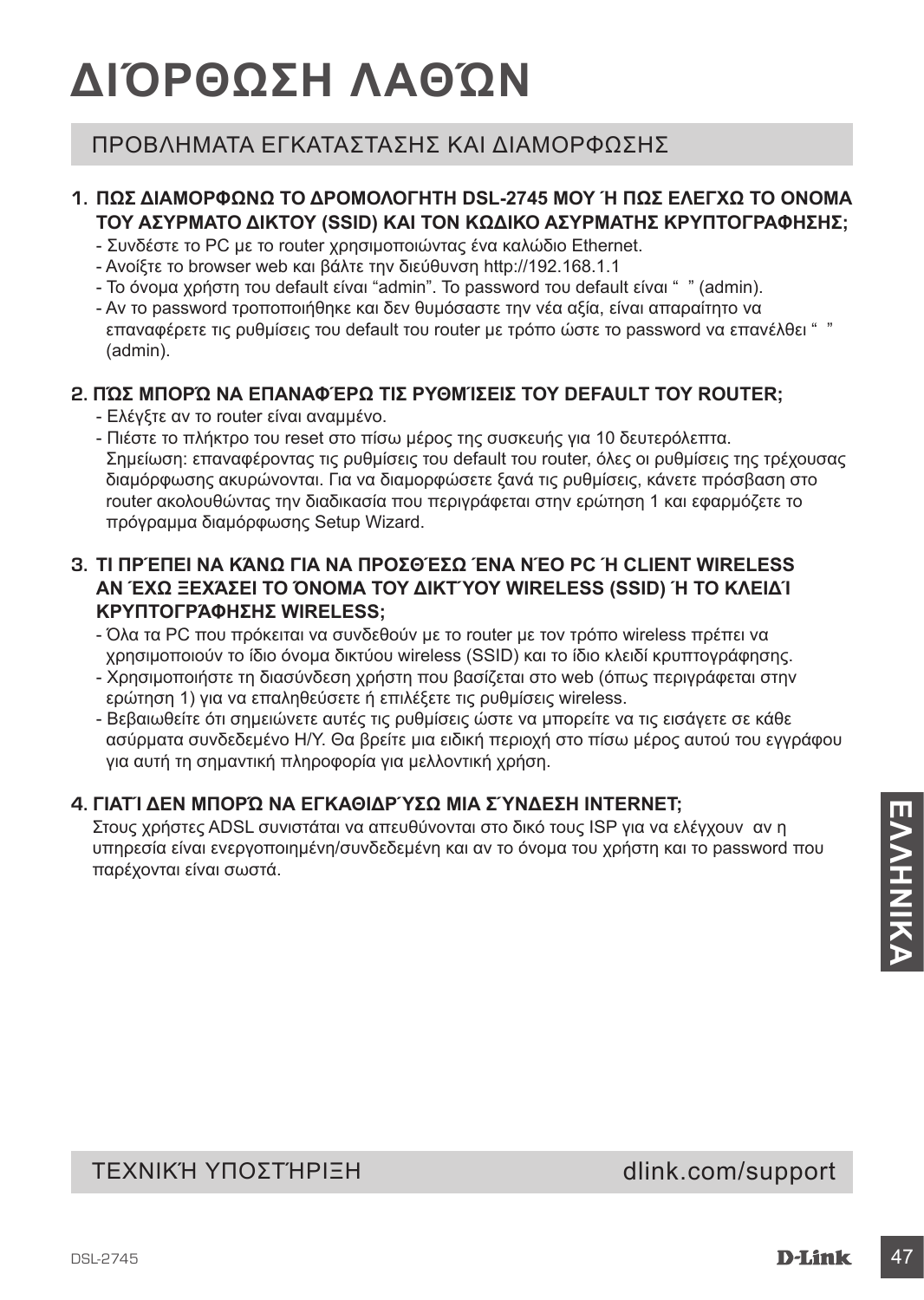# **CONTENTS OF PACKAGING**

# CONTENTS



**WIRELESS N300 ADSL2+ MODEM ROUTER** DSL-2745

**STRUJNI ADAPTER (12 V, 0.5 A)** ADAPTER

**ETHERNET (RJ-45 CABLE) KABEL** TIJEKOM POSTAVLJANJA POVEŽITE USMJERNIK NA RAČUNALO

**RJ-11 KABEL**

Ukoliko nešto od navedenog nedostaje, molimo kontaktirajte vašeg prodavača.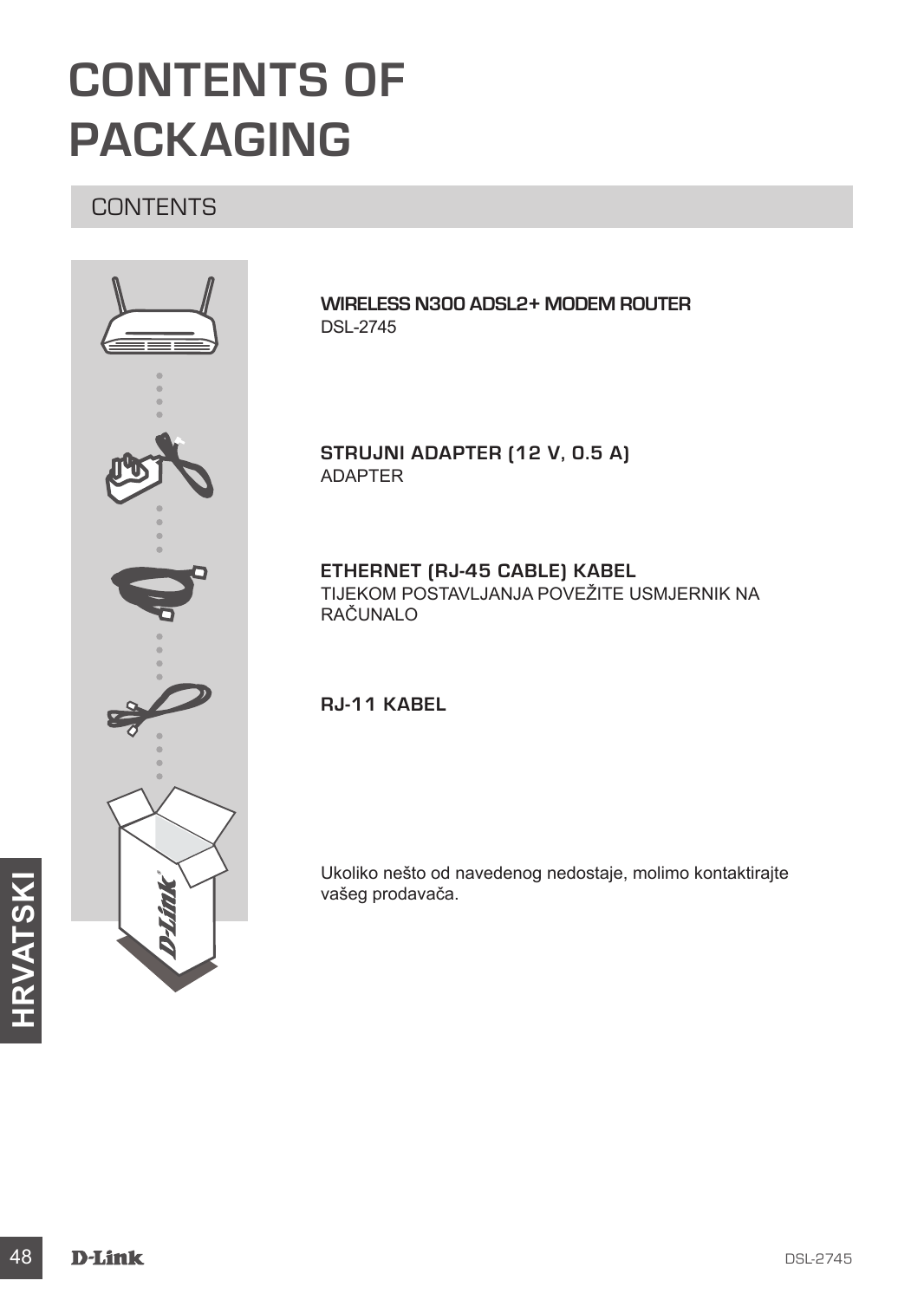# **POSTAVLJENJE PROIZVODA**

# ZADANA POSTAVKA





#### **Priključak za strujni adapter**

Ukopčajte jedinicu strujnog priključka u električnu utičnicu, a drugi kraj ukopčajte u priključak za napajanje na usmjerniku (12VDC IN). Uključite napajanje utikača.

# Router PC



# **LAN povezivanje**

**Korak 2**

Priključite Ethernet LAN kabel u bilo koji (žuti) priključak na usmjerniku, a drugi kraj priključite u LAN priključak na računalu.

#### **Korak 3**

#### **Povezivanje DSL priključka**

Povežite (DSL) priključak usmjernika i priključak na razdjelniku (DSL) povežite pomoću (sivog) telefonskog kabela. Kratki (linijski) kabel iz razdjelnika priključite u telefonsku utičnicu.



#### **Korak 4**

Na računalu koje ste povezali s usmjernikom otvorite web-preglednik i idite na http://192.168.1.1. Kao korisničko ime i zaporku unesite "admin" i potom ćete moću uz pomoć čarobnjaka za postavljanje konfigurirati DSL-2745.

| <b>Save</b> |                                               |               | <b>HRVATSKI</b> |
|-------------|-----------------------------------------------|---------------|-----------------|
|             |                                               |               |                 |
|             | IP ADRESA: http://192.168.1.1                 |               |                 |
|             | KORISNIČKO IME:<br>admin<br>ZAPORKA:<br>admin |               |                 |
|             |                                               |               |                 |
|             |                                               |               |                 |
|             |                                               |               |                 |
| DSL-2745    |                                               | <b>D-Link</b> | 49              |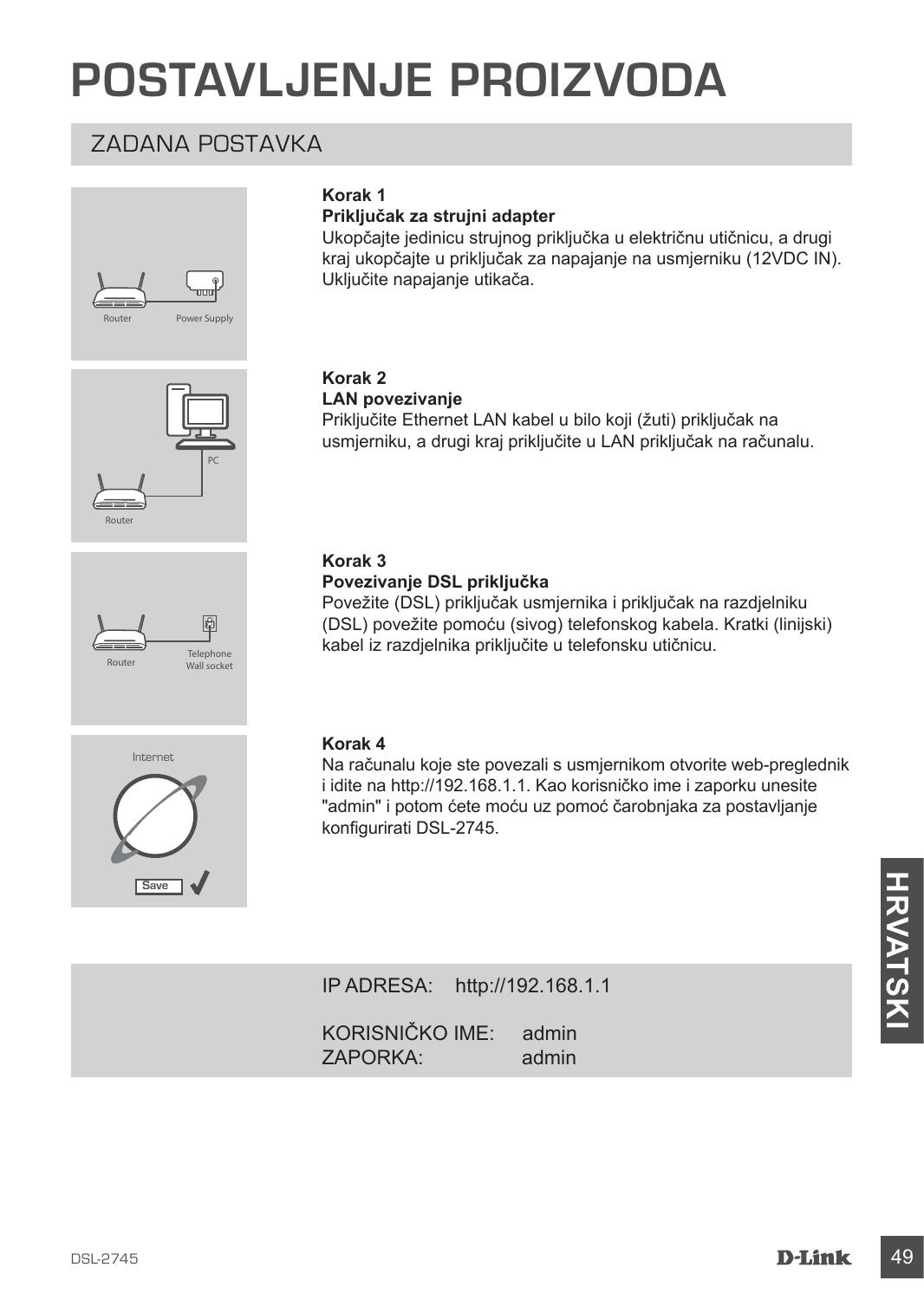# **OTKLANJANJE POGREŠAKA**

# POTEŠKOĆE S POSTAVLJANJEM I KONFIGURACIJOM

# **1. KAKO KONFIGURIRATI USMJERNIK DSL-2745 TE KAKO PROVJERITI NAZIV BEŽIČNE MREŽE (SSID) I KLJUČ ZA ŠIFRIRANJE BEŽIČNE MREŽE?**

- Povežite vaše računalo sa usmjernikom pomoću Ethernet kabla.
- Otvorite web preglednik i upišite adresu http://192.168.1.1
- Zadano korisničko ime je 'admin'. Zadana lozinka je '' (admin)
- Ako ste promijenili lozinku i u međuvremenu je zaboravili, bit će potrebno resetirati uređaj, kako bi lozinku vratili na vrijednost '' (admin).

# **2. KAKO RESETIRATI USMJERNIK TOČKU NA TVORNIČKI ZADANE POSTAVKE?**

- Uvjerite se da je usmjernik uključen.
- Pritisnite i držite tipku 'reset', koja se nalazi na poleđini uređaja, tijekom 10 sekundi. Napomena: Resetiranjem uređaja na tvorničke postavke obrisat ćete sve trenutne postavke uređaja. Za ponovno postavljanje uređaja pristupite uređaju kako je opisano pod točkom 1. i pokrenite Setup Wizard.

# **3. KAKO DODATI NOVE BEŽIČNE KLIJENTE ILI RAČUNALA AKO SAM ZABORAVIO/LA NAZIV BEŽIČNE MREŽE (SSID) ILI KLJUČ ENKRIPCIJE?**

- Za svako računalo, koje želite povezati sa usmjernikom bežično, nužno je koristiti odgovarajući naziv bežične mreže (SSID) i odgovarajući ključ enkripcije.
- Koristite web sučelje (na način opisan u točki 1.) kako biste definirali vaše bežične postavke.
- Zabilježite te postavke kako biste ih mogli unijeti za svako bežično povezano računalo. U polje na poleđini ovog dokumenta možete upisati važne podatke za buduće potrebe.

# **4. ZAŠTO NEMAM PRISTUP INTERNETU?**

Ako ste korisnik ADSL-a kontaktirajte vašeg davatelja usluge, te se uvjerite jeli usluga omogućena i da su vaši korisničko ime i lozinka ispravni.

# **SALATAN**<br>TEHNIČKA PODRŠKA<br>50 **D-Link** DSL-2745 TEHNIČKA PODRŠKA do nastave dlink.com/support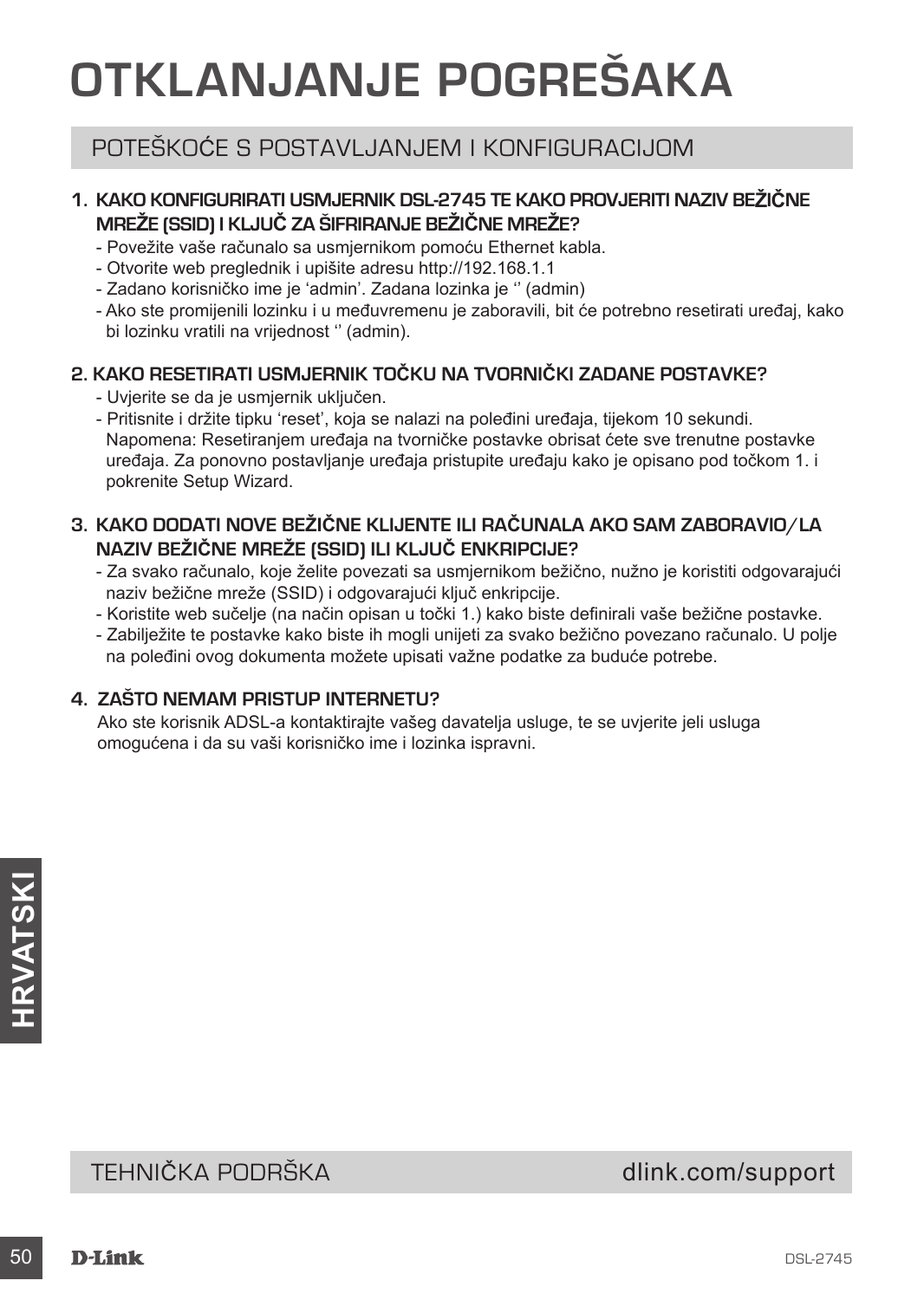# **CONTENTS OF PACKAGING**

# **CONTENTS**



**WIRELESS N300 ADSL2+ MODEM ROUTER** DSL-2745

**12V 0.5A NAPAJALNI ADAPTER** ADAPTER

**MREŽNI KABEL (CAT.5 UTP)** MED POSTAVITVIJO, VKLOPITE USMERJEVALNIK V VAŠ RAČUNALNIK

**RJ-11 KABEL**

Če kaj od naštetega manjka, se obrnite na prodajalca.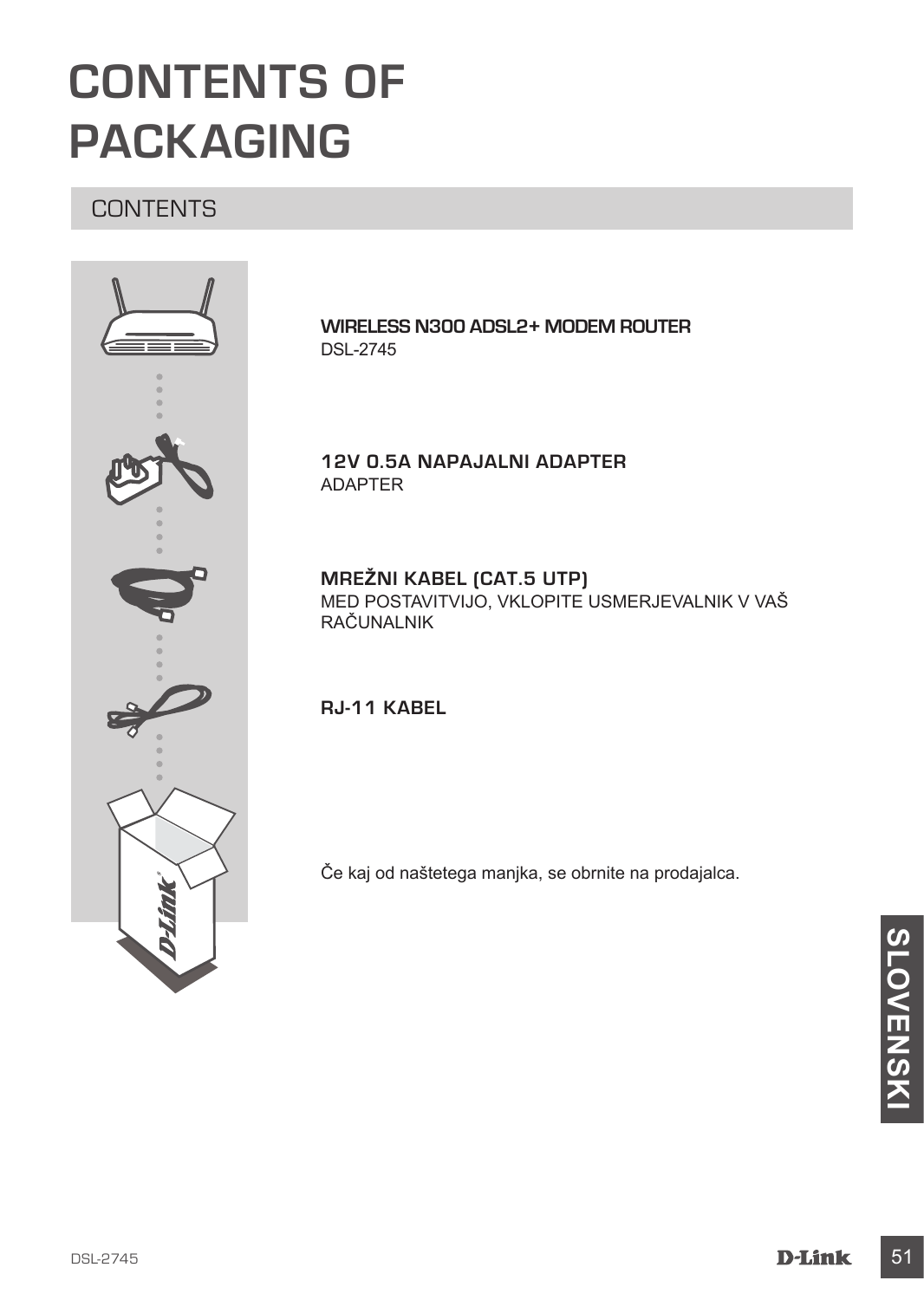# **POSTAVITEV IZDELKA**

# PRIVZETE NASTAVITVE









#### **Priključek za napajalni adapter**

Priključite enoto napajalnega adapterja v električno vtičnico, drugi konec pa priključite v napajalni priključek na usmerjevalniku (12VDC IN). Vklopite napajanje na vtikaču.

# **Korak 2**

#### **Povezava LAN**

Priključite kabel Ethernet LAN v katerakoli (rumena) vrata na usmerjevalniku, drugi konec pa priključite v LAN vrata na računalniku.

#### **Korak 3 Povezava DSL vrat**

(DSL) vrata na usmerjevalniku povežite s pomočjo (sivega) telefonskega kabla z vrati označenimi z (DSL) na razdeljevalcu. Priključite kratki (linija) kabel iz razdeljevalca v telefonsko vtičnico.



#### **Korak 4**

Na računalniku, ki ste ga povezali z usmerjevalnikom, odprite spletni brskalnik in vnesite naslov http://192.168.1.1. Kot uporabniško ime in geslo vnesite "admin" in boste lahko uporabili čarovnika za namestitev vašega DSL-2745.

IP NASLOV: http://192.168.1.1

**SAMBOURSKINGS**<br>
IP NASLOV: http://192.168.1.1<br>
UPORABNIŠKO IME: admin<br>
GESLO:<br> **D-Link**<br>
D-Link<br>
D-Link UPORABNIŠKO IME: admin<br>GESLO: admin  $GFSL$ <sup>o</sup>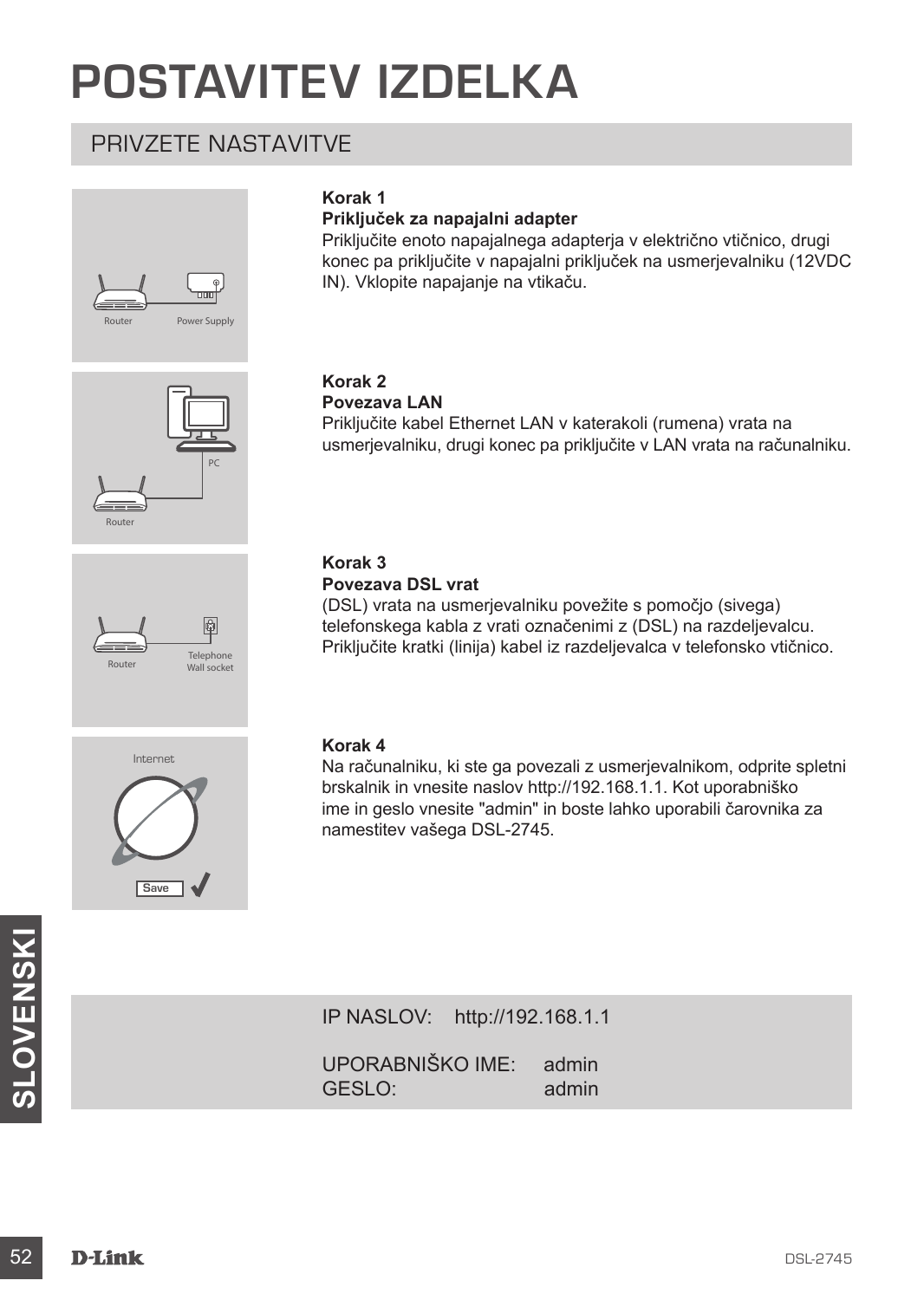# **ODPRAVA TEŽAV**

# PROBLEMI PRI POSTAVITVI IN NASTAVITVI

# **1. KAKO NAMESTIM SVOJ USMERJEVALNIK DSL-2745 ALI PREVERIM IME BREZŽIČNEGA OMREŽJA (SSID) IN BREZŽIČNI ŠIFRIRNI KLJUČ?**

- Priključite vaš PC na dostopno točko (AP) s pomočjo mrežnega kabla.
- Odprite spletni brskalnik in vtipkajte naslov 'http://192.168.1.1'.
- Privzeto uporabniško ime je 'admin', privzeto geslo pa je prazno.
- Če ste spremenili geslo in se ga ne spomnite, bo treba ponastaviti AP, da dobite nazaj privzete nastavitve za uporabniško ime in geslo.

### **2. KAKO SE PONASTAVI DSL-2745 NA PRIVZETE TOVARNIŠKE NASTAVITVE?**

- Preverite, da je DSL-2745 vklopljen.
- Pritisnite in držite tipko 'reset' na zadnji strani naprave približno 10 sekund. Opomba: Pri ponastavitvi DSL-2745 se zbrišejo vse uporabniške nastavitve. Za ponovno nastavitev naprave ponovite postopek, opisan v točki 1, nato zaženite čarovnika za nastavitev (Setup Wizard).

# **3. KAKO NAJ DODAM NOVEGA BREZŽIČNEGA UPORABNIKA ALI PC, ČE SEM POZABIL IME BREZŽIČNE MREŽE (SSID) ALI ENKRIPCIJSKI KLJUČ?**

- Za nastavitev novega brezžičnega uporabnika morate uporabiti pravo ime brezžične mreže (SSID) in enkripcijski ključ.
- Ponovite postopek, opisan v točki 1, ter preverite potrebne podatke.
- Obvezno zapišite te postavke, da jih lahko vnesete za vsak brezžično povezan računalnik. Na zadnji strani tega dokumenta boste našli področje, kjer lahko vpišete te pomembne informacije za uporabo v prihodnosti.

### **4. ZAKAJ NE MOREM VZPOSTAVITI INTERNETNE POVEZAVE?**

Preverite, da ste vpisali veljavno uporabniško ime in geslo. V primeru nadaljnjih težav se obrnite na izbranega internetnega ponudnika.

# **COLONEY COLONEY AND COLONEY AT SAID A SAMPLE OF A SAMPLE OF A SAMPLE OF A SAMPLE OF A SAMPLE OF A SAMPLE OF A SAMPLE OF A SAMPLE OF A SAMPLE OF A SAMPLE OF A SAMPLE OF A SAMPLE OF A SAMPLE OF A SAMPLE OF A SAMPLE OF A SAM** TEHNIČNA PODPORA dlink.com/support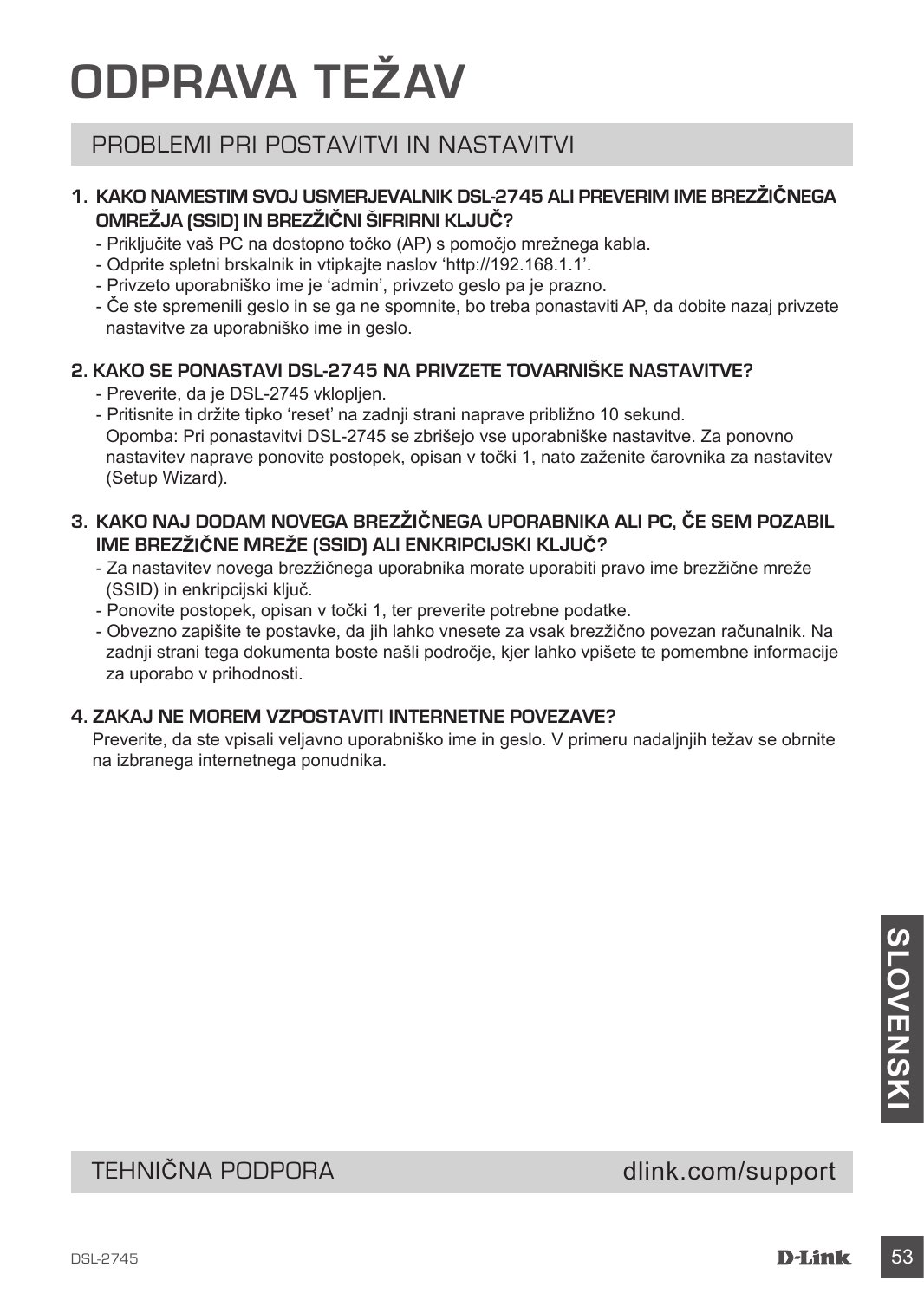# **CONTENTS OF PACKAGING**

# **CONTENTS**



**WIRELESS N300 ADSL2+ MODEM ROUTER** DSL-2745

**TRANSFORMATOR 12 V, 0.5 A** ADAPTOR

**CABLU ETHERNET (RJ-45 CABLE)** CONECTAŢI RUTERUL LA PC ÎN TIMPUL CONFIGURĂRII

**CABLU RJ-11**

Dacă aţi constatat lipsa unei componente vă rugăm să vă contactaţi distribuitorul.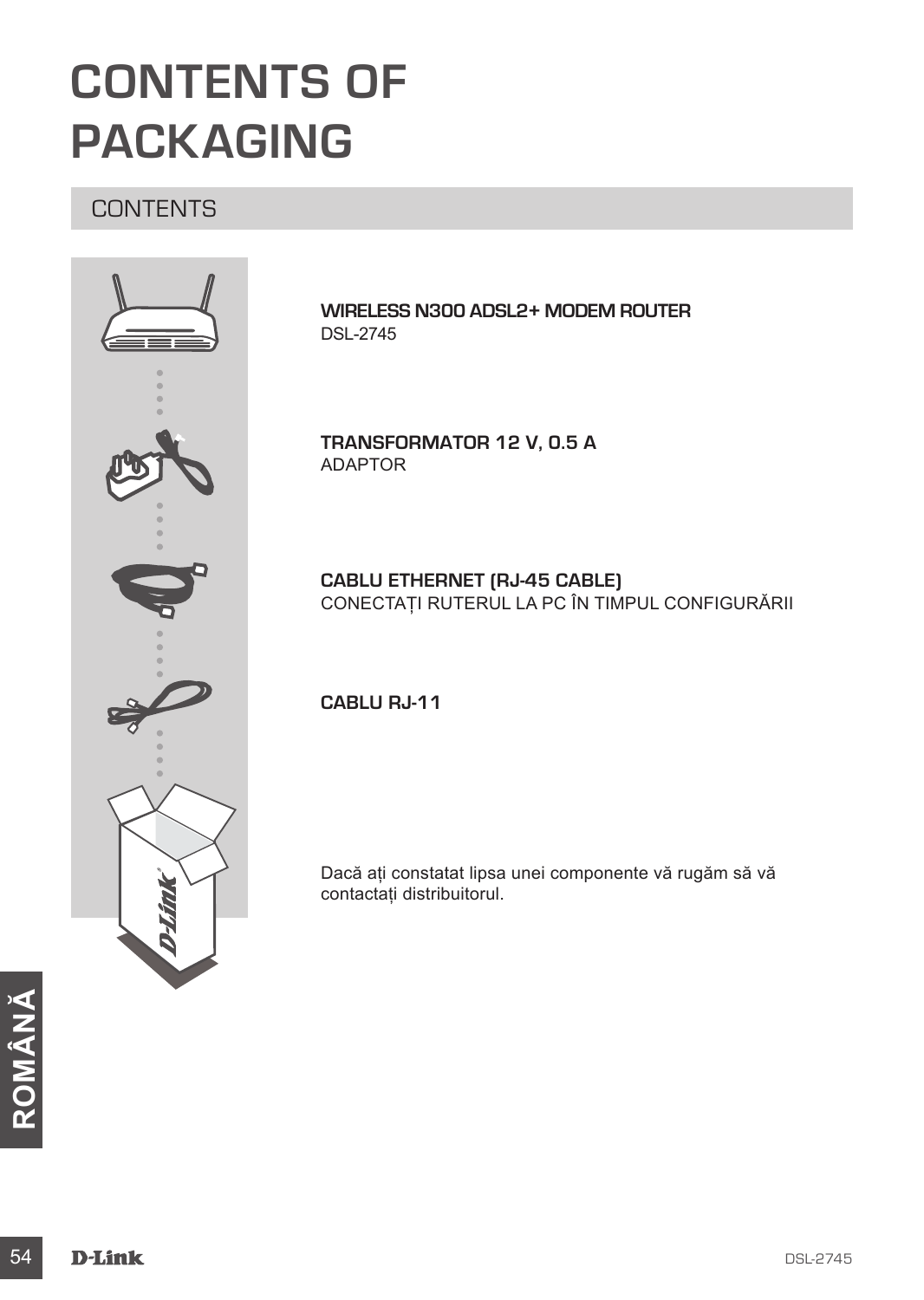# **CONFIGURAREA PRODUSULUI**

# SETARE IMPLICITĂ







#### **Pasul 1**

#### **Conectarea adaptorului de alimentare**

Conectaţi un capăt al adaptorului de alimentare la priza de perete şi apoi conectaţi celălalt capăt la portul de alimentare al ruterului (intrarea de 12 V c.c.). Aduceti comutatorul de alimentare în pozitia pornit.

#### **Pasul 2**

#### **Conectarea la reţeaua LAN**

Conectati un capăt al cablului LAN Ethernet la oricare din porturile (galbene) ale ruterului și apoi conectati celălalt capăt la portul LAN al PC-ului.

#### **Pasul 3**

#### **Conectarea portului DSL**

Conectati portul (DSL) al ruterului, folosind cablul telefonic (gri), la portul marcat (DSL) de pe divizor. Conectati la priza telefonică de perete cablul scurt (linie) care este ataşat divizorului.



#### **Pasul 4**

Deschideti pe computerul pe care l-ati conectat la ruter un browser web și accesati http://192.168.1.1. Introduceti admin în câmpurile pentru numele de utilizator şi parolă şi utilizaţi expertul pentru a configura dispozitivul DSL-2745.

ADRESĂ IP: http://192.168.1.1

ADRESĂ IP: http://192.168.1.1<br>
NUME DE UTILIZATOR: admin<br>
PAROLĂ: admin<br>
DBL-2745<br>
DBL-2745<br>
DBL-2745 NUME DE UTILIZATOR: admin PAROLĂ<sup>:</sup> admin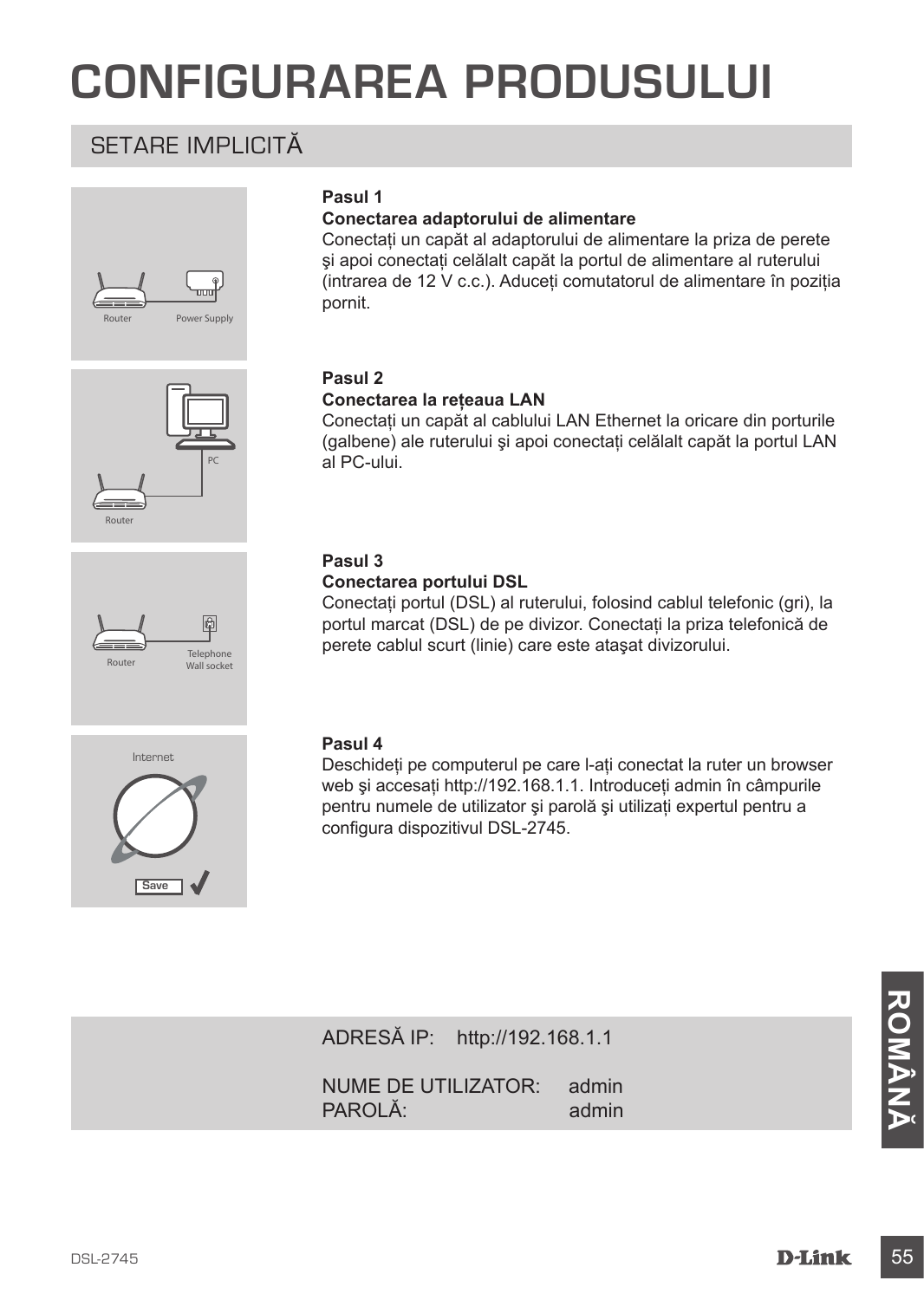# **TROUBLESHOOTING**

# PROBLEME LEGATE DE CONFIGURARE

### **1. CUM CONFIGUREZ RUTERUL DSL-2745 SAU CUM VERIFIC NUMELE DE REŢEA FĂRĂ FIR (SSID) ŞI CHEIA DE CRIPTARE FĂRĂ FIR?**

- Conectati PC-ul la router folosind un cablu Ethernet.
- Deschideti un browser si introduceti adresa : http://192.168.1.1
- Numele de utilizator implicit este 'admin'. Parola implicită este '' (admin).
- Dacă ati schimbat parola și nu v-o mai amintiți, va trebui să resetați routerul pentru a aduce parola la '' (admin).

#### **2. CUM RESETEZ ROUTERUL LA VALORI INIŢIALE?**

- Asiguraţi-vă că router-ul este pornit.
- Apăsaţi şi ţineţi apăsat butonul de reset de pe spatele dispozitivului pentru 10 de secunde. Notă: Resetarea routerului pe valori inițiale va sterge configurația actuală. Pentru a re-configura accesati pagina de management urmând pasii de la punctual 1 și apoi rulați Setup Wizard.

### **3. CUM ADAUG UN NOU CLIENT WIRELESS SAU PC DACĂ AM UITAT NUMELE REŢELEI WIRELESS (SSID) SAU CHEIA DE CRIPTARE.**

- Pentru fiecare PC ce se va conecta la router in mod wireless va trebui să vă asigurati că folositi Numele corect al Retelei și că aveti cheia de criptare adecvată.
- Folosiţi interfaţa web (aşa cum este descris la punctual 1) pentru a verifica sau alege configuratia wireless.
- Asigurați-vă că notați aceste setări în vederea introducerii lor în fiecare PC conectat fără fir. Pe spatele acestui document veti găsi o zonă destinată notării acestor informații importante în vederea utilizării ulterioare.

# **4. DE CE NU AM CONEXIUNE LA INTERNET?**

Pentru utilizatorii de ADSL vă rugăm contactaţi operatorul dumneavoastră pentru a fi siguri că serviciul este pornit şi că parola şi numele de utilizator sunt corecte.

SUPORT TEHNIC<br>
SUPORT TEHNIC<br>
56 **D-Lînk**<br>
85L-2745 SUPORT TEHNIC dlink.com/support